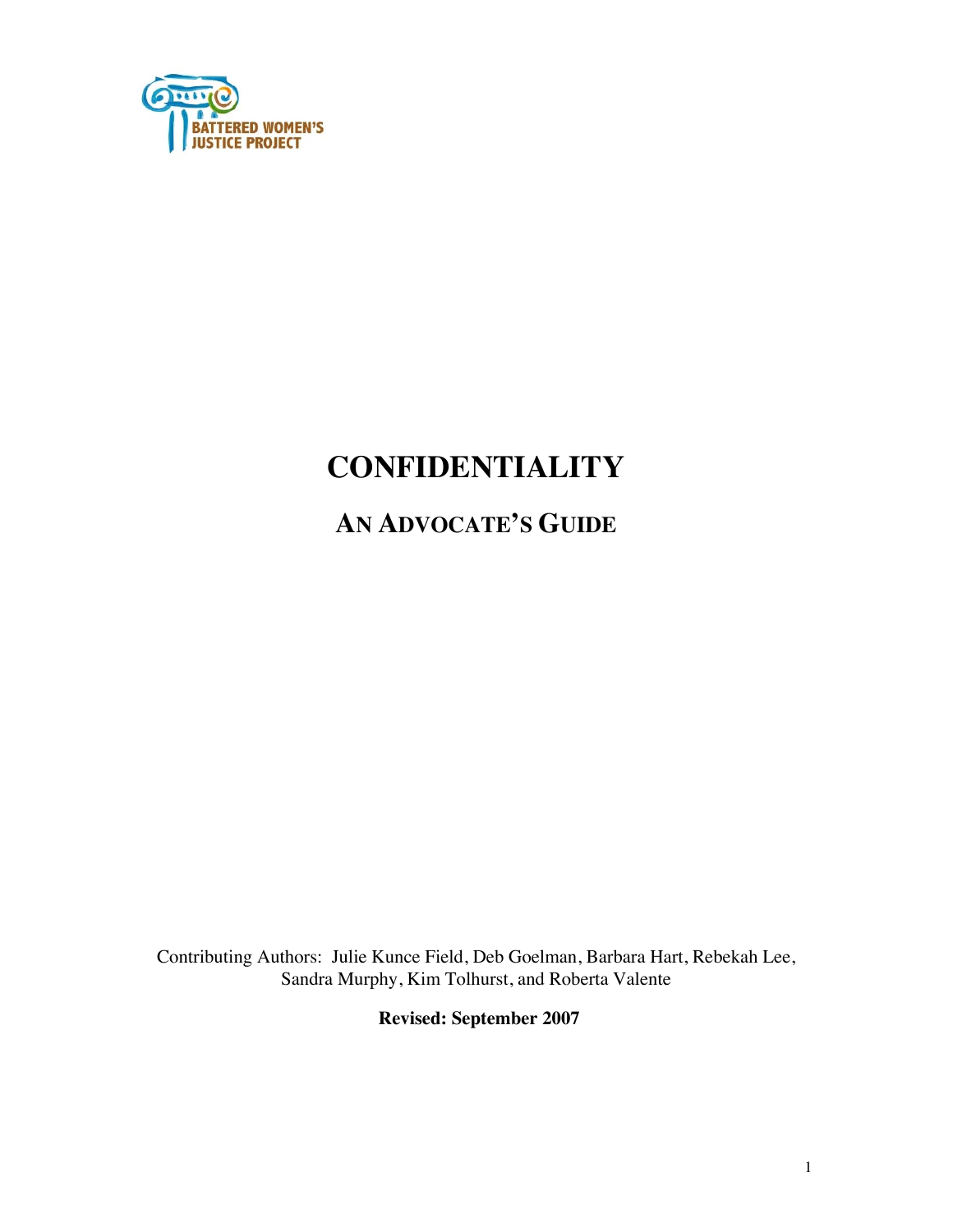

# **TABLE OF CONTENTS**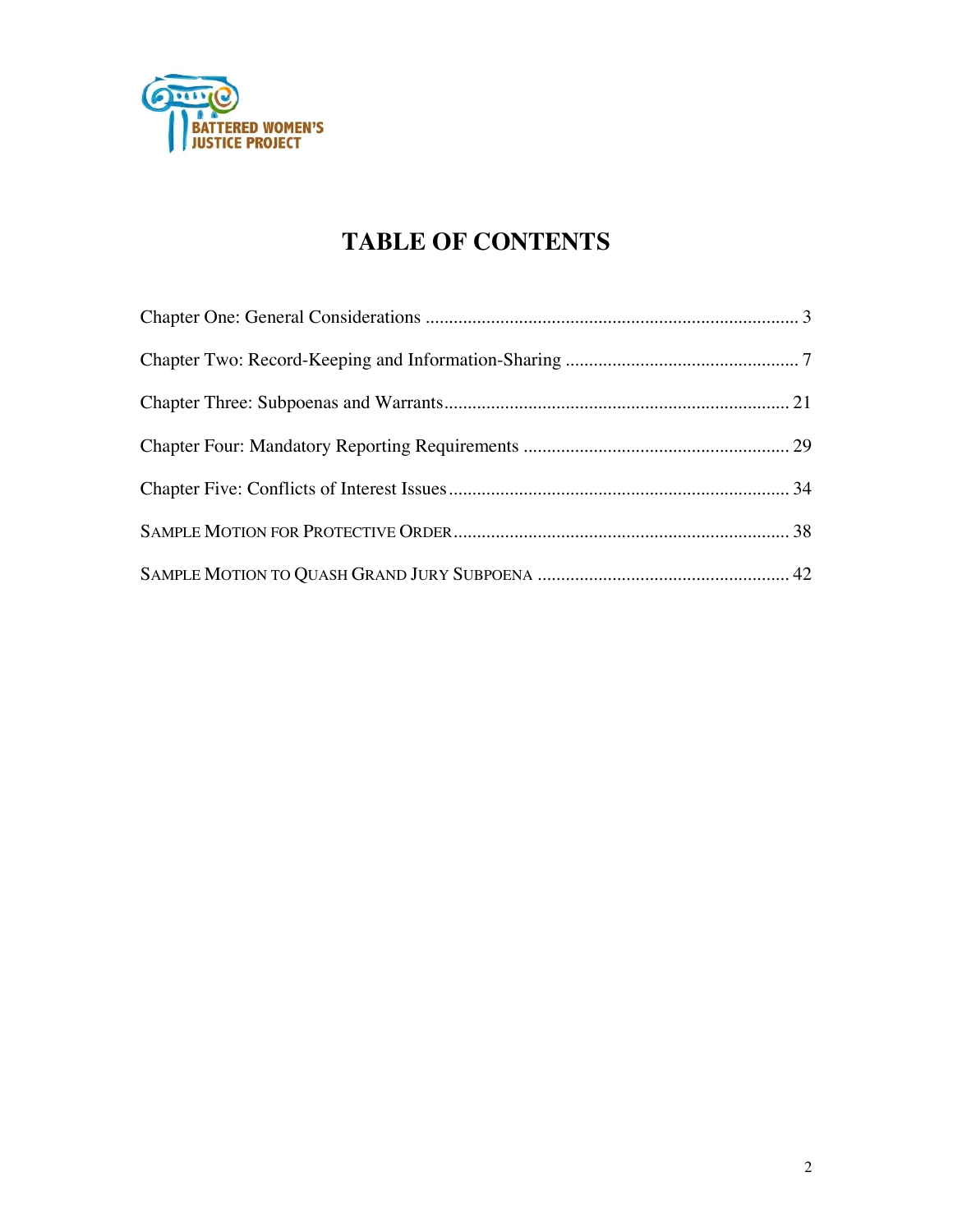

 $\overline{a}$ 

## **Chapter One: General Considerations**<sup>1</sup>

## A. Critical Role of Confidentiality and Privilege

Confidentiality and privilege are key to keeping battered women safe and represent the cornerstones of all successful advocacy and shelter programs. At its most basic level, confidentiality equals safety. In order to maximize and safeguard confidentiality, advocates must be familiar with a variety of laws, policies and requirements.

Understanding confidentiality and the laws governing privileged communications made by battered women is essential to effective advocacy. A range of privileges may apply to battered women in the quest for services and justice, $2$  the most pertinent in this case being the victim-advocate privilege. $3$ 

Confidentiality and privilege are core principles that directly impact safety and justice for battered women. When private information is shared, there is a shift in the balance of that relationship from the person sharing the information to the person receiving it. How that information may be used or revealed to others directly impacts the battered woman's safety and ability to seek justice. Sharing information about a specific battered woman threatens her autonomy and may threaten her safety, as well as her confidence in the domestic violence advocate and program.

<sup>&</sup>lt;sup>1</sup> Statutes, case law, funding requirements, and local policy/practice vary from state to state. Advocates should not use these materials as the final word on confidentiality. Rather, these materials are intended to serve as a helpful guide and offer suggested best practices. If advocates have any questions, it is best to consult with the local program's attorney before taking any action.

 $2^2$  For example, some or all of the following privileges may apply to a domestic violence program or its service participants in a given jurisdiction: DV victim/advocate privilege; SA victim/advocate privilege; crime victim/advocate privilege; attorney/client privilege; social worker/client privilege; therapist/client

privilege; medical/patient privilege; spousal privilege; and clergy/penitent privilege.<br><sup>3</sup> These confidentiality papers use the term "victim advocate privilege" to denote statutory privileges covering battered women and their DV advocates. These privileges may also be labeled as "victim counselor privilege" or other similar language. A chart listing the victim advocate privilege laws by state is included in the appendix materials to this guide.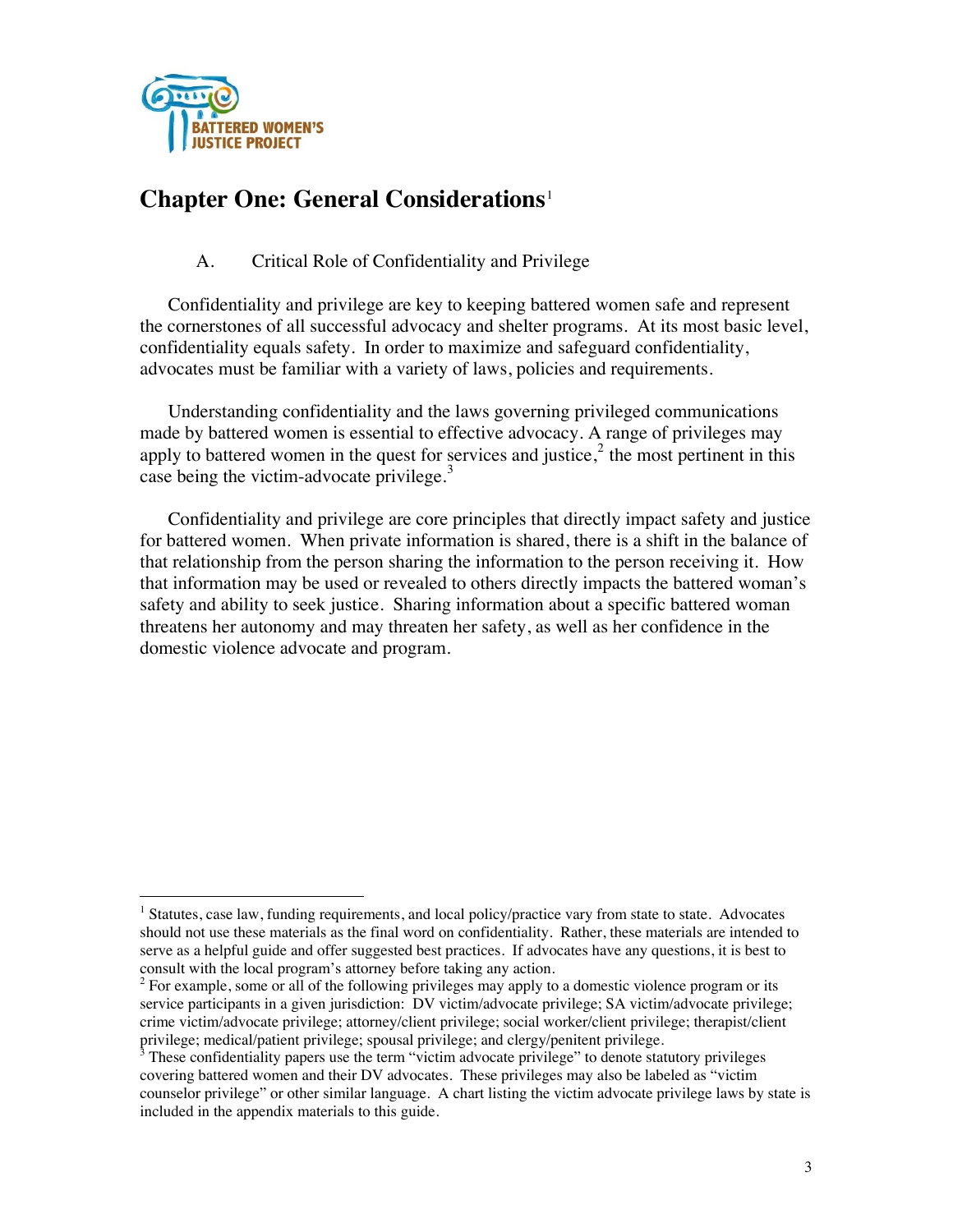

Remember:

- The privilege belongs to the battered woman it is her information.
- She chooses what information to share with the advocate/program.
- She chooses what information not to share with the advocate/program.

*Advocates must remember that the information belongs to the battered woman and, subject to limited exceptions specified by law; she must consent before her information can be shared with anyone else.* 

## B. What are Confidentiality and Privilege?

A **confidential communication** is a statement made under circumstances demonstrating that the battered woman intends her words to be heard only by the person she is addressing.

A **privileged communication** is a statement made by a certain person within a recognized, protected relationship, which the law protects from forced disclosure.<sup>4</sup> Such privileges can be created by statute, regulation, case law, ethical rules or other ruling of a court.

A confidential communication may be privileged, depending on the relationship between the parties and the circumstances in which the statement is made.

**Evidentiary privileges** are legal rules governing the disclosure or admissibility of evidence in a judicial proceeding.

Information can be **discoverable** in a civil or criminal case, even if that information is not or will not be admissible at any subsequent trial.

An **in-camera review** can be a private review of records or information by a judge in chambers or a hearing in a courtroom that is closed to the general public.

<sup>&</sup>lt;sup>4</sup> In determining whether a privilege exists (if not already created by statute) and how far it extends, courts and legislatures often refer to the four criteria propounded by Professor J. Wigmore, a leading authority on the law of evidence. Professor Wigmore identified four fundamental conditions necessary for the creation of privileges to protect communications from disclosure:

<sup>1)</sup> The communication must originate in confidence that it will not be disclosed;

<sup>2)</sup> The element of confidentiality must be essential for the full and satisfactory maintenance of the relationship between the parties;

<sup>3)</sup> The relationship is one which, in the opinion of the community, ought to be sedulously fostered; and

<sup>4)</sup> The injury that would inure to the relationship by the disclosure of the communication must be greater than the benefit thus gained for the correct disposal of litigation. 8 Wigmore Evid. §2285.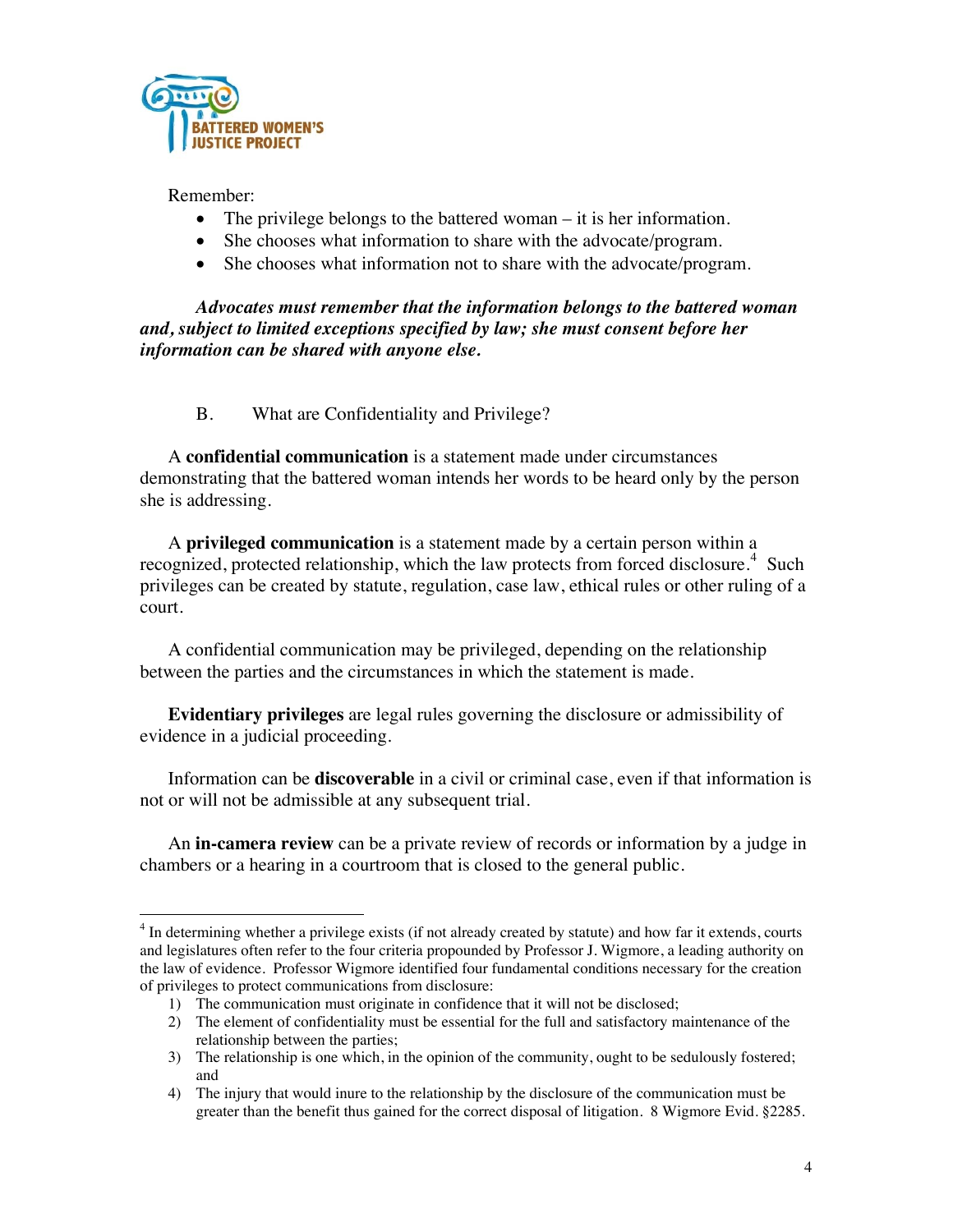

When and how confidential information is protected varies among the states. Different protections, and levels of protections, apply to confidential communications depending upon a number of factors, including:

- To whom the communication was made;
- Who else was present or where was the communication made;
- What was the information communicated; and
- How is information about that communication protected.

## **PRACTICE TIPS**

### *Protecting Confidential Communications*

What information is protected? (kind of privilege involved)

When was the information shared with the advocate? (relationship and communication made in confidence)

Where was the information shared? (confidential setting, presence of  $3<sup>rd</sup>$  parties)

How is privilege maintained? (record-keeping, confidentiality policies)

## C. Limits of Confidentiality and Privilege

Privilege may be limited by:

- Duty to warn of imminent threats of bodily harm or that a violent crime is to be committed
- Suspected child abuse or neglect (mandatory reporter)
- Presence of others when communication is made
- Waiver by the privilege holder
- Law enforcement or prosecution-based advocates, who may have no confidentiality coverage or a very limited privilege
- The death of the privilege-holder, depending on jurisdiction, for all circumstances or for limited purposes such as fatality reviews authorized by state statute
- Court cases where court orders an in camera review of privileged materials
- Freedom of Information Requests (FOIA) in some jurisdictions
- Program's need to defend itself in a lawsuit brought by the privilege-holder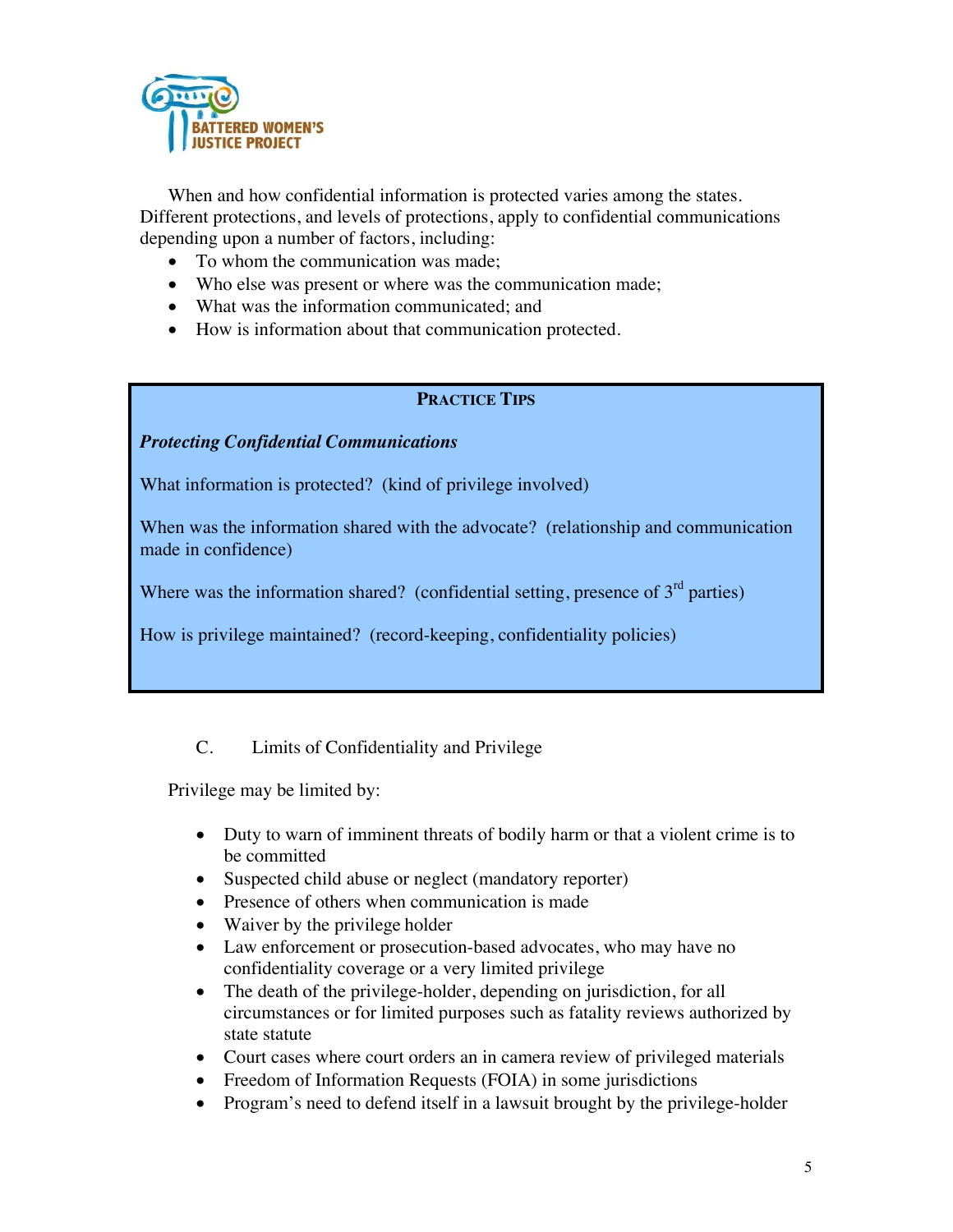

## **PRACTICE TIPS**

## *Recommended Policies*

Creation of written program policies encompassing confidentiality, informed consent for waiver/release and methods for informing clients of such policies

Written policies delineating any training or certification process for advocates, along with records documenting such training, certification, and/or supervision

Written polices describing appropriate substantive content of client records

Consider a written policy for verification from a client if the program receives an authorization to release information from another agency for the client's information, such as provisions to ensure the client understands informed consent prior to completing any release of information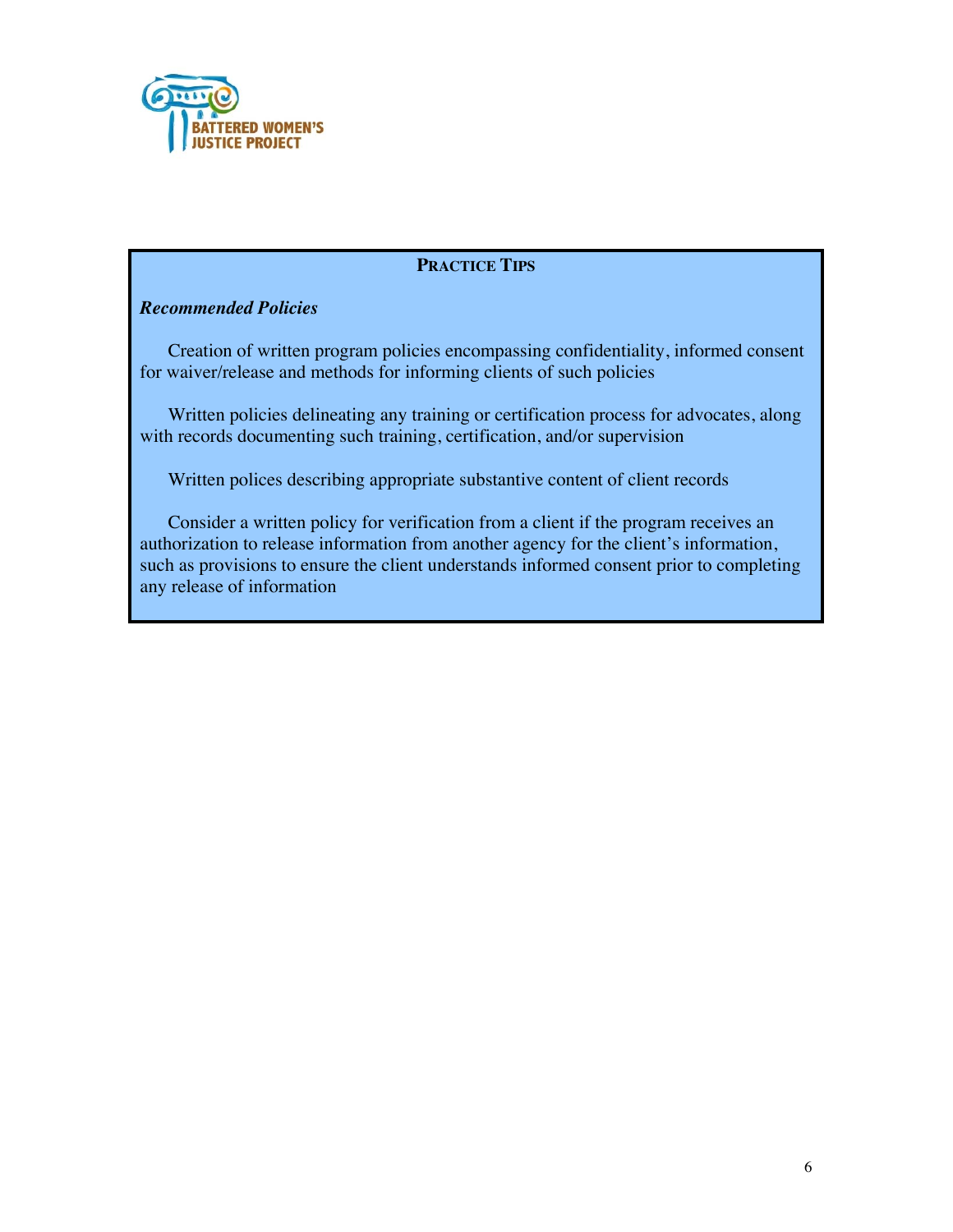

# **CONFIDENTIALITY**

# **AN ADVOCATE'S GUIDE**

## **Chapter Two: Record-Keeping and Information-Sharing**<sup>5</sup>

A. Record-Keeping Philosophy – Less is Best

Domestic violence programs must keep case files and program records related to the delivery of services to participants. Records are useful tools for planning, to document services provided, and to meet reporting requirements for funding sources. Additionally, some records may be needed for research or to audit program operations. Recordkeeping, however, can endanger service participants by increasing the risk that confidential information will be revealed. Thus, all domestic violence programs must develop sound record-keeping policies that facilitate and enhance program operations, while also preserving client confidences to the greatest extent possible. Domestic violence programs must balance the need to keep certain kinds of information for programmatic reasons against the need to protect the confidentiality of information about clients.

- *What records are truly necessary?*
- *What is the best way to maintain those records?*

Even the most careful record-keeping practices coupled with zealous protection of program files cannot create an inviolable wall against disclosure of confidential information in all cases. Eventual misuse of such information cannot be predicted. One thing that can be predicted, however, is that even the most neutral and objective information, if disclosed, can compromise the privacy, safety, and legal interests of battered women. Information that appears helpful to a battered woman could be used – unforeseeably – to her substantial detriment. Even in states with victim advocate privilege statutes, courts may overrule the privilege's application and order the release of specific information. Accordingly, programs must be prepared for the potential court-

<sup>&</sup>lt;sup>5</sup> Statutes, case law, funding requirements, and local policy/practice vary from state to state. Advocates should not use these materials as the final word on confidentiality. Rather, these materials are intended to serve as a helpful guide and offer suggested best practices. If advocates have any questions, it is best to consult with the local program's attorney before taking any action.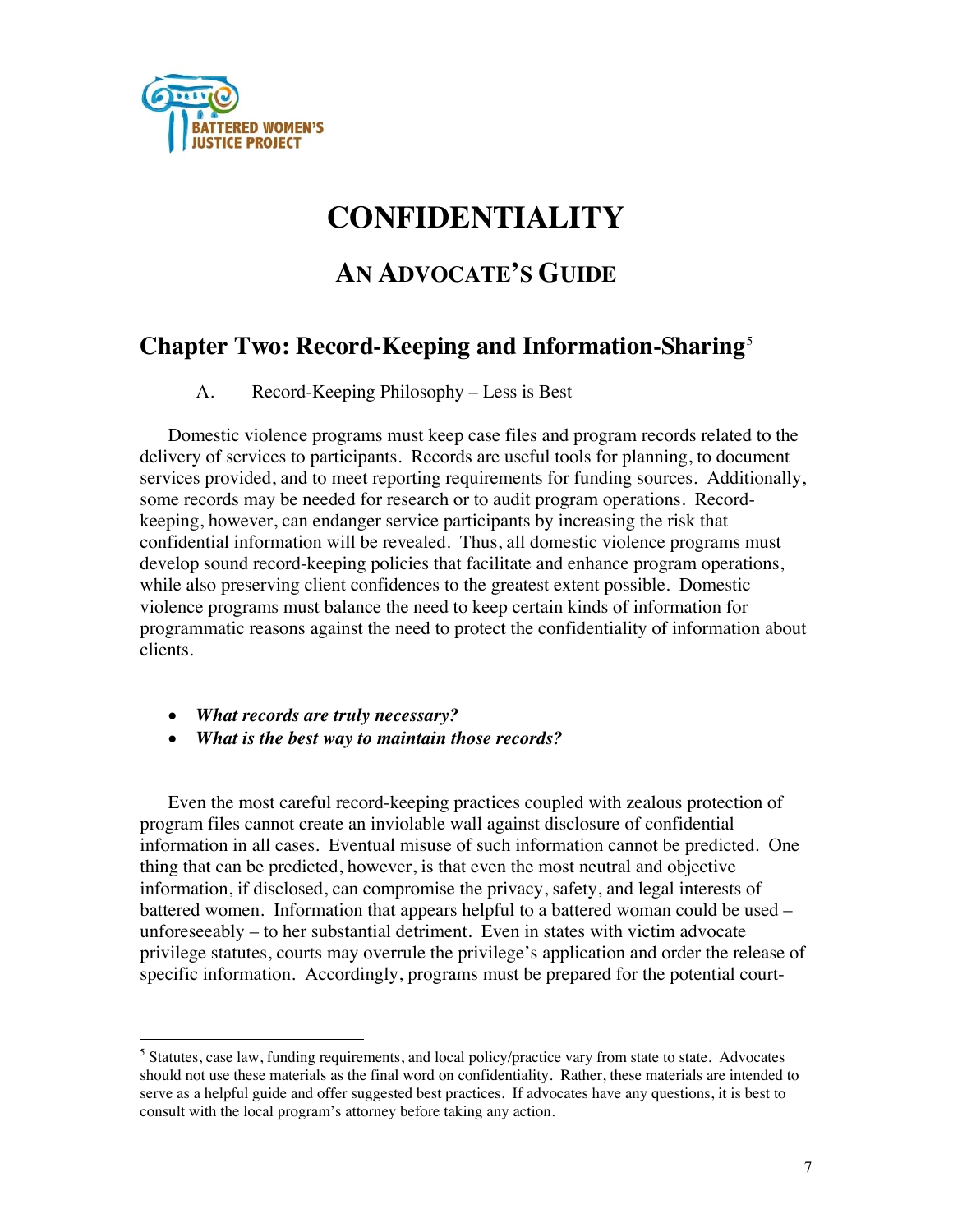

ordered release of sensitive information by balancing the need to maintain certain kinds of information against the need to protect the confidentiality of a battered woman.

Fewer and more minimally constructed records limit the potential harm which could result from their release. Programs should develop policies allowing staff to create and maintain records necessary to operate successfully, while reducing the risk posed by potential disclosure.

## **PRACTICE TIPS**

## *Questions to Ask Before Creating a Written Record*

- What is the purpose of writing down this information?
- Can that purpose be addressed in another way?
- Is recording this information essential to meet survivors' needs?
- Does recording this information enable program staff to do their jobs?
- Is a written record required by a funding agency and how much information is absolutely required?
- Is a written record of this information required for statistical reporting purposes?
- Is a written record of this information necessary to protect the program or staff from liability?
- Is there a way to record the information without including identifying information?
- What is the potential harm if this information is released?
- How would the battered woman react if she read these written notes?
- How would other battered women/clients react to knowing that disclosure of this kind of information is possible?
	- B. Records Needed for Domestic Violence Programs

Domestic violence programs generally keep records and documentation for four reasons:

- 1) To meet the requirements of funding agencies
- 2) To meet survivors' safety and strategic planning needs
- 3) For statistical purposes and to evaluate program services and needs
- 4) To maintain program functions, including to protect the program from potential liability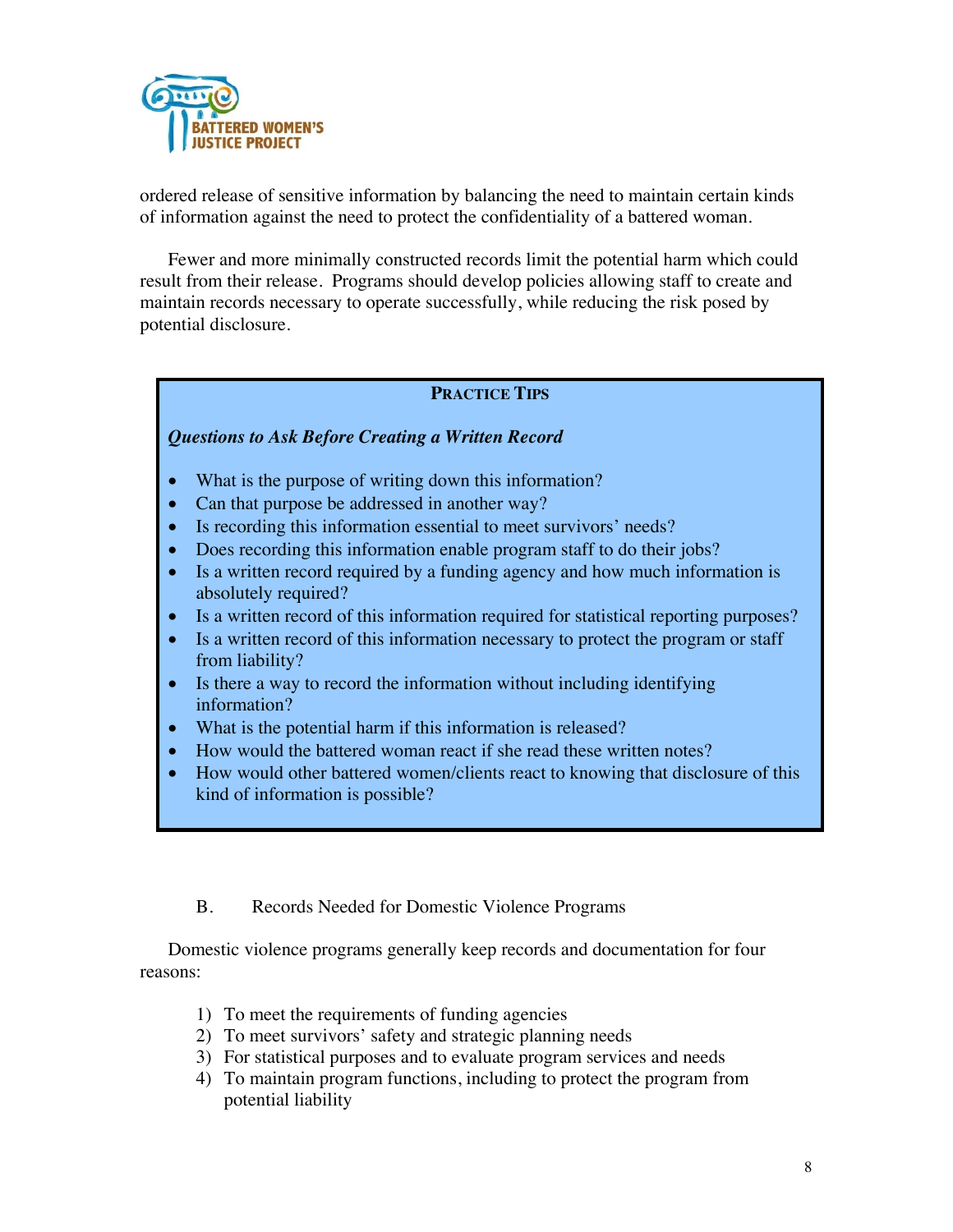

### 1) To meet the requirements of funding agencies

Domestic violence programs should know exactly what funding agencies mandate in terms of record-keeping and provide only the information required. If you have any questions or concerns, contact your funders. Many funding agencies are sensitive to protecting information regarding battered women and make confidentiality requirements a condition of receiving grant funds. In fact, recent changes to the Violence Against Women Act (VAWA) (H.R. 3402; PL 109-162) strengthen victim confidentiality by imposing stricter requirements on federally-funded grant programs.

At the same time, funders need to be assured that a program's records reflect that services are being provided in accordance with the requirements of a grant award. Generally, such information can be made available through information or records that do not identify specific individuals who received services, such as using an assigned code, a date of birth, or first name. Social security numbers should not be used as these numbers identify specific people and can be used to access personal data.

If funders insist on reviewing information that identifies the battered woman who received services, the responsibility of the program staff is to maintain confidentiality and in addition, educate the funder about the importance of their mandate to do so.

2) To meet survivors' safety and strategic planning needs

In client files, program staff should keep enough information to verify dates and activities of contact/services, as well as any referrals or advocacy with a battered woman. Public records such as parts of police reports or court orders may be included in client files without compromising confidentiality. Staff also may wish to include physical descriptions of batterers and their vehicles to assist with safety planning at the shelter or program.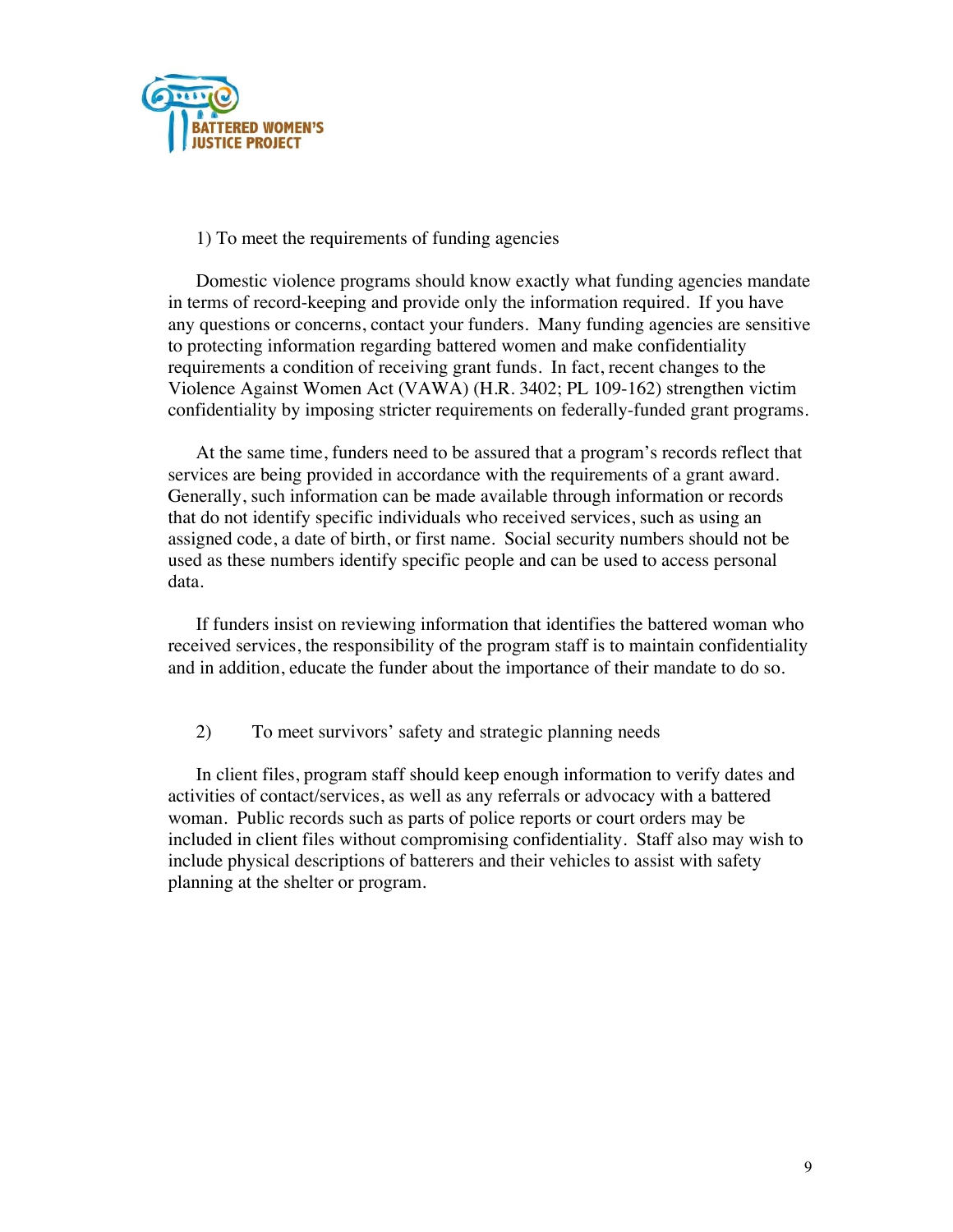

## **PRACTICE TIPS**

### *Contents of Client Files*

- Never write subjective comments
- Share information with other staff (as appropriate and needed) orally rather than in writing and if information must be shared by written memorandum, the document should be destroyed after reading
- Do not include a battered woman's verbatim statements or any of her own written materials (letters, reports, etc.)
- Do not include details of any safety plan developed with a battered woman
- Have only one client file; do not create separate client files as it is not an effective means of avoiding the disclosure of information if ordered

Battered women may expect program staff to keep detailed records of the services and advocacy they receive. Staff must explain to survivors the program's confidentiality policies, including the vital practice of keeping limited records. Advocates may assist battered women to secure safe storage places for any important papers or documents, such as court papers, journals, social security cards, etc.

Staff and battered women might feel that advocates should keep detailed notes to establish the work being done, to fully and accurately respond to survivor's needs, or to document the history of violence. Notes might also remind staff of particular safety issues and help differentiate between numerous service participants and even relieve survivors from repeating information. Despite these potential benefits, such record-keeping creates a risk that the information may be disclosed or accessible to those for whom it was not intended.

3) For statistical purposes and to evaluate program services and needs

Statistics provide no justification to violate confidentiality. Any necessary statistical data can, and should, be kept without identifying information of individual battered women. This statistical information can be used for program planning, educational, or fundraising purposes, but does not require the use of identifying or personal information.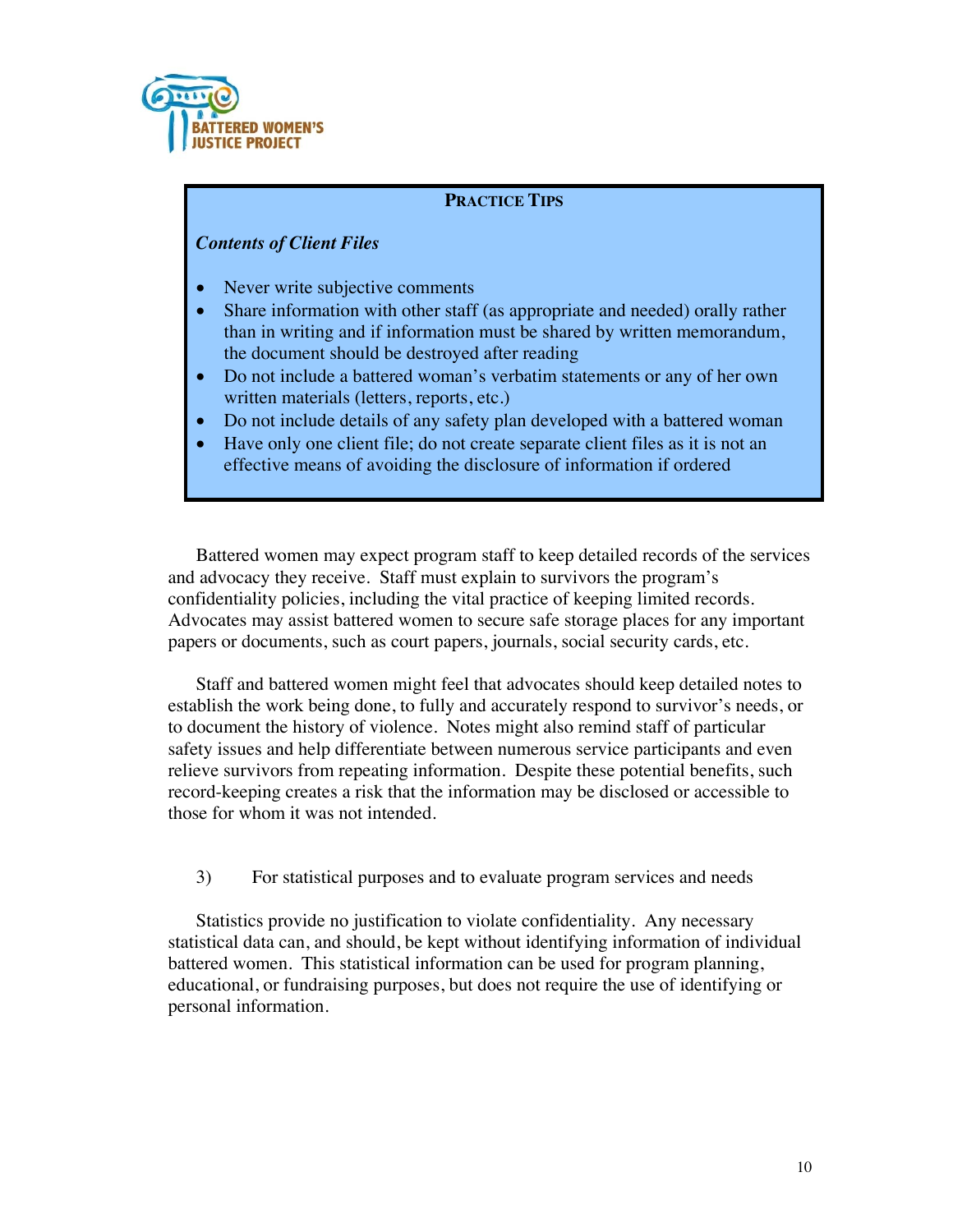

4) To maintain program functions, including protecting the program from potential liability

There is no doubt that domestic violence programs, especially those with shelter facilities, need some records for effective, consistent, and efficient management of services. Again, these records must always be balanced against the vital need to maintain confidentiality and safety of clients and staff.

Shelter records should be separated from a battered women's "client" file, since battered women often receive services that do not include shelter. These shelter records are needed for the operations of the program, and do not focus on the issues or safety concerns of a specific client. Shelter records may include:

- Intake forms
- Telephone logs
- Program or shelter logs
- Exit forms
- Chart of who is in shelter and any special instructions for the day
- Statistical forms that do not include identifying information
- Program policies
- Business records

#### **Forms to Limit Program Liability**

- *Release of Information* signed by survivor for a specific purpose and allows the release of particular information to certain persons for a restricted period of time
- *Acknowledgement of Receipt of House Rules* signed by the survivor, this form documents her receipt of all DV program and shelter rules and policies, including penalties for violations of such rules or policies.
- *Entry Forms* verifies that survivor entered shelter voluntarily and may leave the shelter at any time
- *Appeals Process for Denial of Service/Discharge from Shelter* documents that the battered woman is aware of the rules and procedures relating to a denial of service or discharge from shelter and how to challenge such a decision
- *Waivers* signed by survivor, such forms release the DV program from liability for loss of personal property and/or injury to shelter residents or service participants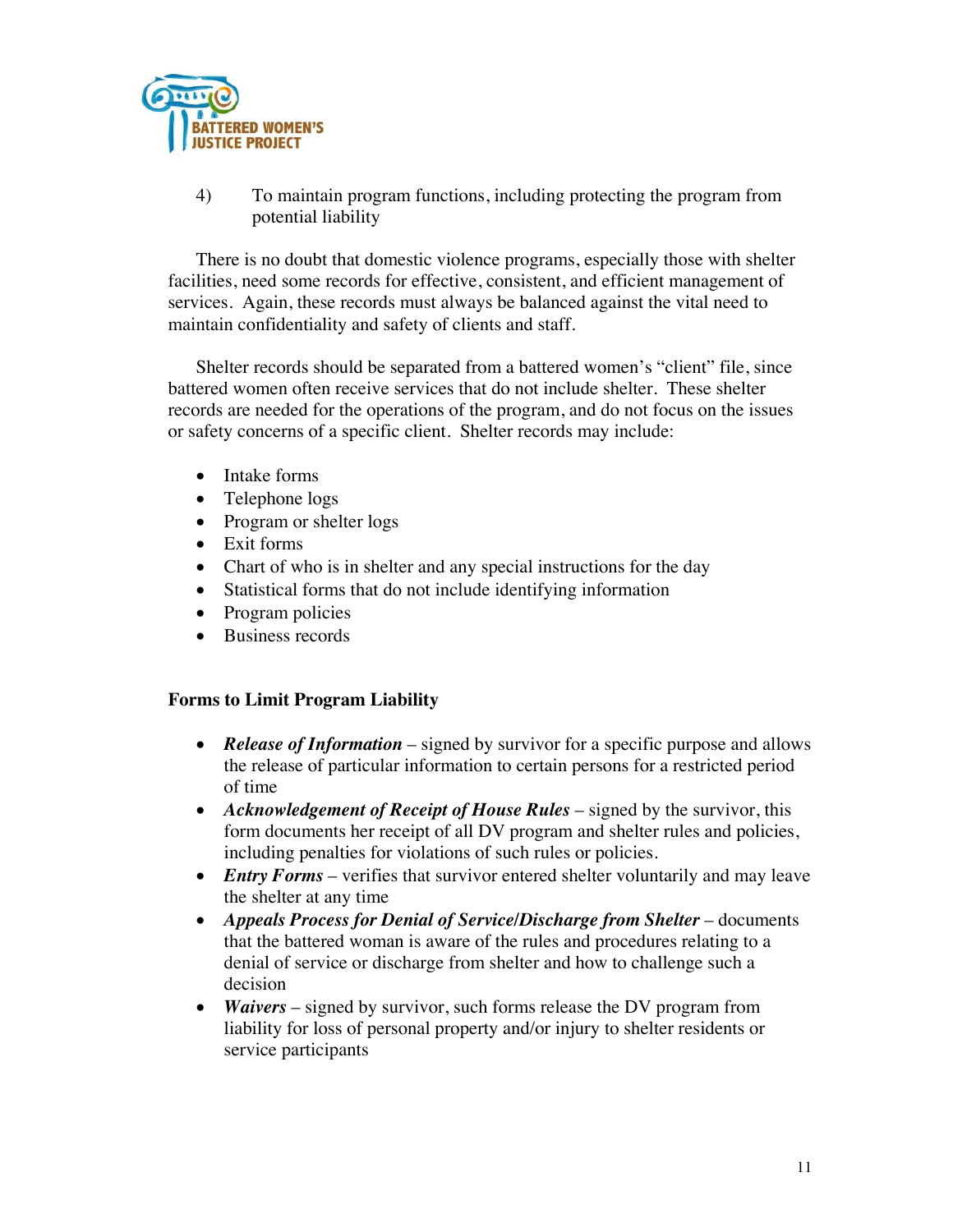

- *Permission Forms* signed by survivor on behalf of her children, these forms give program staff permission to have children participate in DV program activities
- *Child's Medical Authorization Form* signed by survivor, this form provides information about a child's medical needs and gives program staff the authorization to approve emergency treatment
- *Release for Obtaining Medical Care* also signed by the survivor, this form authorizes the DV program to seek emergency medical care for the survivor
- *Release Allowing Notification of Family* signed by the survivor, this form permits program staff to notify a survivor's designated family members (not the batterer) in the event of any specified emergency

## **PRACTICE TIPS**

## *Note-Taking with Battered Women*

- Keep accurate notes about services provided and referrals made
- Include factual notations that indicate dates and types of services provided
- Do not keep verbatim statements from survivors
- Do not include comments about drug or alcohol consumption
- Do not include comments about a survivor's general parenting or specific parenting skills
- Do not include diagnoses or assessments or legal conclusions about the survivor or her case/s
- Use language that service participants can understand and include only notes that you would be comfortable sharing with survivors
- Do not include the names of other battered women in an individual's client file
- Use only the first names of service participants in telephone or shelter logs, whenever reasonable
- Do not include opinions, evaluations, or impressions in client files, telephone or shelter logs or other program records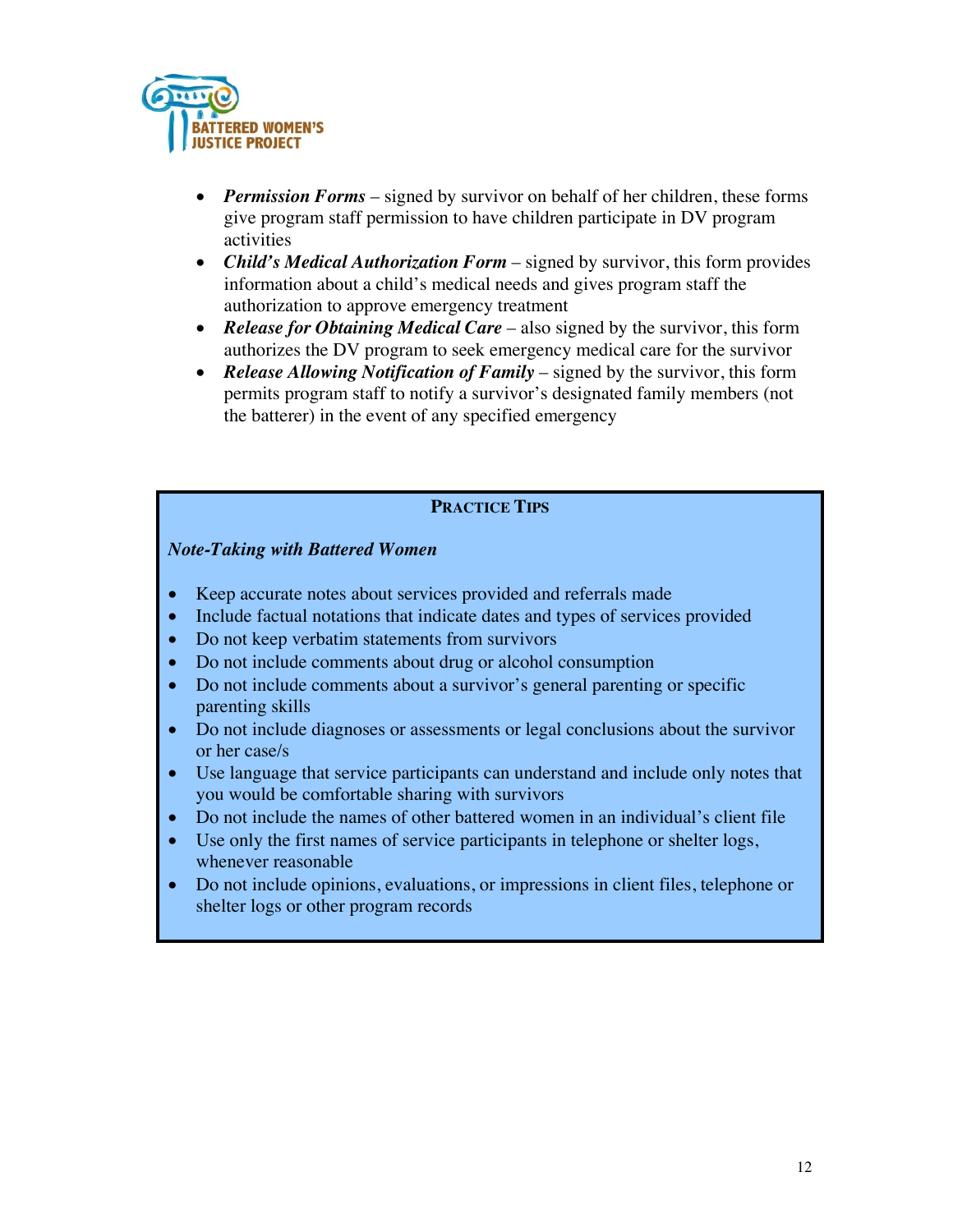

## C. Mechanics of Record-Keeping

1) Maintenance

Domestic violence programs should maintain the limited records they do keep in secured filing cabinets, providing access only to designated staff. Program records, such as financial documents or personnel files, should be kept separately from case files (i.e., shelter intake files). Only designated staff should have authority to review case files and/or make notations in case files. Board members should not have access to case files or program records, except in specific situations determined by the Executive Director along with the program's attorney, if applicable. Funders and researchers should have access only to aggregate statistical information and the domestic violence program should consider having such people sign confidentiality agreements as an added protection. Whatever kind of coding system the domestic violence program uses to designate and organize files, a designated staff person should maintain the key to the coding system. If the domestic violence program is required to turn over any battered woman's file, use of a coding system will not protect a case file from disclosure.

If volunteers or students are working as advocates, they should make case file entries only under the supervision of staff with authority to write in case files. If a student is required to make notes for the purpose of training or supervision by faculty at an educational institution, all identifying material must be deleted, including names of staff, volunteers, survivors, and child.

Program and telephone logs serve a different purpose than service participant case files and should be maintained in separate books or files. Again, the program should determine which staff members have access to such logs and the authority to make entries in them. Additionally, the domestic violence program must have written policy, which is strictly followed, regarding the retention and destruction of such logs.

## 2) Retention and Destruction

When a battered woman is no longer using any of the domestic violence program's services, certain records regarding her situation should be destroyed. This purging should not occur until she has ceased using all of the program's services, not just after leaving the shelter. The program must have a written policy for the retention and destruction of client case files and other sensitive program records, delineating a length of time such records are kept and how they are destroyed. Funding agencies may have specific time period requirements for retention of records, or of certain types of records; programs should verify this information with all of their funding agencies. Once adopted, it is important that this written policy be adhered to by all staff members for all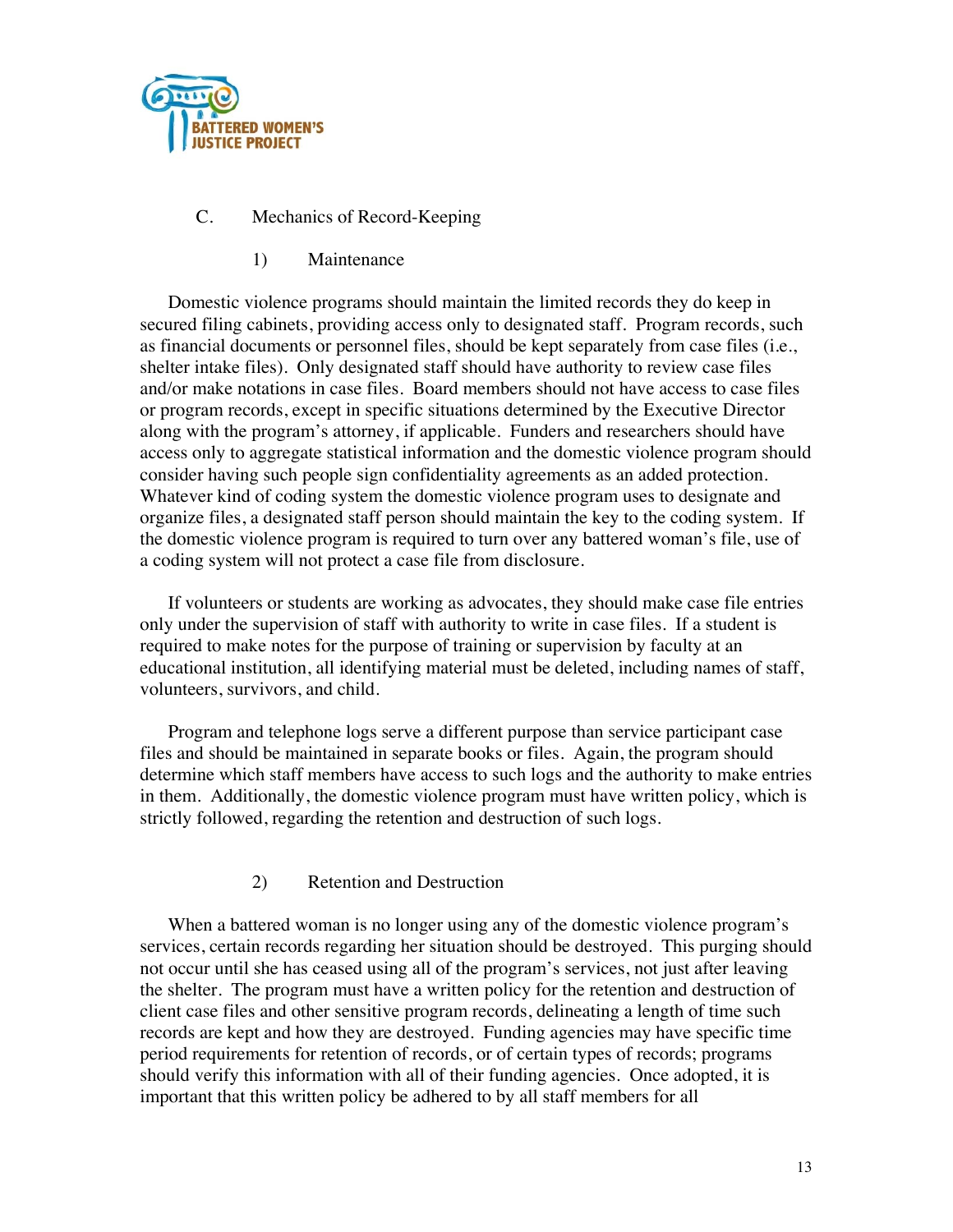

client case files. Destruction or purging of any files, however, should not occur if there is ongoing litigation. *If program staff has received a subpoena for documents, or has notice that such a subpoena is about to be served, the program has a duty to preserve all records subject to that subpoena; this would be an exception to the program's policy for destroying records.*

The record retention and destruction policy should include specific provisions addressing telephone and shelter logs. Again, contracts with funders may require a certain time period in which such records must be retained. Like client case files, telephone and shelter logs must be destroyed according to their own regular and documented schedule and the same exception for subpoenas (served or known) and litigation applies.

The destruction of all files should be done in such a way as to maintain confidentiality and should be done under the supervision of the director or her designee. Staff should adequately shred all paper files and destroy any tape, video, or electronic records in a manner that ensures they are not recoverable.

## **PRACTICE TIPS**

*After the time period specified in the program's written policy, staff should destroy a client case file, except for the following documentation:* 

- Exit form
- Releases or similar records necessary for program liability purposes
- Other documents required by funders or by law to be maintained
	- 3) Battered Women's Access to "Client" Case Files

Battered women using program services are entitled to examine their own case files in the presence of program staff. No files should be removed from the office, nor should any documents be removed from the files. Battered women may request the correction or removal of inaccurate, irrelevant, outdated, or incomplete information from their case files. Additionally, they should be permitted to add information to their case files but only information that the domestic violence program's policy authorizes for inclusion in such files. Documents that a battered woman wishes the program to store for safekeeping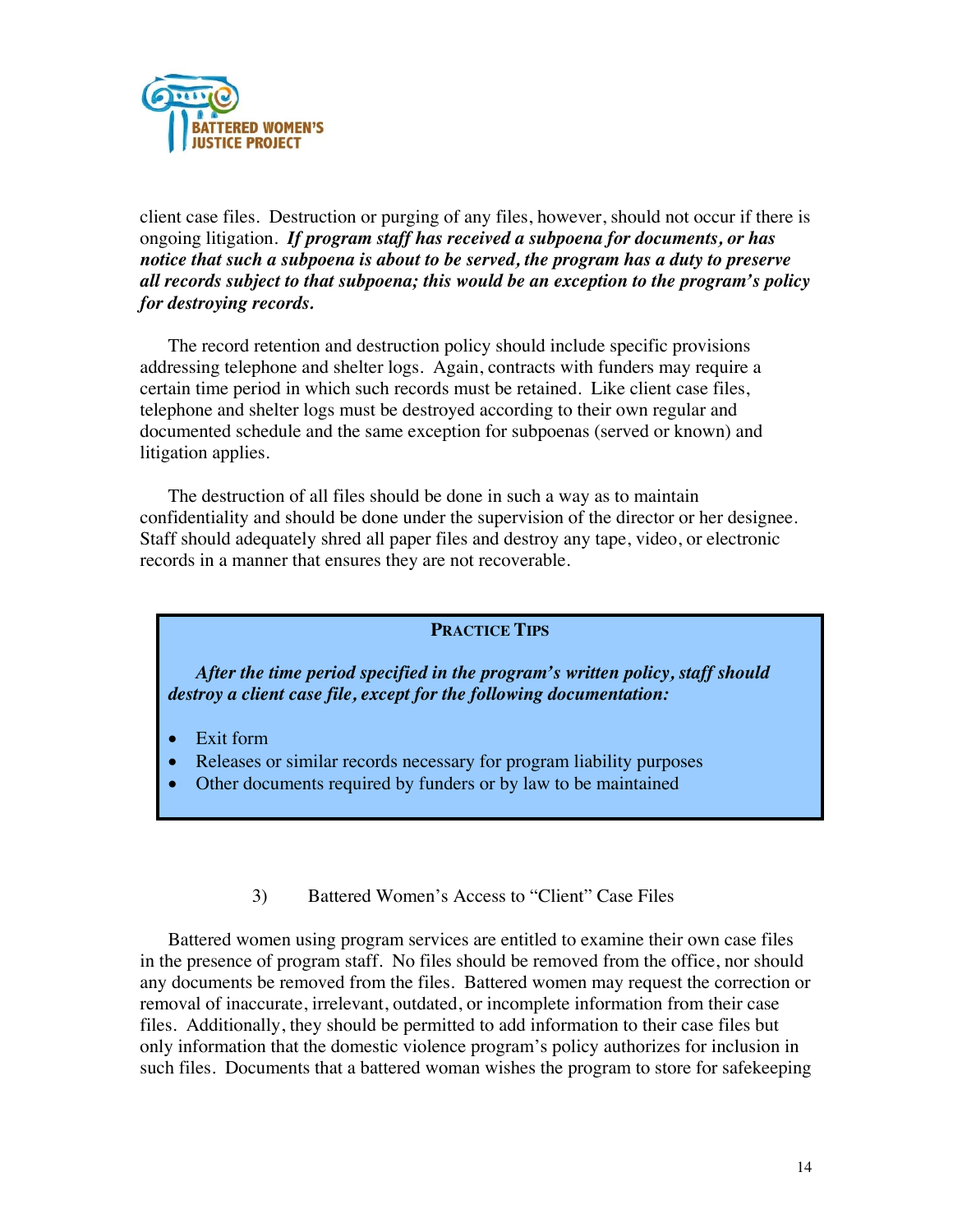

should not be placed in her client case file, but rather in some other secure location, and such papers should be returned to her upon exiting the shelter.

If the "client" case file should contain information from an outside source, the battered woman may not review such documents (except court papers) and should be directed to the originating source of such information. Battered women or their attorneys may request copies of the contents of the client case file. Program staff should not permit anyone to make photocopies of case files or other program records. However, the battered woman or her attorney (with executed release of information) may make handwritten notes about the contents of the file. Staff should advise battered women that such notes may be dangerous, depending on who has access or learns of their contents. Additionally, staff should advise battered women not to show such notes to a third party, such as a relative or friend, because doing so may constitute a waiver of any privilege related to the case file or any communications that it references.

#### D. Electronic Records

Electronic records, especially any maintained on a network system, might be more vulnerable than paper records to inappropriate access. Computer records, like paper records, are subject to discovery and should be maintained with similar protections. Domestic violence programs should ensure that computerized client files or information are password-protected and that only designated staff members have access to the passwords and authority to enter data. Computer records, however, raise additional concerns regarding their destruction or purging. A computer-generated or electronic record may continue to exist on the hard drive, even if the records appear to have been deleted from a system or disk. In fact, as part of discovery processes, courts have ordered that computer hard drives be made accessible to opposing parties (or their computer experts) so that electronic mail messages or other records could be retrieved.

E-mail creates further concerns about confidentiality and privilege. In some domestic violence programs, staff members use one common electronic mail account; the confidentiality of communications is compromised when there are shared e-mail accounts and access. There is also the tendency among many people to be less cautious in their email communications than they are with other written or spoken communications. In fact, the ease of transmissions (intended or inadvertent) and the difficulty of purging mandate the use of heightened caution and restraint when using e-mail. At a minimum, domestic violence program staff should not use e-mail to discuss individual cases or to communicate with battered women about confidential matters.

Computers that are networked or have Internet access also pose challenges to confidentiality, given the increased risk of inappropriate access or hacking. Any records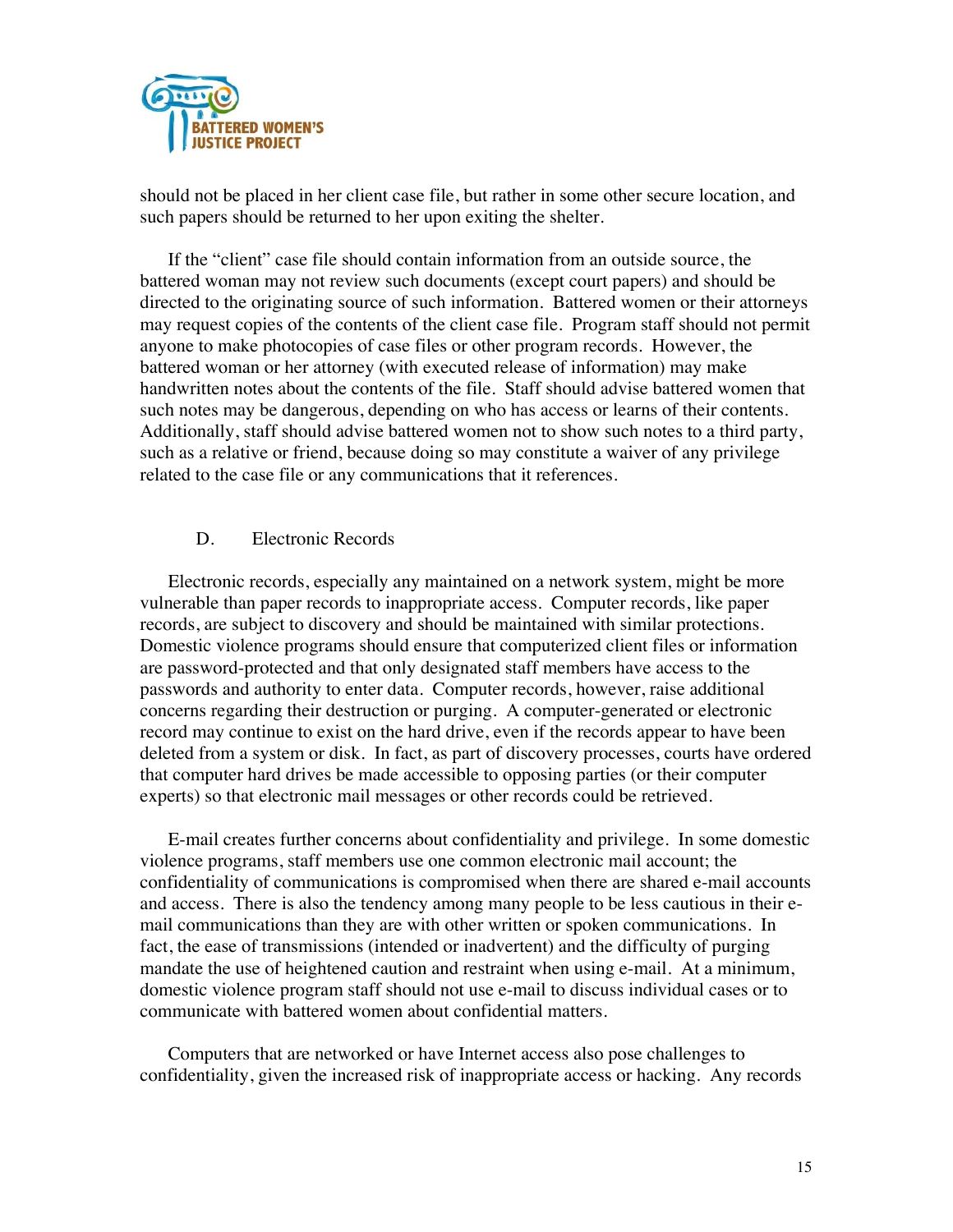

that are stored on computers with Internet access may inadvertently be shared and are at risk of disclosure and/or modification by hackers. Thus, client case files should be

password-protected at a minimum, and it is recommended that client case files and other sensitive program records be kept on computers that do not have Internet access.

For all of these reasons, it is vital that domestic violence programs carefully review their record-keeping practices for paper and electronic files and information.

## **PRACTICE TIPS**

*Record-Keeping Considerations for Electronic Files* 

- What is the purpose of writing or recording this information?
- Is there any other way to accomplish this purpose?
- What is the potential harm if the information were to be released or disclosed?
- How would the battered woman react to this information?
- How is the information protected from data entry by, or inadvertent disclosure to, unauthorized persons?
- Is security for the system/network sufficient to prevent unauthorized or "hacker" access?
- How would other battered women react to knowing that disclosure of this kind of information, through this medium, was possible?

## E. Waivers/Releases and Informed Consent

Battered women may ask program staff to release information from their client case files to persons or agencies outside of the domestic violence program. As long as program staff thoroughly discuss the potential consequences of such a release with battered women, and obtain a written release form, staff may comply with such requests. It is vital that program staff fully discuss with a battered woman what happens, and what could happen, after a waiver or release is signed. Domestic violence programs should not engage in a practice of asking for routine waivers from battered women in order to share information with different agencies in the community; such blanket releases fail to acknowledge the individual ramifications that such information-sharing might have for each battered woman. Any release should be specific in purpose and time-limited in duration.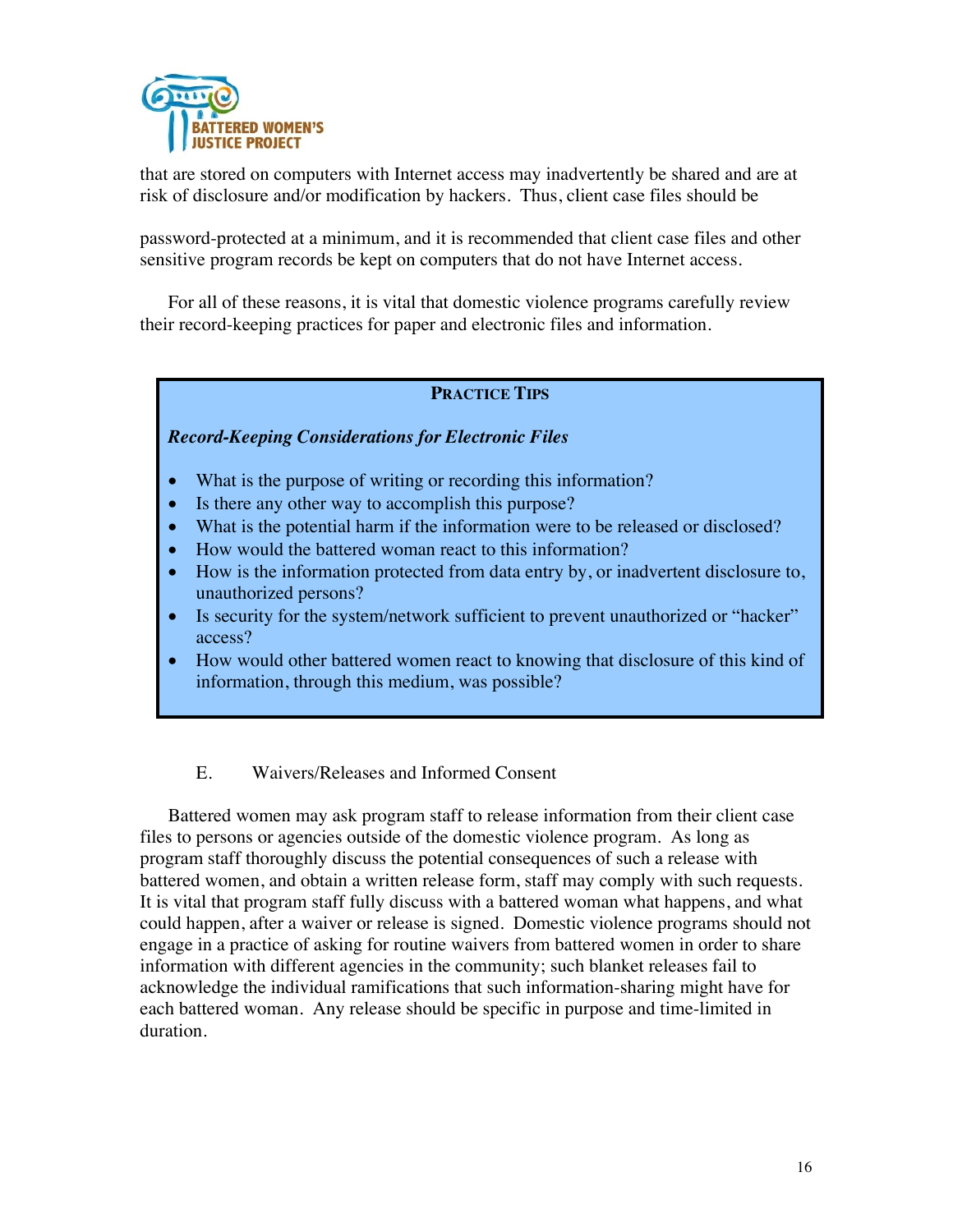

## **PRACTICE TIPS**

## *Concerns with Releases*

- Battered women or family members may not be able to control the type or amount of information released or shared after a release is signed.
- Some or all of the information may be turned over to the defendant/batterer.
- Some or all of the information may be introduced as evidence in court during a civil, criminal or juvenile hearing.
- Program staff may be required to testify, including about their personal observations, beliefs, and opinions.
- Court proceedings generally are open to the public, thus making any evidence available to the public.
- Information discussed during any sessions after the waiver or release is signed and executed may not be or remain confidential.

Program staff should not honor blank release forms or blanket waivers that are generically addressed to any agency. Additionally, if program staff receives a release of information from another agency, staff should review that release with the battered woman prior to sharing any information or records. Preferably, staff should draft a new release with the battered woman after a discussion of the purpose, scope, and duration of the release, as well as potential risks or consequences associated with such a disclosure. It is vital to tell the battered woman that any information shared with another agency might be easily accessed or lose its confidentiality/privilege protections.

## **PRACTICE TIPS**

#### *A valid release of information must:*

- Be in writing and signed by the battered woman
- Identify the person to whom the information is to be provided
- Identify the specific information to be released
- State the limited purpose for the release
- Identify the time period (or event) during which the release is valid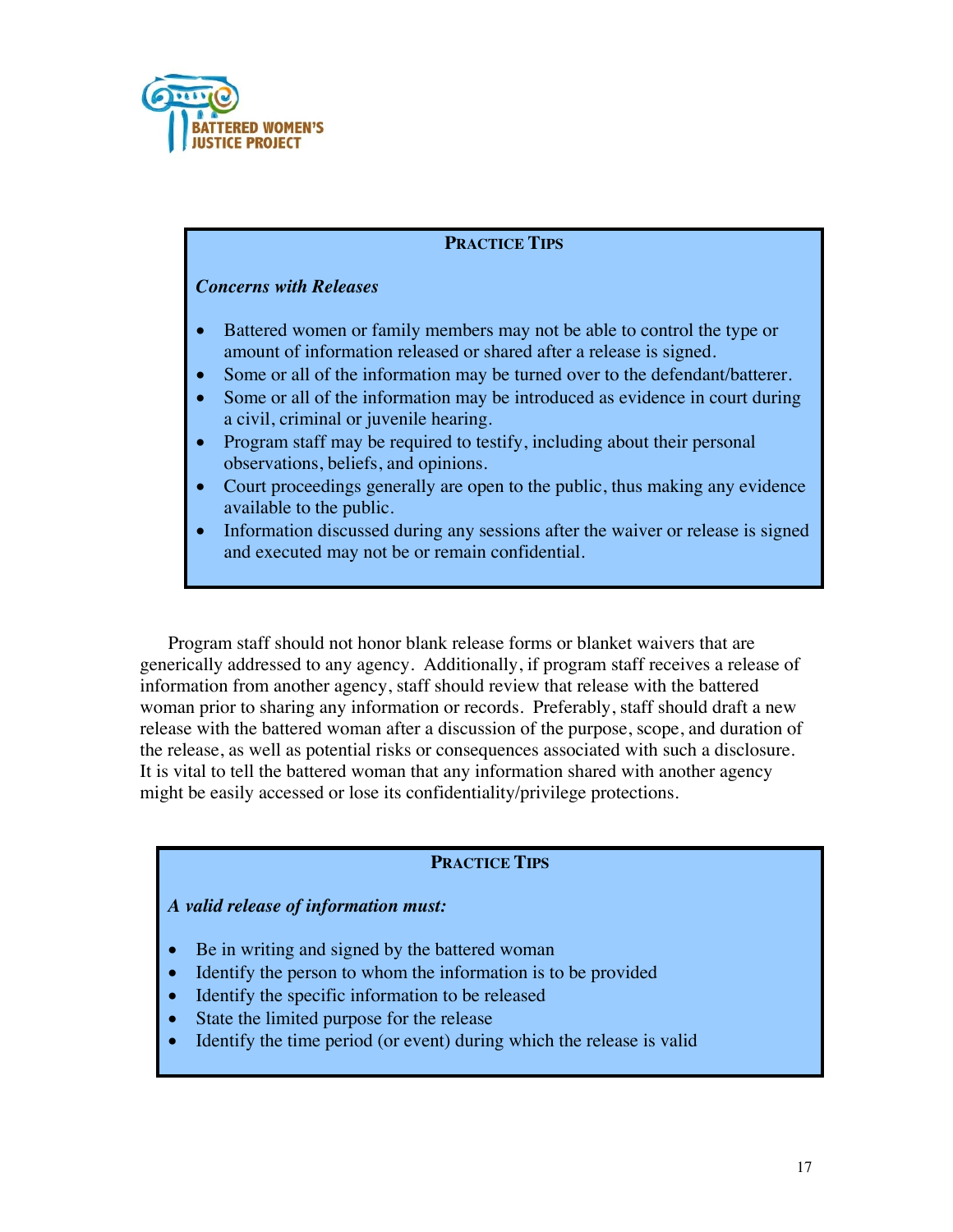

Various government agencies, such as welfare offices, public housing authorities, and child protective services ask battered women to permit the domestic violence program to verify her eligibility or receipt of services at the program. Verification of a battered woman's eligibility for services, or the fact that services were accessed, may be a precondition to receiving government benefits or avoiding further agency inquiry or investigation. Domestic violence programs should work carefully with such government agencies to limit the scope of verification required, and staff should also think strategically about ways to help battered women meet conditions required to receive benefits without jeopardizing confidentiality or waiving her privilege. It is important that domestic violence programs do not modify their record-keeping procedures or rules to accommodate such government agencies, but rather that staff negotiate verification procedures that are minimally intrusive on a battered woman's agency and privacy. Most importantly, domestic violence programs should not agree to demands from government agencies or courts to monitor compliance of battered women with outside case plans or court orders.

Battered women must also be fully informed as to their right to revoke any consent to release information, at any time. Although a release must be in writing, a battered woman may orally revoke her release and this oral revocation should be honored by the domestic violence program until she can sign a written document.

## F. Releases without Consent

Under certain, very limited circumstances, domestic violence programs may release information about battered women without their written consent and, in some instances, must release information with or without a battered woman's consent. These disclosures should be based on a thorough consideration of the applicable state and federal laws, and should be approved by the Executive Director or her designee. These limited circumstances include the following:

> 1) Emergencies which are life-threatening or could result in serious bodily harm.

State laws differ on when or if disclosure is required in this circumstance. Some states limit disclosure requirements to situations that are life-threatening, while other states do not include such an exception. Additionally, some states may permit disclosure without consent when there is a clear and imminent danger that is viewed as lifethreatening or likely to result in serious bodily harm to an individual. If staff learns of such intentions by a battered woman, they should first attempt to persuade her not to take the harmful action, and if that is unsuccessful, staff must advise the battered woman that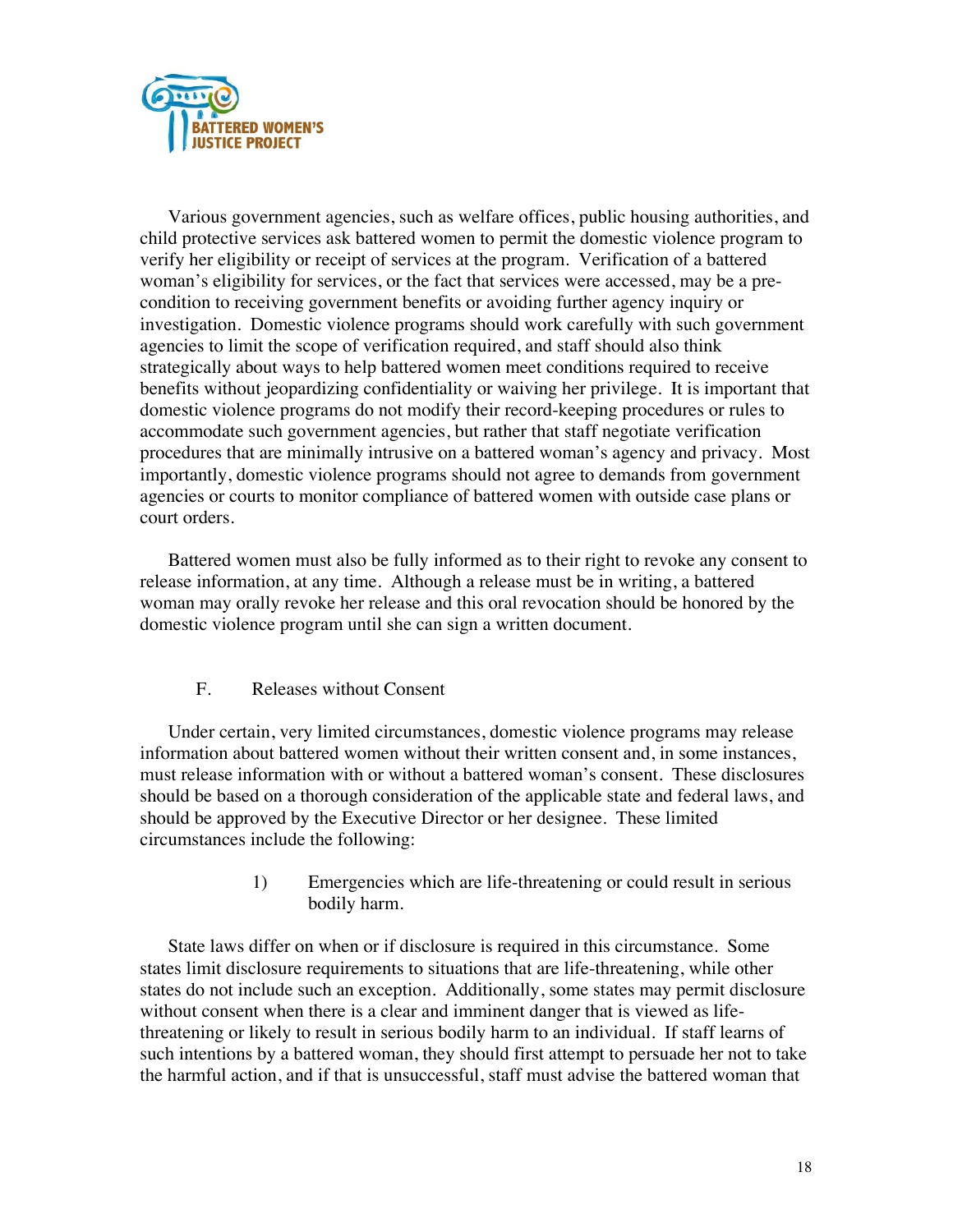

a report will be made to the appropriate agency or authority for her protection and the protection of others.

> 2) Report to child protective services in cases of child abuse and neglect.

In many states, domestic violence program staff are "mandatory reporters" of child abuse and neglect and, in such states, exceptions to confidentiality and privilege may be made in accordance with the child abuse reporting requirements. State laws vary as to the circumstances under which staff must report child abuse or neglect, but in those circumstances, a battered woman's consent is not necessary to release information needed to make the report. Preferably, if staff has decided that a child abuse/neglect report must be made, that decision should be shared with the battered woman first and she should be allowed the opportunity to make the report herself.

> 3) Death of the battered woman seeking/receiving services from the domestic violence program.

Again, state laws differ on the status of the privilege upon the death of the person holding the privilege – the battered woman. In states where the privilege survives her death, the executor of her estate may have the right and authority to waive the privilege and sign a release, thus allowing disclosure. If the executor or sole survivor is the batterer, however, programs should not accept a release of information from that individual without fully exploring their legal obligations and options.

4) Other exceptions particular to state law.

Some states have additional exceptions that permit or require disclosure without a written consent, including: 1) where the battered woman committed perjury and program staff have information affecting the determination of perjury; 2) where program staff testify only to their observations of the battered woman's appearance, and her appearance is an issue in a court proceeding; 3) where program staff testify only to establish the chain of custody of relevant evidence; or 4) where the program is being sued by the battered woman or a state agency and the information is relevant to its defense. Regardless of the specific exception, program staff are advised to attempt to discuss the matter with the battered woman prior to completing any disclosure. Domestic violence programs should also consult with their program attorney as to the specific requirements of any disclosure specified by state law.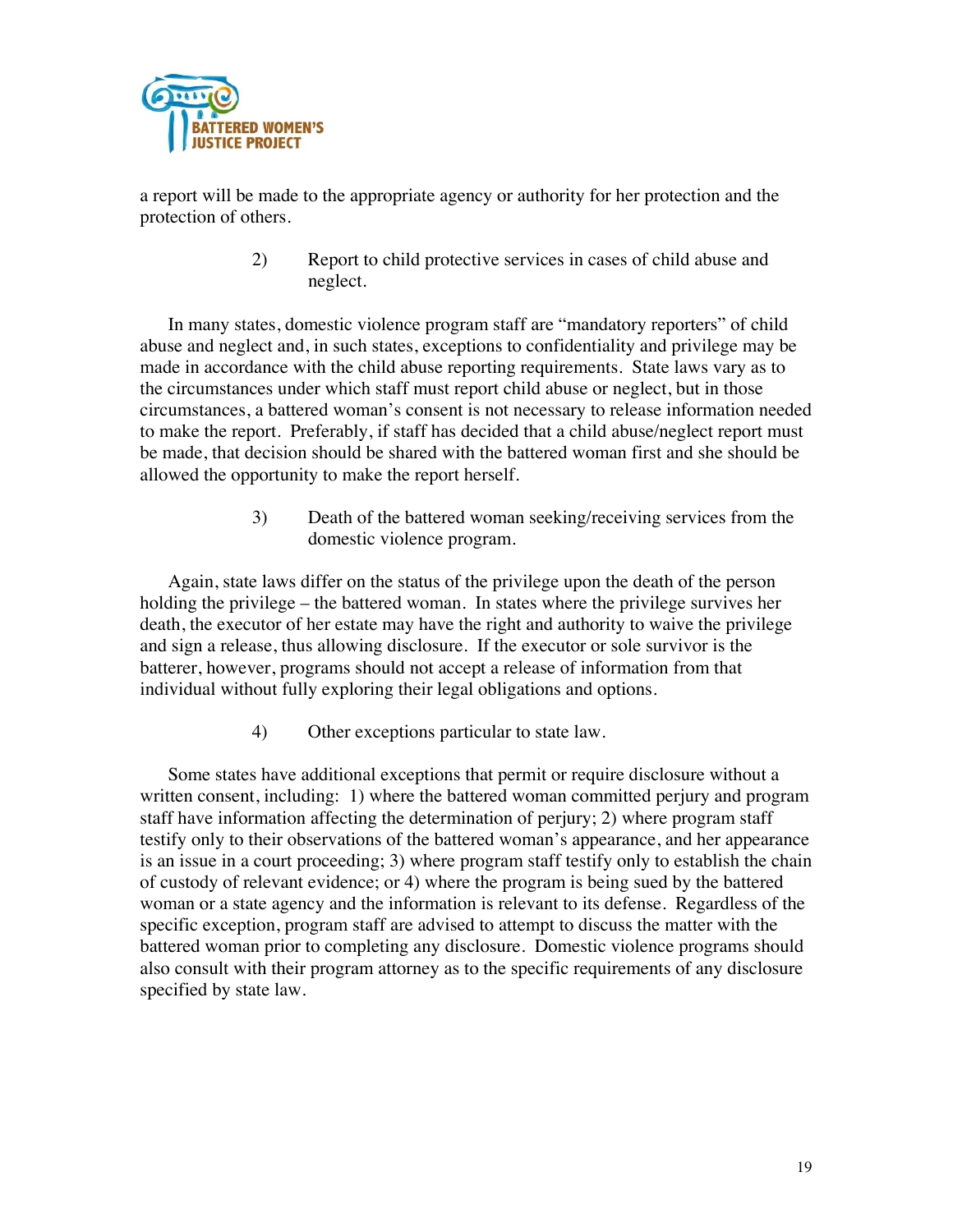

Client case files and program files pose the risk that confidential information about battered women could be released, breaching their right to privacy, undermining their legal interests, and/or compromising their safety. *Domestic violence programs have a fiduciary responsibility to protect confidential communications and records of battered women that they serve.* While it is necessary that programs keep client case files and program records to provide effective services, manage shelters and advocacy programs, and satisfy funding agencies, it is equally critical that they do so in a manner that best protects battered women's information. Policies and practice guidelines should be adopted by domestic violence programs to establish clear record-keeping practices, set parameters for retention and destruction of client case files and program records, and safeguard the confidentiality of information about battered women who seek services.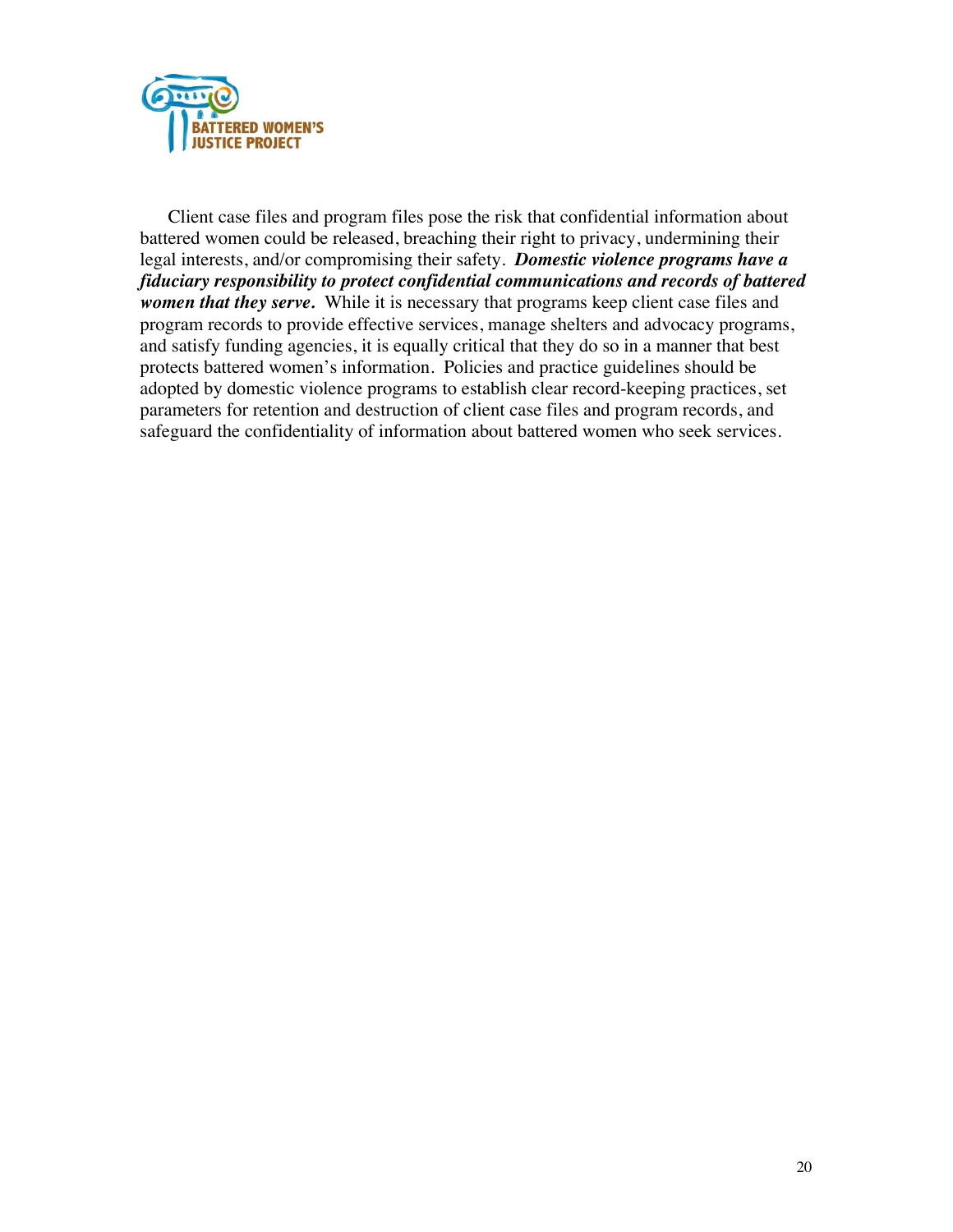

# **CONFIDENTIALITY**

# **AN ADVOCATE'S GUIDE**

## **Chapter Three: Subpoenas and Warrants**<sup>6</sup>

A. Definitions

**Arrest Warrant** – an order from a court that gives law enforcement the authority to arrest specified person/s who are suspected of having committed a crime; law enforcement may also have authority, in some circumstances, to arrest a person without a warrant.

**Response Protocol** – a domestic violence program's official plan, prepared in advance, that spells out employees' response to service of various legal documents or presentation of warrants; with subpoenas, a domestic violence program will likely have time to go before a judge and argue why the subpoena should not be enforced; an arrest or search warrant, however, requires immediate program response.

**Search Warrants** – orders from a court that give law enforcement the authority to search a specified location for certain item/s or person/s; must be based on "probable cause," that is 1) a reasonable person, given the circumstances or facts of a situation, would believe that certain items or persons can be found in the specified location and 2) the items can be seized as evidence or contraband or the person can be located and thus subject to arrest (with an arrest warrant); law enforcement may also have authority, in some circumstances, to search a location without a warrant.

**Service of Process** – the delivery of documents with legal significance to the person who must be notified, such as a notice that a lawsuit or petition has been filed in court; accepting service of such documents places the named recipient in the position of having to obey any orders and to respond to the filings or risk negative legal actions.

**Subpoenas** – an order to produce information in a civil or criminal case (subpoena *duces tecum*); the information sought may include client case files, phone records, administrative records documenting services provided to individuals, letters,

<sup>&</sup>lt;sup>6</sup> Statutes, case law, funding requirements, and local policy/practice vary from state to state. Advocates should not use these materials as the final word on confidentiality. Rather, these materials are intended to serve as a helpful guide and offer suggested best practices. If advocates have any questions, it is best to consult with the local program's attorney before taking any action.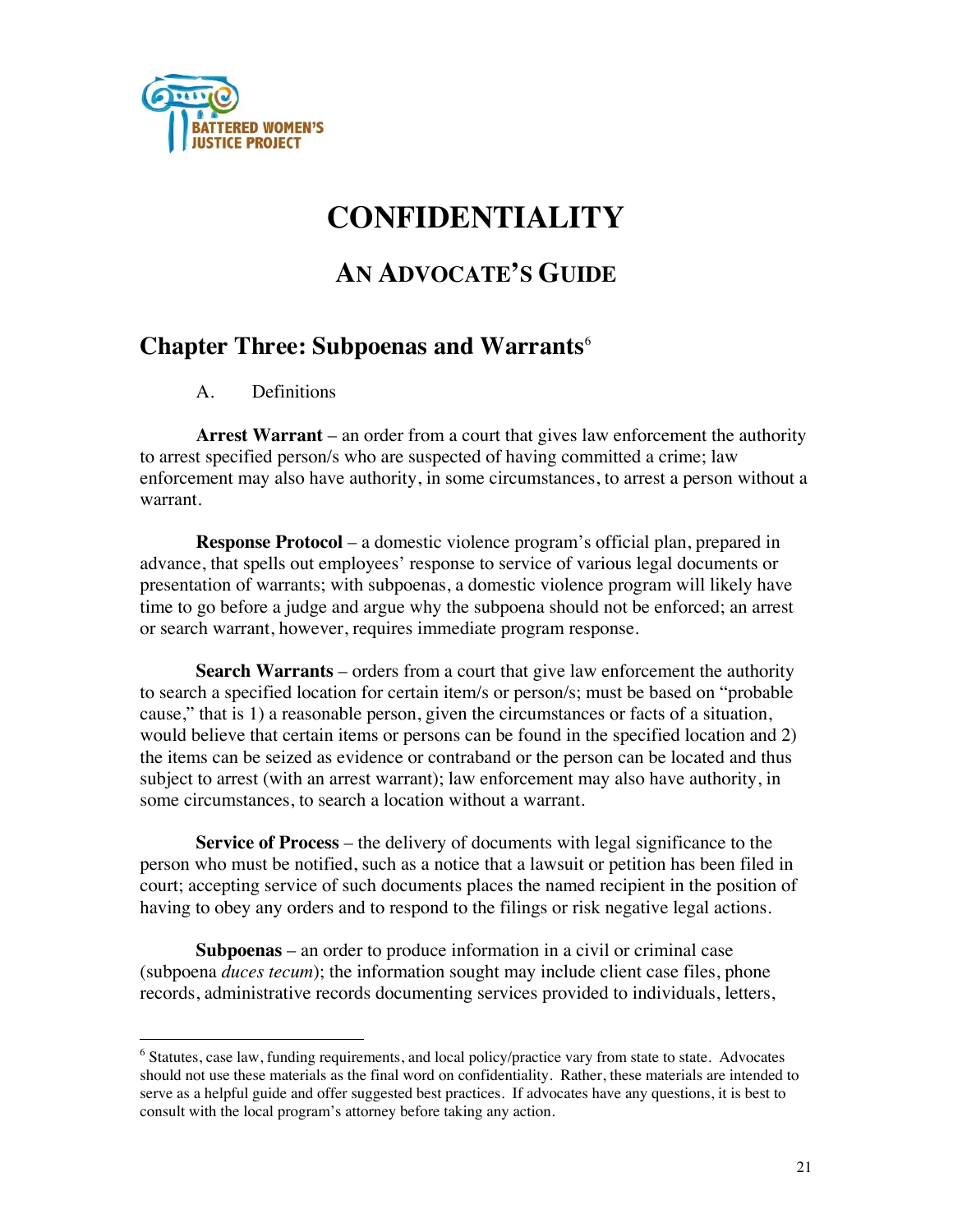

e-mails, or other materials developed when working with a battered woman; will specify the source and nature of the information sought, a deadline for response or surrender of the information, and a requirement for the presence of the individual responsible for the records (custodian) if no information is provided as ordered; may also be an order directing an individual to appear at a certain date and time to give testimony, whether in a trial, hearing, or deposition.

### B. Subpoena Response

Generally, there are two types of subpoenas: a subpoena of the person and a subpoena *duces tecum*. A subpoena of the person requires that specified individual to attend a court hearing or deposition and provide testimony. A subpoena *duces tecum* requires a person (custodian of the records) to produce specified records, documents, or other physical items. In some states, a subpoena must be signed by a judge or court clerk; in other states, individual attorneys may issue them. When a subpoena is first served upon a domestic violence program, the first step is to identify which kind it is and the type of proceeding it involves (criminal, civil, grand jury, deposition, etc.). The document should be read carefully to determine who signed or issued the subpoena, what action is required, and how the subpoena was served. Additionally, it is vital to obtain legal advice immediately.

A subpoena of the person must be served on the specified witness. In most states, any person who is at least 18 years old and has no connection to the legal case may serve a subpoena; in other cases, law enforcement may provide service. Generally, proper service of such a subpoena requires that a copy be personally delivered to the witness, but it does not require that witness to sign or cooperate in accepting the subpoena. In some situations, service may also be legally effective if the subpoena is literally dropped at the witness' feet. Other requirements may include providing an actual copy of the subpoena to the witness or reading the subpoena aloud in the presence of the witness. If a witness cannot be located, other methods of service are permitted, such as leaving the subpoena at the witness' employment, with another adult in the witness' household or through publication in a newspaper.

Service of a subpoena *duces tecum* (for documents) must be personally served upon the person having possession, custody, or control of the requested records or evidence. However, when records of an incorporated organization are subpoenaed, any board member or officer can be served. Programs should designate a staff member to act as the custodian of the records and thus be responsible for such subpoenas when served. It is important to note that refusal to comply with such a subpoena could result in contempt findings against the custodian of the records. Thus, if a domestic violence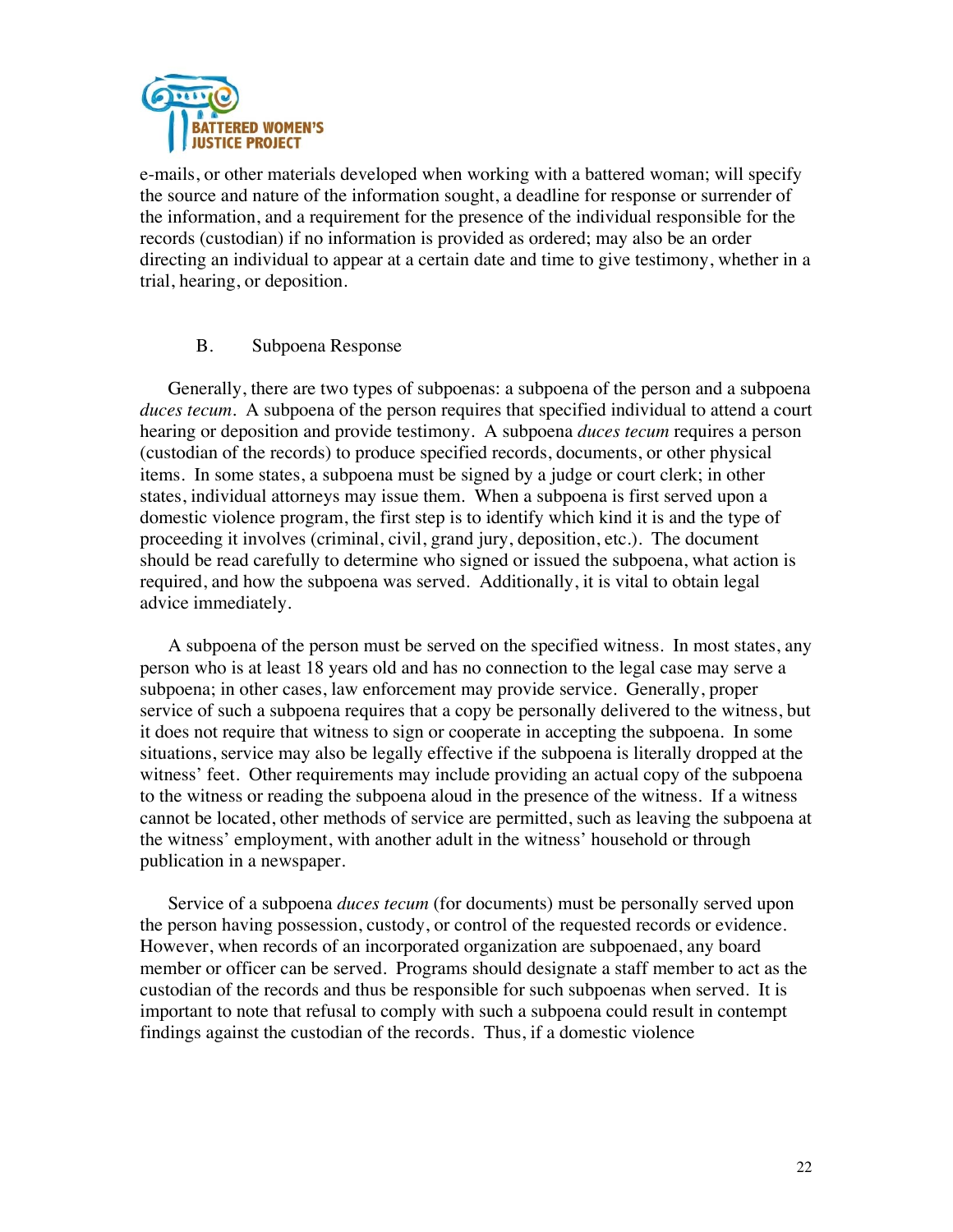

program receives such a subpoena, staff should immediately consult with the program attorney to determine the validity of the request and how to respond.

## C. Search Warrants

A search warrant is a written order, signed by a judge or magistrate, authorizing law enforcement to search a specified location, person/s, or physical item/s that may be evidence in a later legal proceeding. The specific rules governing search warrants vary among states, however the following statutory and constitutional requirements generally must be met:

- The warrant must specifically describe the items or persons to be seized; general exploratory searches are prohibited.
- The warrant must specify the correct address and a description of the location to be searched.
- The search warrant must be properly dated and signed by a judicial officer who has evaluated the accompanying affidavit/s to determine that sufficient probable cause exists to issue the warrant; the date of the warrant should be fairly recent as well.
- Law enforcement must make an "announcement" of authority and purpose prior to entering the search location, although courts have found in some cases that "exigent circumstances" permit noncompliance with the announcement requirement.
- Law enforcement must present a copy of the search warrant, including attached affidavits, to the occupant of the location to be searched.

When conducted, the search has to be tailored to locate the items described in the warrant. For example, if the search warrant is for a vehicle, law enforcement cannot reasonably search through closets and dressers as these would not be locations where a vehicle is likely to be found. While conducting the search, if the police come upon other "contraband," the item/s may be seized. Individuals at the search location may be allowed to leave or may be temporarily detained although they should not be subject to search themselves.

If law enforcement officers present themselves at a domestic violence program or shelter with a search warrant, staff should request the opportunity to surrender the item/s or person/s named in the warrant, in order to avoid disruption of others in the shelter and maintain their confidentiality. Additionally, staff members should accompany law enforcement officers as the search is conducted, again to minimize disruption to others in the program or shelter.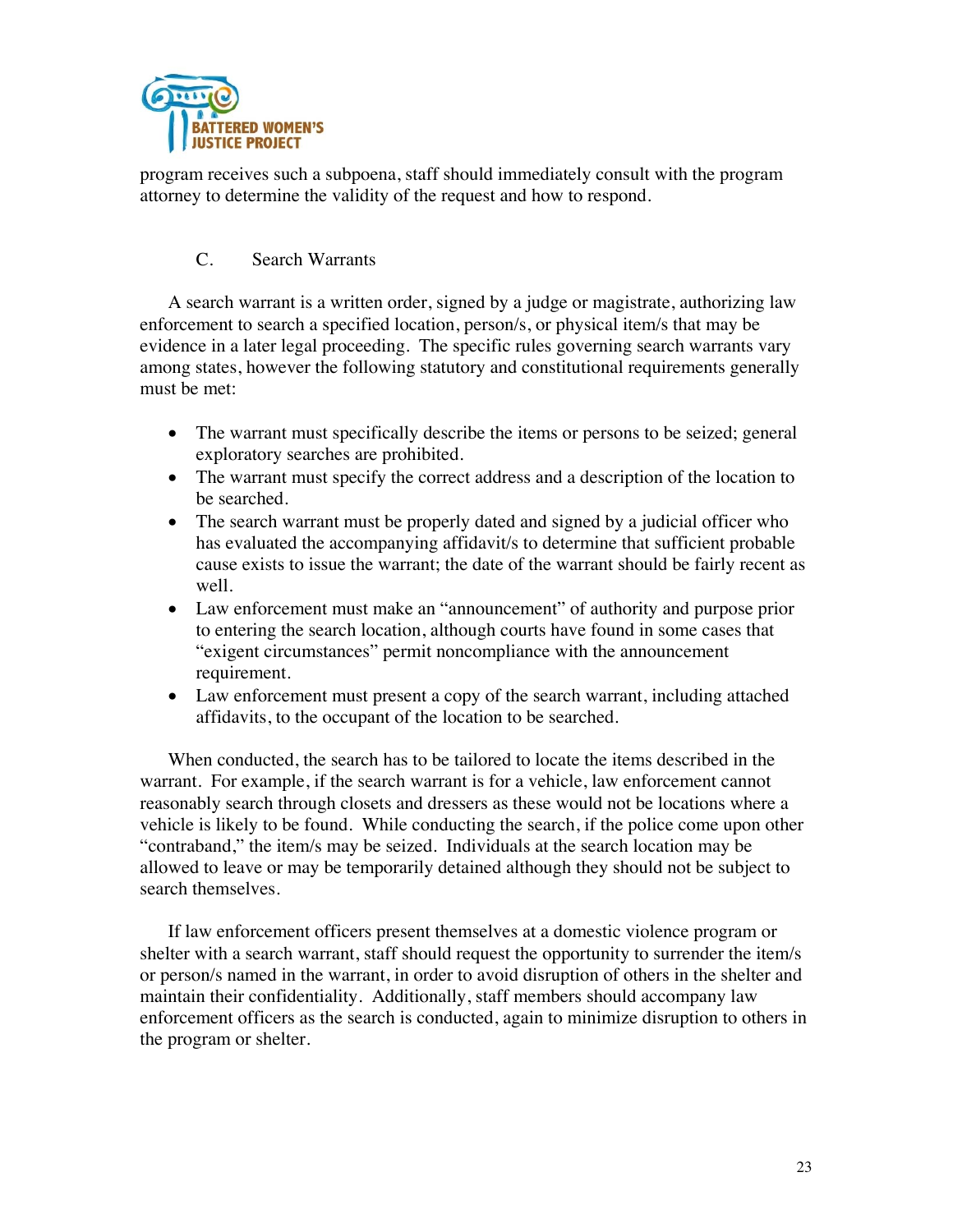

The general rule is that a search warrant is required before law enforcement may enter a private location. There are, however, several exceptions to this requirement, although they are strictly limited. These exceptions include: 1) voluntary consent by resident to search, absent other refusal; 2) exigent circumstances or "hot pursuit;" and 3) reasonable grounds to enter a location while doing a cursory safety check for potential security risks.

### D. Arrest Warrants

An arrest warrant is an order authorizing law enforcement to place a specified person under arrest for possible commission of a crime. Arrest warrants alone do not give law enforcement the right to enter a shelter to arrest a battered woman named in the warrant, because the shelter is not the battered woman's home. If law enforcement wishes to arrest someone they believe to be in shelter, officers must obtain a search warrant for the person at the shelter location or get the consent of the Executive Director or her designee (although some types of emergency or exigent circumstances may allow law enforcement to enter shelter without such a search warrant).

When law enforcement officers arrive at shelter with an arrest warrant, the staff member who answers the door should review the documents and then advise the officers that they will not be permitted to enter the shelter based only on an arrest warrant. If possible, staff should speak with the officers outside or away from the residential area of the shelter. Staff should then determine why the officers are there and verify their identities, as well as reviewing the warrant. If a search warrant is presented, along with the arrest warrant, staff should request the opportunity to discuss the matter with the battered woman and allow her to surrender herself, rather than have the shelter searched for her. At no time should staff advise the battered woman to flee or to otherwise resist arrest. If the battered woman refuses to surrender and there is no search warrant, law enforcement will obtain a warrant to search the shelter, securing the shelter premises in the meantime so that she cannot leave. Whenever any arrest or search warrant is presented, staff should immediately contact the Executive Director or her designee. Because many arrest warrants and search warrants have subsequent documents that are filed with the court (public record), the Executive Director should take every step necessary to ensure that the shelter's location/address remains confidential in these documents.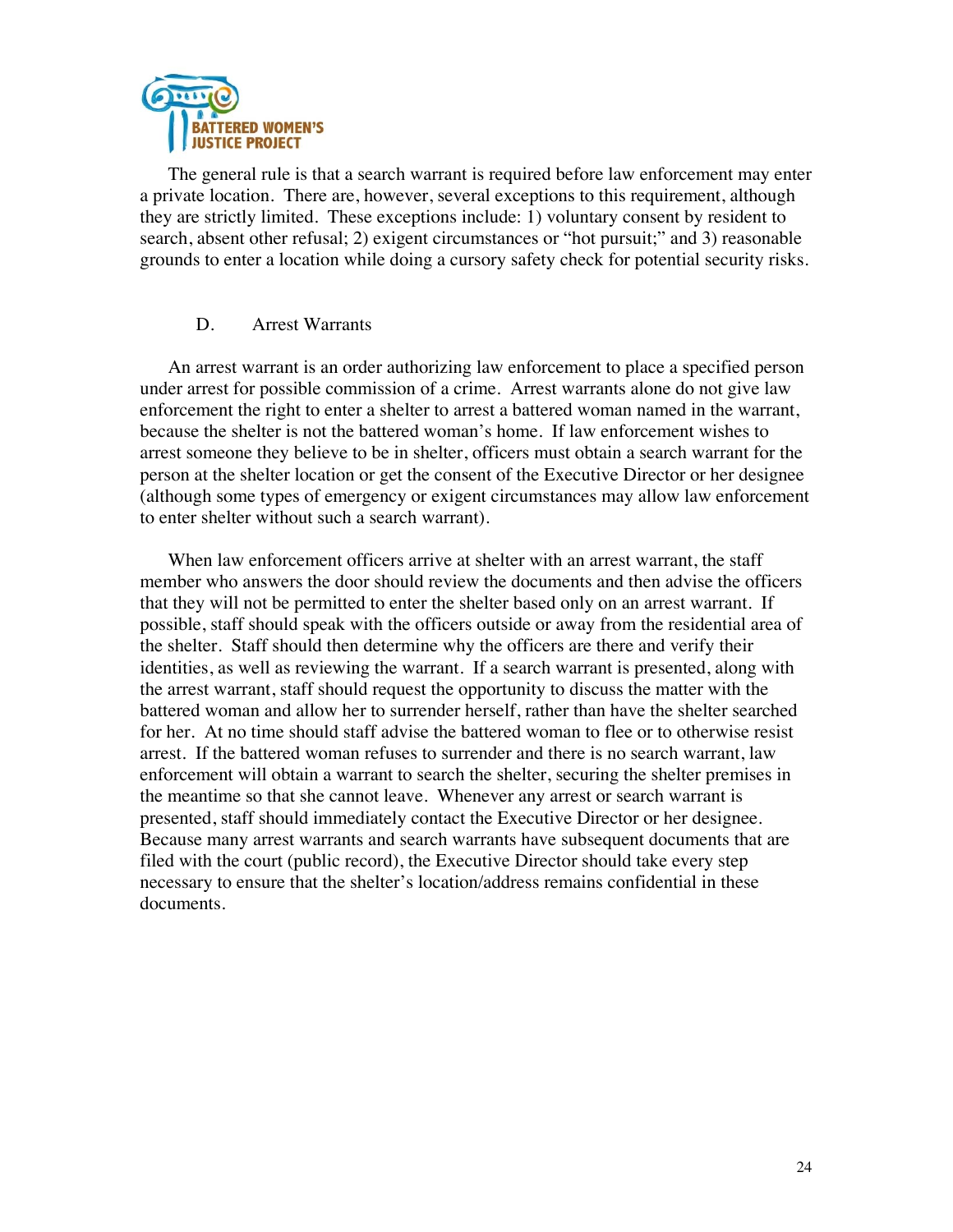

## E. Service of Process – Lawsuits

Courts (or clerk's offices) regularly issue documents that inform individuals about court actions or filings. These can include:

- Notice that a lawsuit has been filed against the individual
- Notice of a time scheduled for a court hearing
- An order to testify or provide information in a legal proceeding
- A copy of a temporary or final court order that impacts the person notified

For such documents to have legal effect, the person involved must have notice of their contents. The delivery of such documents to the person entitled to notice is called service of process. State laws vary, but may include some or all of the following ways to complete service of process:

- Giving the court documents directly to the person affected during or at the conclusion of a court hearing
- Giving the court documents directly to the person affected at some location outside of the court, for example at home or work
- Have a law enforcement officer, private agent, or any person over 18 years old deliver the documents to the person affected
- Having the court documents presented to the affected person's legal representative
- Delivering the court documents to the person affected through registered mail

If a battered woman is trying to keep her location confidential for safety reasons, the execution of service of process may reveal her whereabouts if presented or mailed to her at the shelter or other safe location. If a battered woman is aware that she is to be served court documents, program staff should strategize with her about the safest way to receive service under the state's law. She may wish to be served at work or through her legal representative, or she may be able to present herself at the clerk's office or law enforcement agency to be served there.

Domestic violence program staff, however, should not accept service on behalf of a battered woman at the program or shelter. If service is attempted for shelter or program client, staff should inform the battered woman and help her arrange for alternate, safe service. If the service of process is attempted for the program, staff should know of the attorney or designated agent who can accept service on behalf of the program and advise the process server of that person's identity.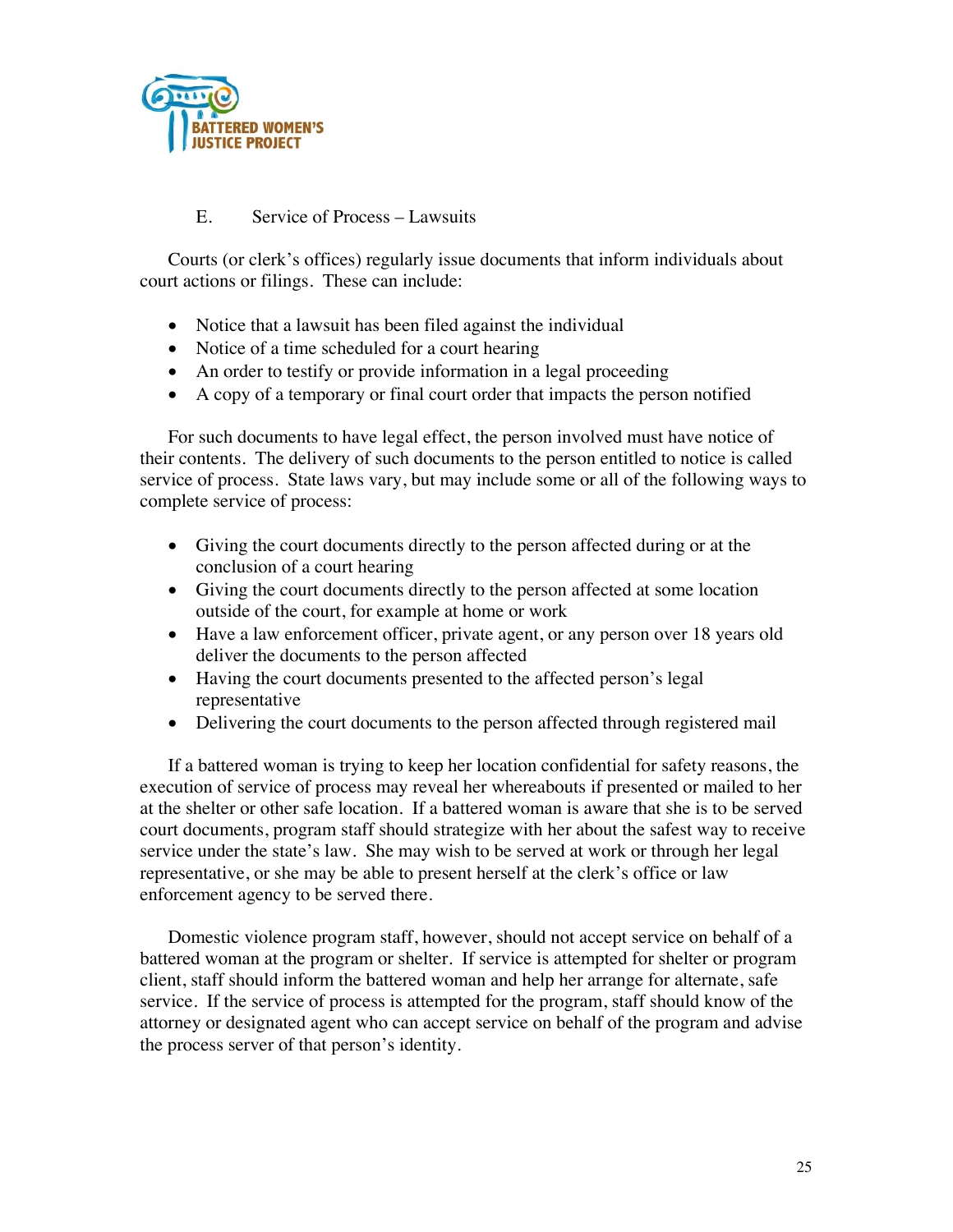

### F. Program Protocols for Subpoenas and Warrants

It is vital that domestic violence programs discuss how staff will respond to subpoenas and warrants, prior to the actual receipt of one; additionally programs should develop written policies to be followed by all staff members. The following considerations should be kept in mind when discussing and formulating the program's response policy:

> 1) Programs should review their record-keeping procedures. Carefully examine what kinds of records are maintained, how much factual information is kept, and whether verbatim statements of battered women and their children are recorded. Think about the potential harm that releasing any such records could cause to the battered women and the program. In some cases, program staff may wish to revise their record-keeping forms as well as the overall policies and procedures.

2) Programs should designate a "custodian of the records." The custodian is someone who is responsible for maintaining control over the program and client records, and if a subpoena is issued, responding to it and possibly bringing records to court. As the program's designee subject to a court's order regarding the records, it is the custodian who faces the responsibility and any possible consequences arising out of such an order. Therefore, one staff member (usually the Executive Director) should be designated as the sole custodian of the program's records.

3) Programs should develop a relationship with an attorney who is accessible and familiar with this legal area – before one is actually needed. It is very important to have the services of an attorney to handle the legal response if a subpoena is served and to advise the program on its potential civil liability in releasing any information. Preferably, the attorney shares a commitment to the program's response policy and an understanding of the vital role that confidentiality and privilege play in the safety of battered women and their children.

4) Programs must develop written procedures for responding to subpoenas and warrants and educate all staff, board and volunteer members. Procedures should be specifically spelled out, detailing exactly what anyone should do if a process server comes to the shelter, if the sheriff presents a search warrant, who is authorized to accept subpoenas, who is to be contacted, who will discuss the issue with the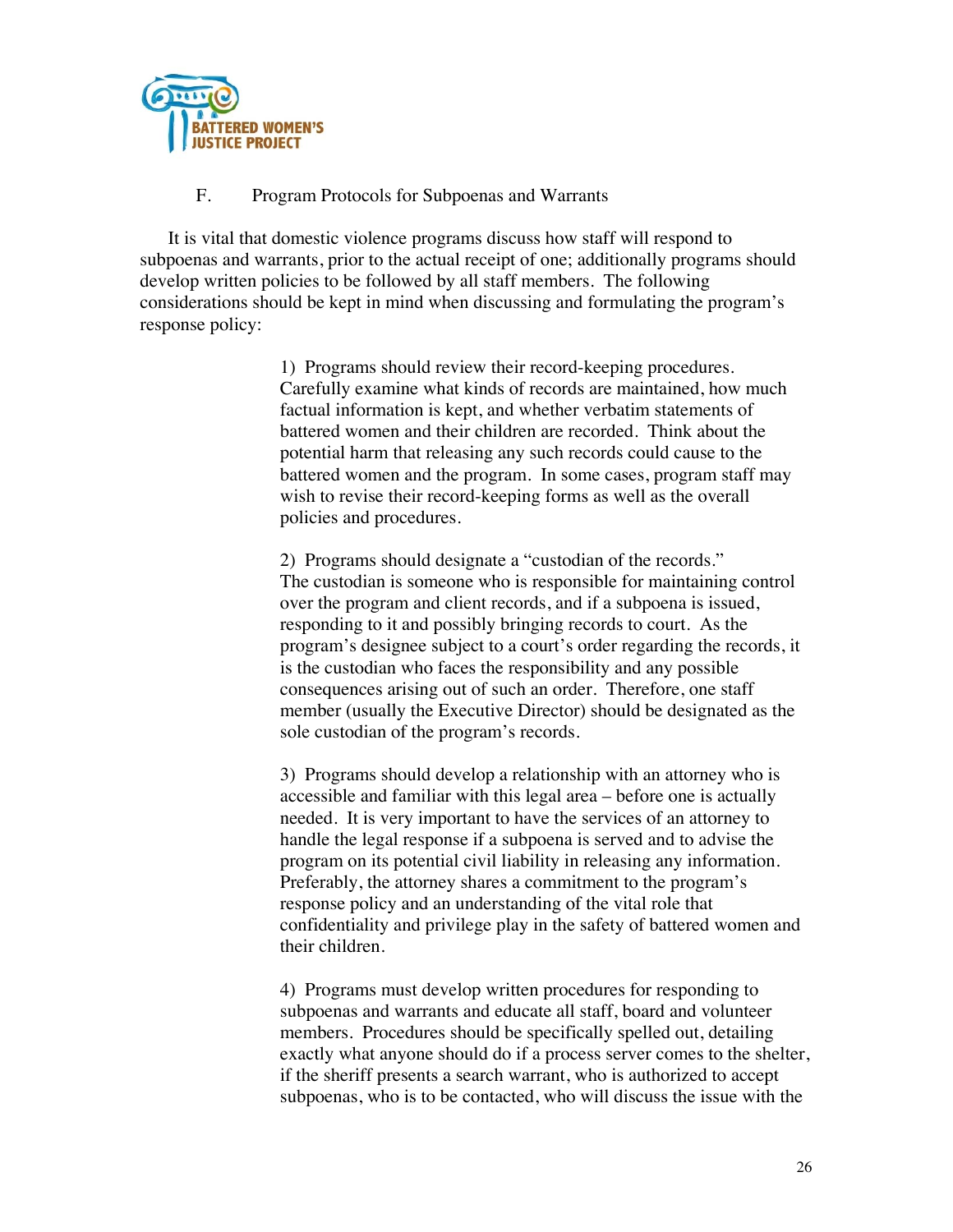

battered woman and when, and finally when and under what circumstances any records should be released. It is especially important for anyone who functions in a receptionist-like position to know what to do and who to inform in these circumstances.

Programs can never accurately assess the impact that their records or testimony may have. Even if the subpoena is issued by the prosecution in a criminal case against the batterer or if the information in the records appears to be helpful to the battered woman, there is always the possibility that some or all that information could be used against her. Simply put, no one can tell in advance what judges or attorneys will do with such information.

Programs must obtain an informed consent from the battered women before releasing any records or testifying. It is difficult to advise battered women on whether to consent precisely because the effect of any release is unknown. In addition, the battered woman may give consent in an effort to protect the program or staff rather than because she truly agrees to it. It is vital to consult with an attorney prior to any such release.

Programs must require all staff and volunteers to sign confidentiality agreements with the program that state specifically that information gained about clients will confidential, even after the staff or volunteer leaves the program. It is critical that workers be advised that, if they ever receive a subpoena regarding any program information or clients, they should contact the domestic violence program immediately.

Program staff should discuss thoroughly the extent to which the program will go to challenge subpoenas, warrants, or service of process. Depending on the particular situation, responses may include some, all, or a combination of the following:

- Full initial compliance
- No compliance with any subpoena, warrant, or service, even if it may result in a finding of contempt against the program, staff, or client
- Filing a motion to quash or resist the subpoena, warrant, or service and then honoring the court's decision
- Appealing any judicial order that requires the release of confidential information
- Appealing any contempt citation
- Requesting that a client sign a release of information prior to responding to any subpoena or warrant
- Revealing only certain records initially, but not revealing other information without a specific court order.

The program's written policy may state that all of the above options are open to consideration and further adaptation, depending upon the particular circumstances of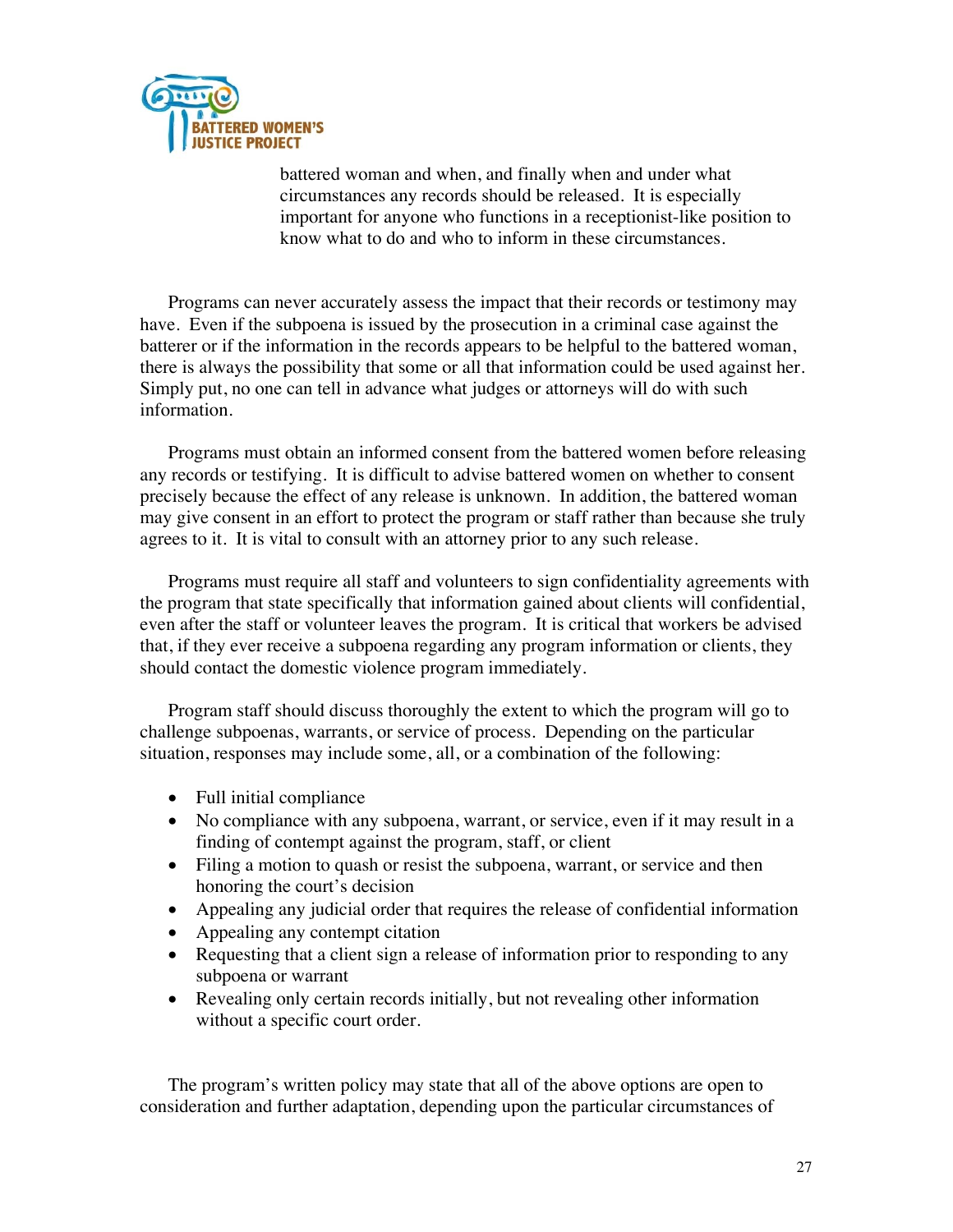

each situation. Confusion can result, however, if programs respond differently each time they are presented with a warrant, subpoena, or service of process. The program policy will provide consistency so that staff and clients know what to do and what to expect in each situation.

## **PRACTICE TIPS**

## *Handling Arrest and Search Warrants*

DV programs may also want to explore the viability of interagency protocols with law enforcement to address issues that may arise with the execution of search or arrest warrants. Such an interagency policy should include provisions that:

- Maintain the confidentiality of the program's or client's location, if necessary.
- Provide the program, through a designated staff member, with advance warning prior to the execution of any warrant.
- Require that warrants will be executed during regular, daytime business hours and served in the administrative areas (rather than shelter) of the program.
- Require law enforcement to knock and announce their presence and their intention to execute an arrest or search warrant.
- Give program staff an opportunity prior to execution of a warrant to surrender the person or items sought.
- Allow the program's legal counsel to be present during any search.
- Address if, when, and how any warrantless arrests or searches will be accomplished.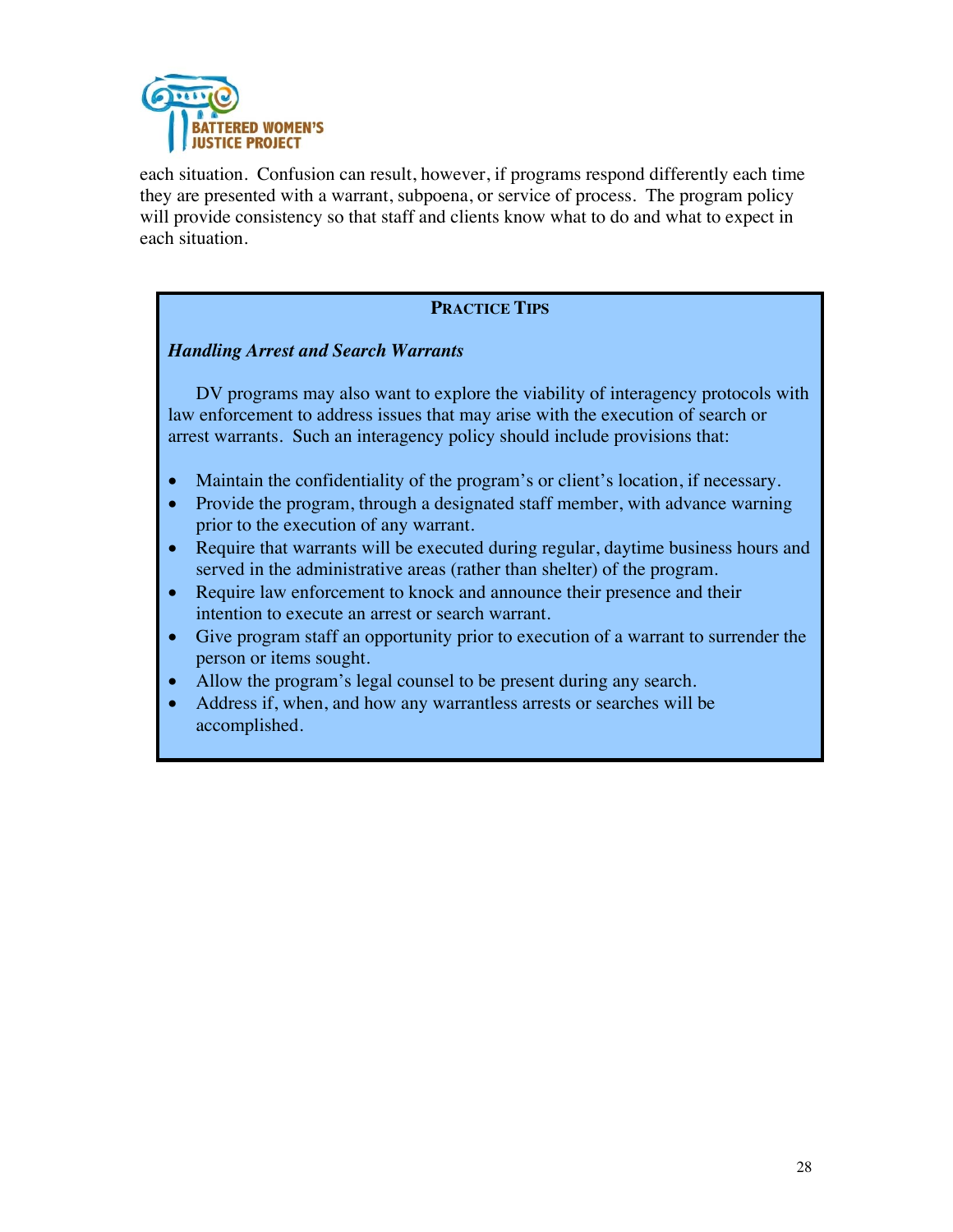

# **CONFIDENTIALITY**

# **AN ADVOCATE'S GUIDE**

# **Chapter Four: Mandatory Reporting Requirements**<sup>7</sup>

A. Mandatory Reporting in the Domestic Violence Context

The laws vary from state to state regarding who is required to report suspected child abuse or neglect. State laws usually identify specific professionals as mandated reporters of such abuse, such as physicians. Most states also require law enforcement, social workers, school officials and teachers, psychologists and other counselors to report suspected abuse. In some states, the category of mandatory reporters is so broadly stated that it includes anyone with knowledge of suspected child abuse or neglect.

Domestic violence programs need to know the current state law to determine, through their legal counsel, if any staff or volunteer members are considered mandatory reporters. Such individuals should be properly trained about when and under what circumstances a mandatory report is triggered, how to make the report and to whom, what information to include in the report and what information should remain confidential. The domestic violence program should also assess whether these individuals could serve as liaisons to child welfare agencies for the purpose of developing and implementing interagency protocols and policies.

Secondly, staff should know who else in the community may be a mandatory reporter as this information may be crucial in preparing a battered woman to work with professionals from other agencies or organizations. Conversely, it is also important for staff to know who is not a mandatory reporter. For example, attorneys generally are not required to report suspected child abuse or neglect where such information arises from attorney/client communications.

Finally, domestic violence program staff need to know what the mandatory reporting law really means. With the assistance of the program's attorney, staff should determine how broadly child abuse and neglect are defined, what "standard of proof" is

<sup>&</sup>lt;sup>7</sup> Statutes, case law, funding requirements, and local policy/practice vary from state to state. Advocates should not use these materials as the final word on confidentiality. Rather, these materials are intended to serve as a helpful guide and offer suggested best practices. If advocates have any questions, it is best to consult with the local program's attorney before taking any action.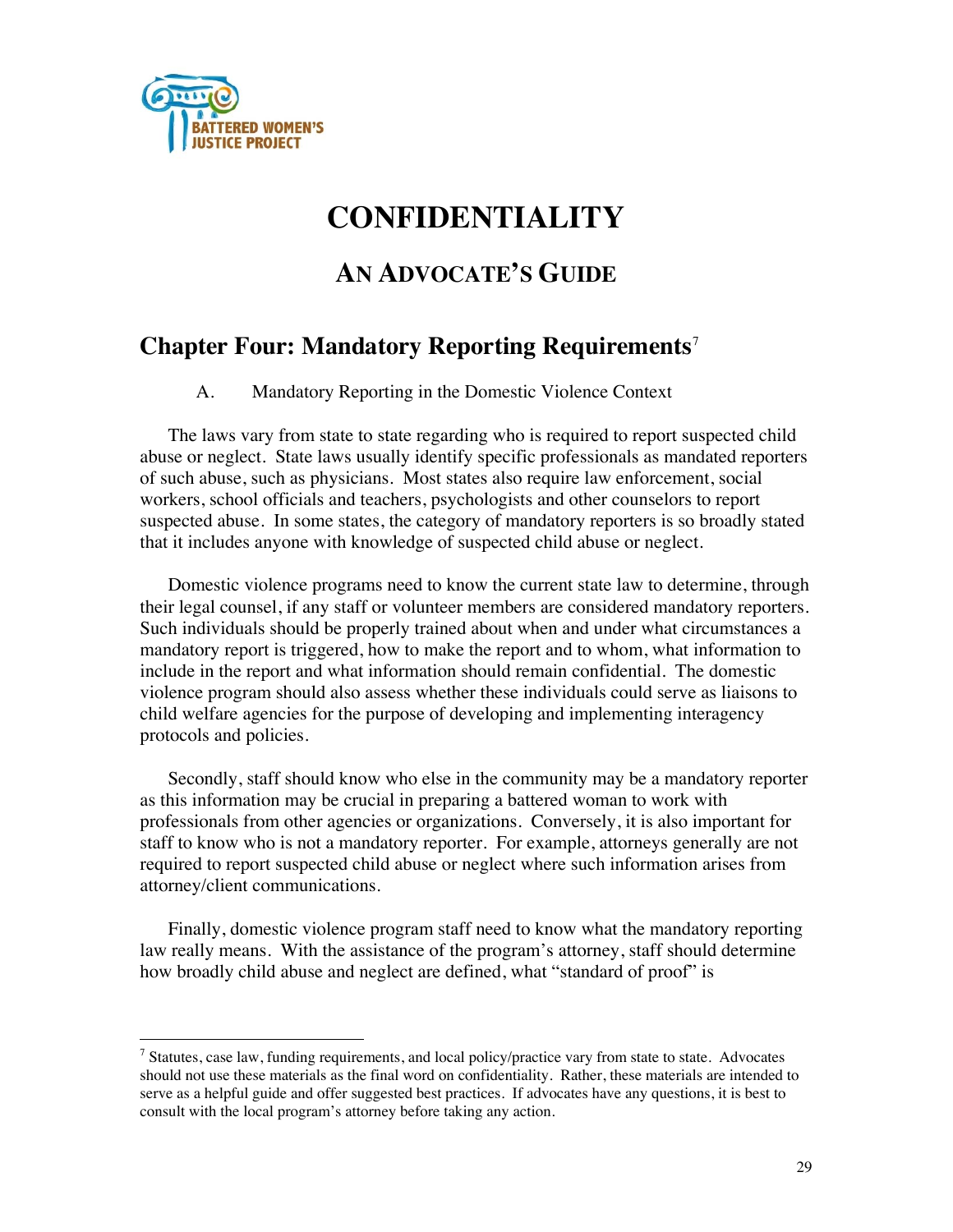

needed before a report is required, whether children's exposure to domestic violence is considered child abuse or neglect, and what happens when a report is made.

The program's policy should define which staff or volunteers are considered mandatory reporters and which are not, how the state law defines child abuse and neglect, and how reports will be made. Mandatory reporting of suspected child abuse and neglect can create an ethical dilemma for advocates by interfering with the relationships they build with the battered women they serve. A successful working relationship with a battered woman requires adherence to a duty of confidentiality, as well as duties of loyalty and professionalism. Thus, the program's policies regarding mandatory reporting must take into account the duties that its staff owes to clients. *It is vital that battered women know at the outset that ordinary duties of confidentiality may be suspended due to mandatory reporting requirements.*

Reports of child abuse or neglect can have serious consequences. Such reports may be made available to courts considering custody or visitation issues. Persons found "guilty" of child abuse or neglect may listed on a state registry and prohibited from working with children as child care providers, teachers, or even as volunteers in youth programs. A report of child abuse may put a battered woman at risk of losing her children as well as other long-term consequences. Additionally, such a report may compromise a battered woman's promise of confidentiality by opening up her records or communications with an advocate for review by child protective services or other parties in an abuse, neglect, or custody proceeding.

Violation of the communications privilege clearly can have a significant impact on a battered woman. When a report of suspected child abuse or neglect is required, staff should carefully examine what is necessary to report under the mandatory reporting law and attempt to frame any communications with child protective services around what the law requires. Information beyond the statutory or regulatory requirements should only be shared when the battered woman has signed an informed consent or upon a specific court order.

Programs may also consider a policy of informing the battered woman of the need to make a mandatory report, prior to doing so, and of giving her the option to make the report herself. Child protective services often look more favorably on a parent who reports or self-reports abuse or neglect and accepts services than one who avoids services and contact. In helping a battered woman decide whether to report, staff should explain the reporting and investigative procedures of the child welfare agency and describe what may happen once the report is made. Staff also can assist her in making the report and advocate for her throughout the investigation process. Most importantly, advocates can help a battered woman who chooses to make such a report with safety planning and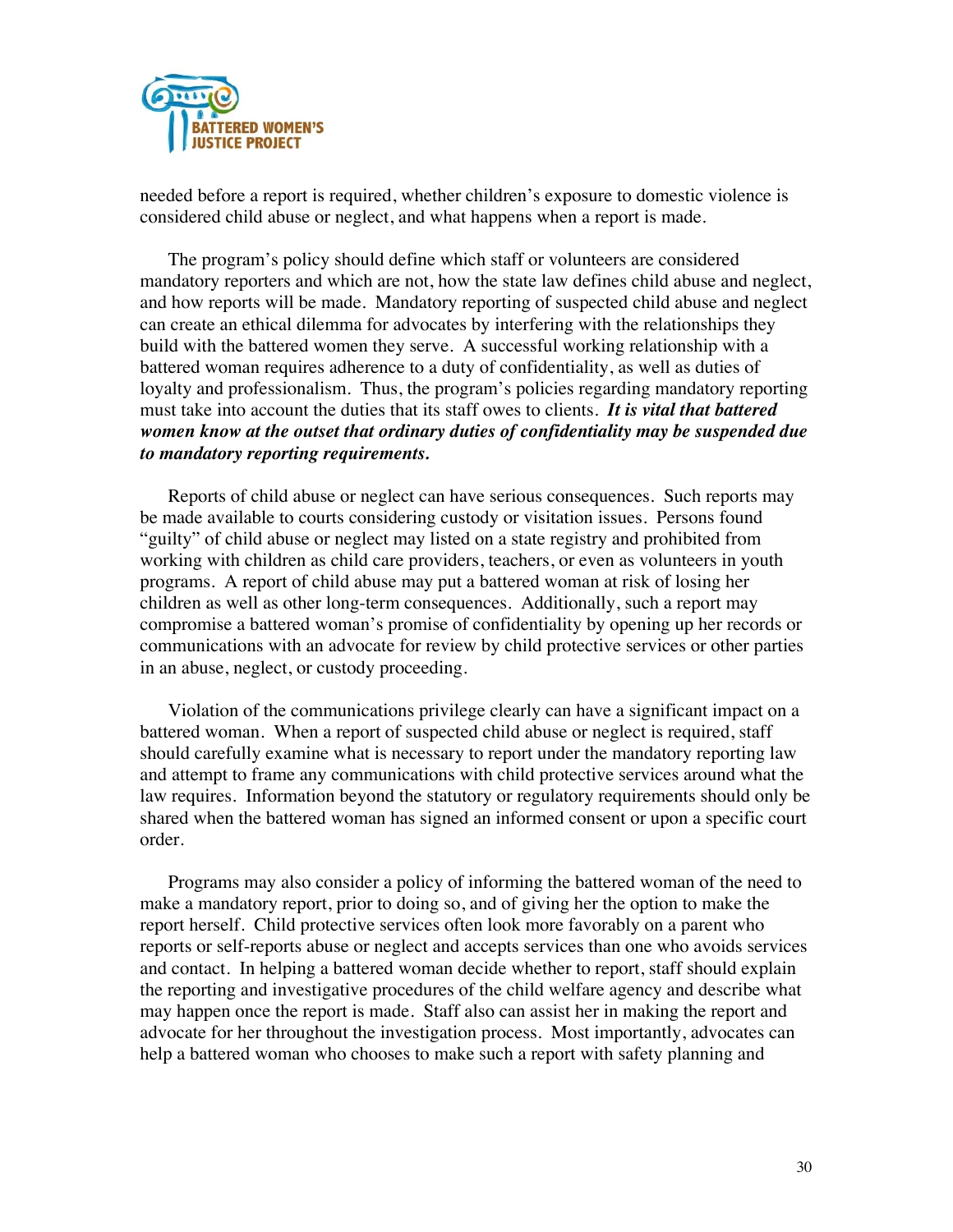

financial planning, so that she is better able to show her ability to care for her child/ren safely and adequately.

## **PRACTICE TIPS**

## *Mandatory Reporting Checklist*

- Know which, if any, program staff must make mandatory report, and who is not required to do so.
- Know which external agencies' staff must make mandatory reports.
- Know what the reporting law means and the information it actually requires to be reported.
- Understand what constitutes child abuse or neglect in your state to trigger mandatory reporting requirements.
- Train all staff and volunteers who are required to make mandatory reports.
- Develop appropriate record-keeping mechanisms for information used to report child abuse or neglect or to respond to child welfare and law enforcement agency requests for information.
- Designate program staff to serve as liaisons to child welfare and law enforcement agencies.
- Train all staff with reporting duties to be familiar with local enforcement procedures of your child welfare and law enforcement agencies.
- Develop a policy/procedure to clearly articulate to battered women about your program/staff role as mandatory reporters before she starts to speak with you.

## B. Post-Report Issues

Each state has different rules about how child abuse and neglect reports are processed; some procedures may vary from county to county. The domestic violence program should be familiar with the practices of your local child welfare agency so that the program's post-report polices can be accurately developed and advocates can fully inform battered women what to expect.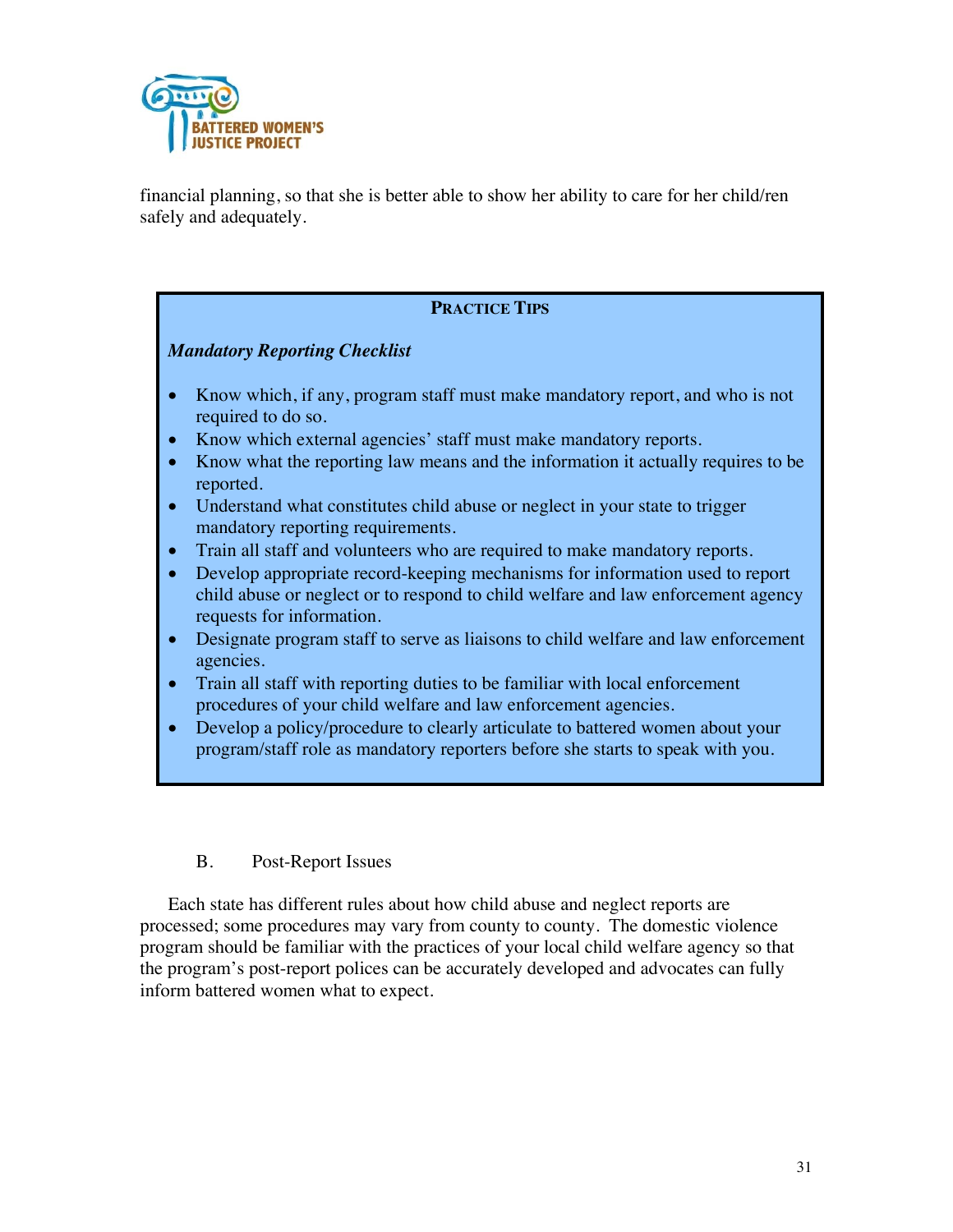

## **PRACTICE TIPS**

After reporting, the domestic violence program should know:

- Who reviews initial reports?
- Will the reviewer contact the initial reporter?
- How long does it take, once an initial report is made, until the next step in the investigation process begins? (What is that next step?)
- How confidential are child welfare agency reports? Who has authority to see them or request them and to whom will the reports be sent?
- Does the initial reporter have an ongoing duty to cooperate with any further investigation?
- Will the reporter have to be interviewed as part of the investigation or testify in court?
- What information will the reporter be asked to provide and in what format?
- Are there any timelines that govern the investigation that might put the battered woman at risk of having her child/ren removed or permanently placed elsewhere?

Most state laws absolutely require only information relating to the name and location of the child at risk, the nature and extent of any injuries, the name of the reporter and information identifying the child's primary caretaker. Once this initial information is provided, initial reporters are usually required to provide little or no additional information. The reality, however, is that the program may be approached by law enforcement or child welfare staff undertaking an investigation based on the initial report. These investigators may request additional information, including information in program files that may or may not be confidential. State law governs how much additional information must be provided by program staff in this circumstance. The program's attorney should research the state statutes and any interpreting case law to determine what additional information can be compelled from the program and under what circumstances.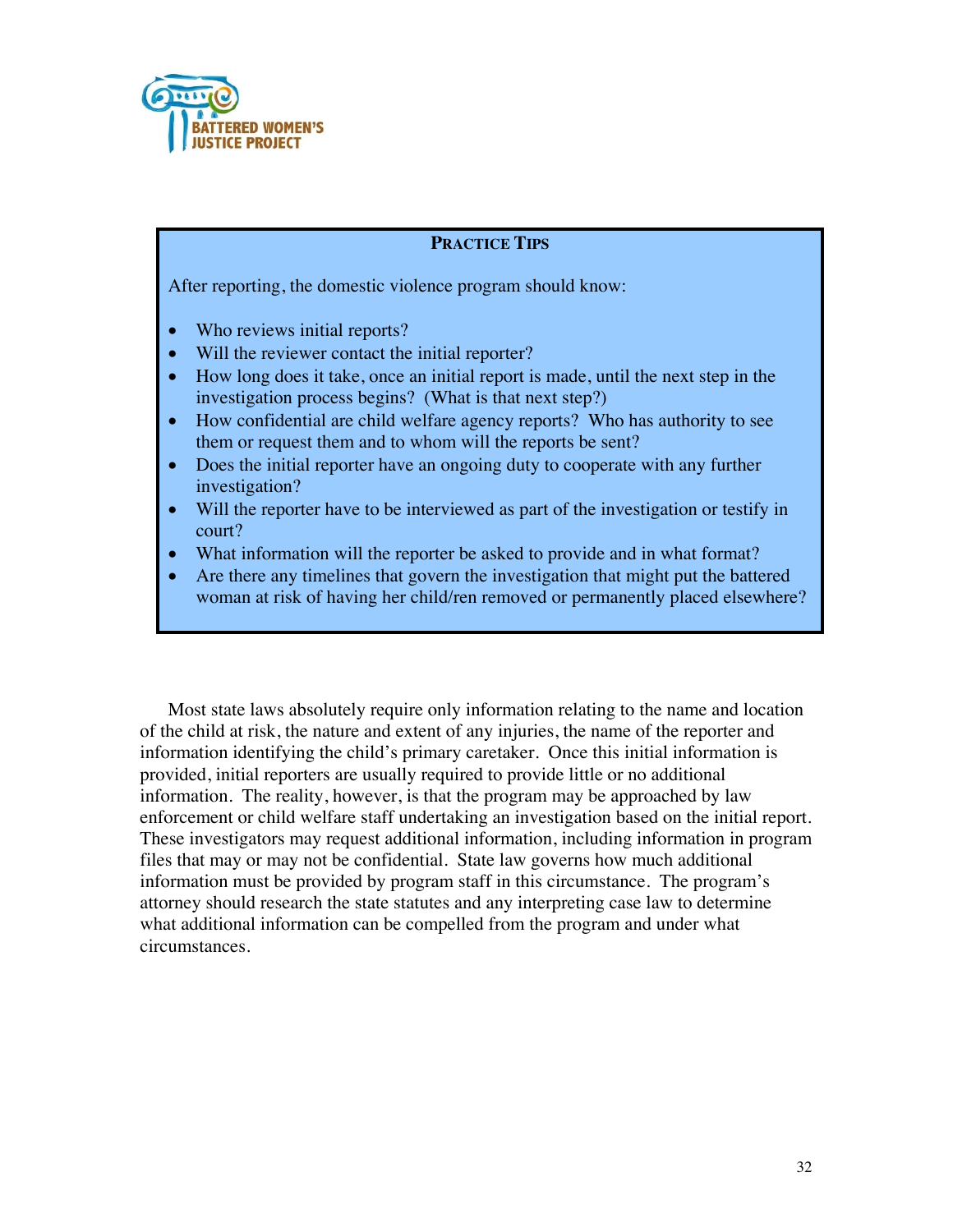

## C. Services to Children and Teens and Mandatory Reporting

Child or teen clients do not always have clear rights or protections under state law. For example, a teen who is abused by a dating partner or someone with whom she resides may seem as though she would best be helped by protections offered under state domestic laws. Her age or the nature of her relationship with her abuser, however, may make her ineligible for protection as a victim of domestic violence and her situation may be reportable under child abuse/neglect laws in the state. If the teen or child is not emancipated (and each state differs on how this is or can be achieved), her parent(s) may have to become involved in any reporting process. All of these issues may complicate the decision as to when and whether a child abuse/neglect report should be made.

A teen or child client should be told about confidentiality and the mandatory reporting exception in a way that youth can understand the information. Children/youth and their mothers should be kept informed about what kind of information will and will not be shared and with whom. If the advocate working with the teen or child is a mandatory reporter, both the child and mother should be informed of this as soon as possible. Generally, child advocates and other staff should assure children and teens that the detailed information offered by them to advocates while in shelter or services will not be shared without permission with anyone outside the program or with their mothers, except in cases involving safety concerns. Information about the child or teen should be shared with the mother if the advocate has reason to feel that a child is in danger of being hurt or of hurting another, so the mother can make appropriate safety decision for herself and the child. If age appropriate, the teen or child client may be encouraged to make the report herself.

## **PRACTICE TIPS**

Domestic violence programs should develop policies that would allow staff to determine, in the case of a teen or child client, whether a report should be made to child protective services. Some issues to consider are:

- Are any staff mandatory reporters?
- Is there evidence of child abuse or neglect as defined by the law?
- What are the facts, reports, or other evidence that supports the belief of the staff member that there has been child abuse or neglect?
- Does that evidence meet the threshold that requires reporting under state law?
- What information must be reported and what information can remain confidential?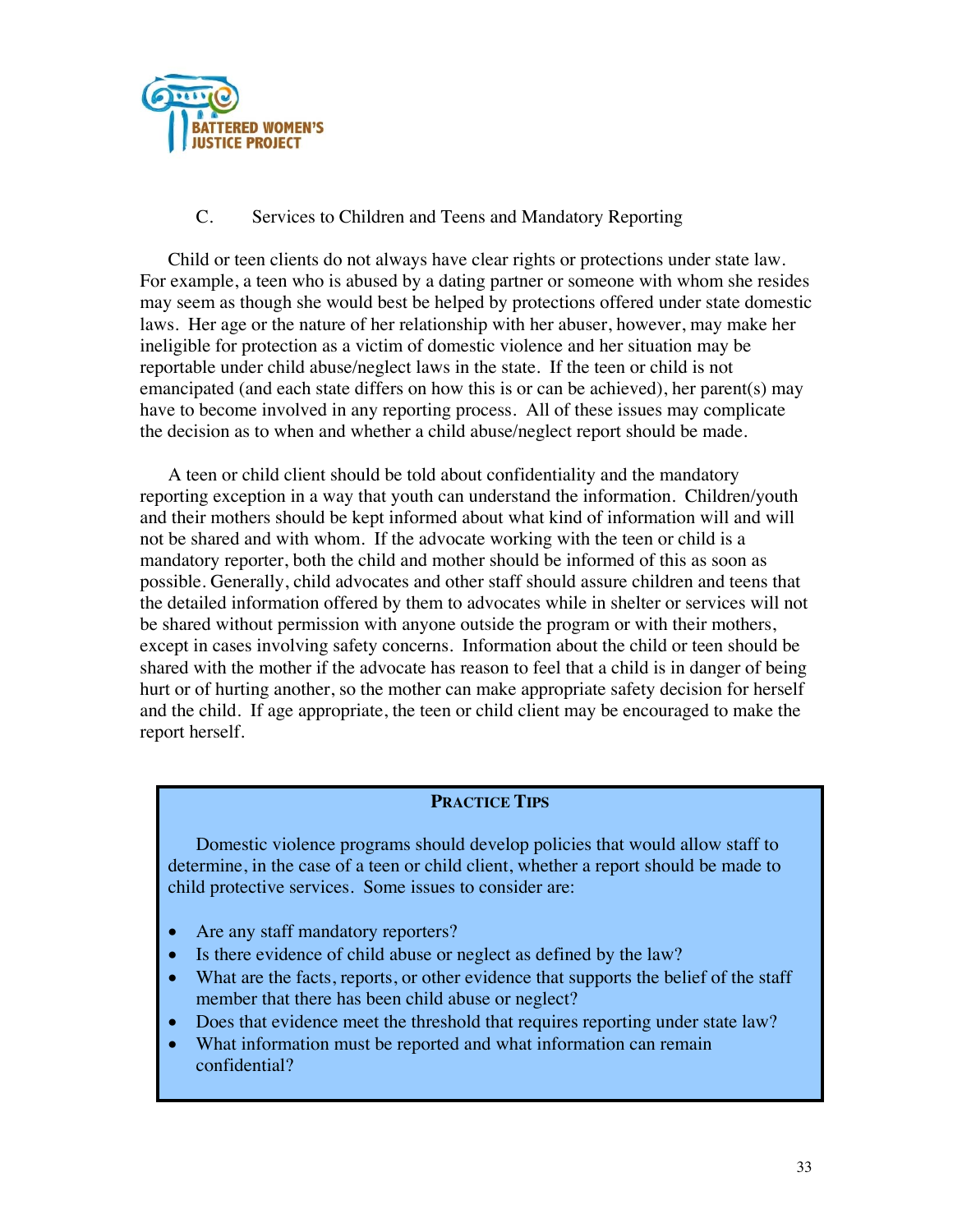

# **CONFIDENTIALITY**

# **AN ADVOCATE'S GUIDE**

## **Chapter Five: Conflicts of Interest Issues**<sup>8</sup>

Out of respect for battered women's privacy and in accordance with the duties of confidentiality, a domestic violence program must be aware that conflicts of interest can arise which could undermine a battered woman's confidence in the program's ability to be loyal to her interests. Domestic violence programs often must make a determination quickly and with limited information about a person's eligibility to receive services. Because programs want to provide services to those who are eligible, and to avoid conflicts of interest, the guidelines set forth in this section are intended to limit the potential for such conflicts.

Conflicts of interest can occur when the program provides services to both battered women and those who may be adverse to their interests. A domestic violence program's commitment in meeting the needs of domestic violence victims who are eligible for services may at times require a determination whether there is a conflict between two individuals who are requesting services. It is necessary for domestic violence programs to utilize some kind of screening tool to determine the eligibility of those who seek services. This screening, however, does not permit a domestic violence program to discriminate in the provision of services on the basis of age, race, sex/gender, weight, ethnicity/color/national origin, marital status, sexual orientation, disability, or religion.

## A. Defining a Conflict of Interest

A conflict of interest may arise in several different situations including providing services to individuals with adverse interests that requires the sharing of confidential information, such as a battered woman and her batterer. Potential conflicts may occur in the following areas:

<sup>&</sup>lt;sup>8</sup> Statutes, case law, funding requirements, and local policy/practice vary from state to state. Advocates should not use these materials as the final word on confidentiality. Rather, these materials are intended to serve as a helpful guide and offer suggested best practices. If advocates have any questions, it is best to consult with the local program's attorney before taking any action.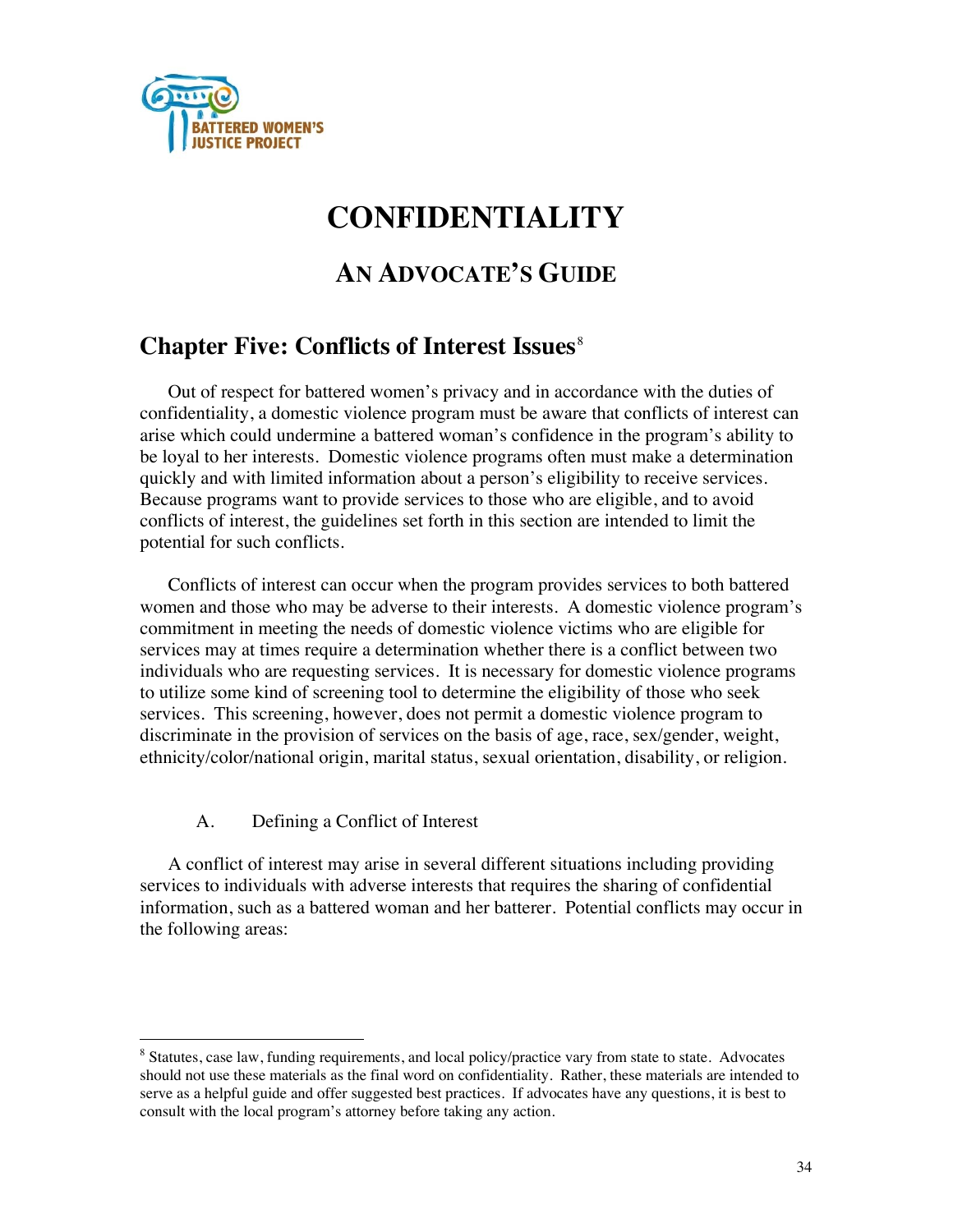

- Between current clients
- Between former clients
- Legal services provided by the program
- Non-legal services provided by the program

Individuals who seek advocacy, counseling, shelter or other services from the domestic violence program should be screened to determine whether they are eligible for such services. Individuals who are not victims of domestic violence, as defined by the program's mission statement, are not eligible for services and may not be accepted as service participants in any part of the domestic violence program. Rather, such individuals should be referred to other appropriate services in the community.

Screening should also determine if an individual seeking services has a conflict of interest with a current or former service participant. If this new individual is eligible services as defined by the program's mission statement, there may still exist a conflict of interest which can limit what services a program can provide.

## **PRACTICE TIPS**

## *Determining Eligibility for Services*

Eligibility for services, and the existence of a conflict of interest, will be determined on a case-by-case basis, based on application of the program's mission statement to each situation.

Initially, eligibility will be determined by the staff or volunteer who conducts the assessment interview, whether by phone or in person, with the potential service participant.

The program will not provide services to anyone who is not eligible. The program will not provide service to anyone it perceives to be abusers and not victims of domestic violence. The program will terminate services to anyone it perceives to be an abuser and not a victim of domestic violence.

Services are not necessarily provided on a first-come, first-served basis, but rather on the basis of eligibility for the program's services.

Any final determination of eligibility will be made by the designated staff person or supervisor, rather than by a volunteer or intern.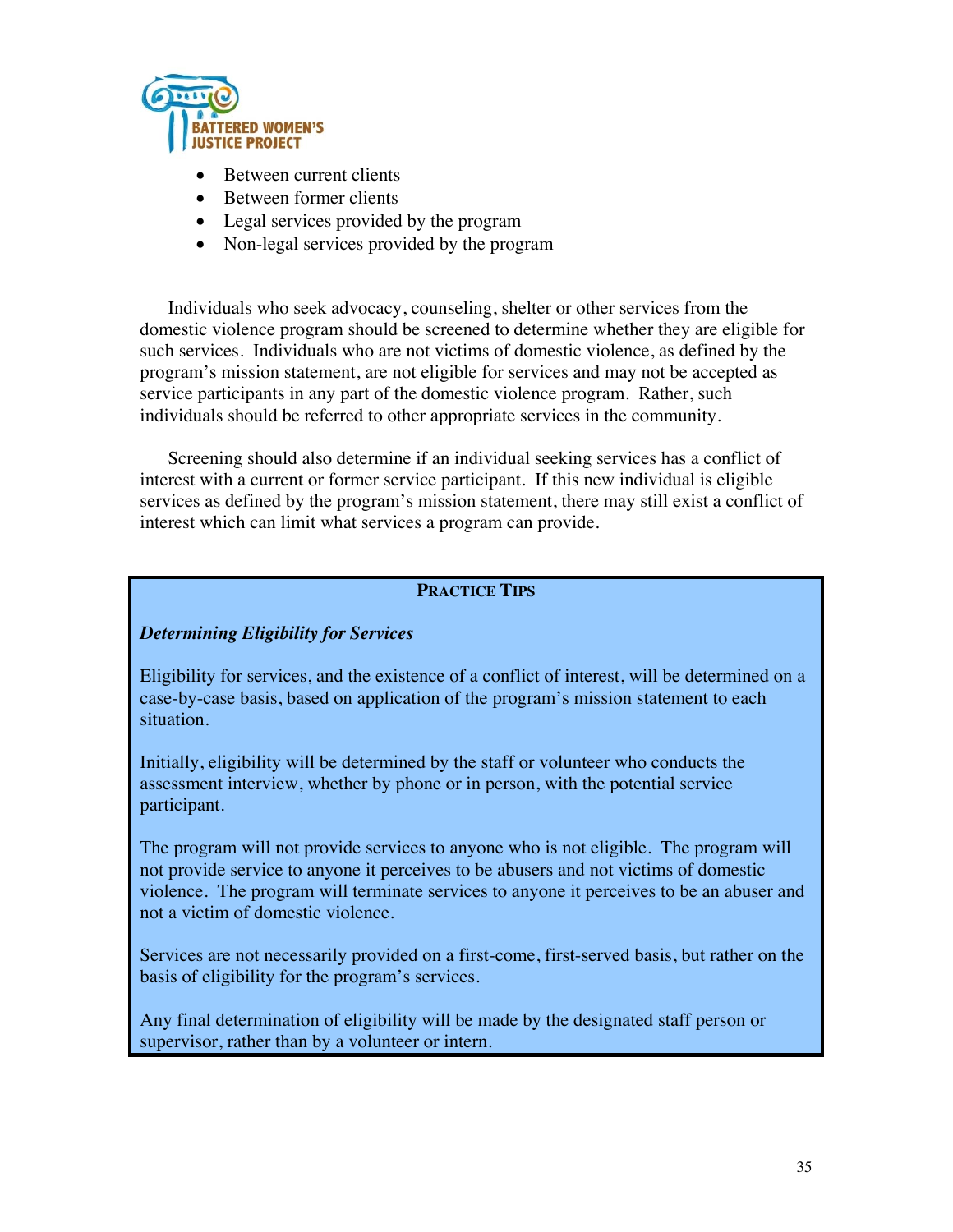

#### B. Conflict of Interest Protocols

Whenever a potential service participant contacts the domestic violence program for any services, a conflict of interest check must be done as soon as feasible by the staff member assigned to the response. Safety of potential service participants is always the primary concern and necessary measure to keep such individuals safe may be undertaken without first requiring a conflict of interest check. If the individual requires emergency services, or requires assistance at a time when staff cannot complete a conflict check, such emergency services may be provided although a conflict check should be done as soon as possible. Furthermore, conflict checks do not need to be done for hotline calls when no services beyond that phone call are required or for public education participants when the information presented is of a general nature regarding domestic violence and the domestic violence program. Conflict checks do not need to be done before program staff provide individuals with information that is generally provided to the public, such as brochures or blank court forms, descriptions of services, general education information, or hotline numbers. If this information-giving steps over into service-provision, such as assisting with completion of court forms, a conflict check must be done.

Conflict of interest checks must be routinely done in every situation, other than those listed above. The designated staff member should check the list of service participants to determine if there is a current or former service participant who may be adverse to the individual now seeking services. "Adverse" parties include an abuser of the current or former client, as well as anyone whose interests are/were aligned with that abuser. After a conflict check has been completed, staff should make a notation identifying the date of the check. The actual mechanics of how this check is completed depends on how the domestic violence program maintains current and former client lists. It may be useful and more effective to have one staff member designated to conduct conflict checks. If a conflict is suspected to exist, the Executive Director or designated supervisor must be notified immediately. This supervisory staff should make the ultimate decision as to the existence of a conflict of interest.

If no conflict is found, the individual is eligible to receive services from the domestic violence program. If a program determines that a conflict exists and that services must be declined, staff must inform the potential individual. It is important, however, that the rejected service participant only be informed that the program cannot provide services because the individual is not eligible. No such rejected service participants should be told that there is a conflict of interest which prevents the program from providing services as this response can reveal confidential information.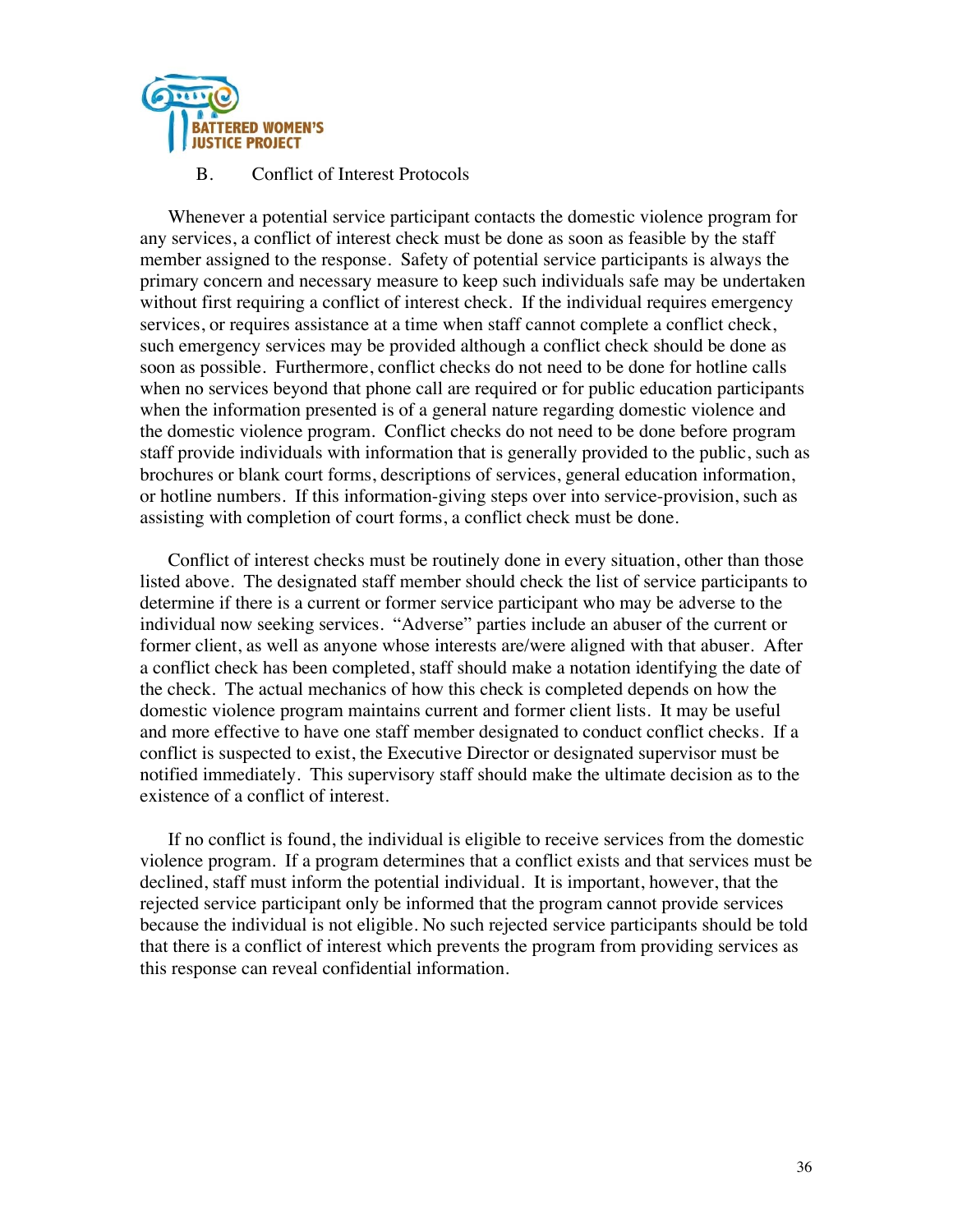

If a conflict is identified between two current service participants or potential participants, services should continue with the eligible participant, if one is eligible and the other is not. Any information regarding the ineligible individual should be stored in a separate, locked file cabinet maintained by the Executive Director or designated staff person. No other staff member should have access to any of this information. If, however, there is a conflict and both parties are eligible for services, it is better for the program to decline services to both parties and make appropriate referrals to other community resources. The same practice should be employed if neither such party is eligible for services.

If a conflict check reveals a possible conflict between a potential service participant and a former participant, it is preferable for the Executive Director or supervisory staff to review the circumstances. If services were provided to the former participant which involved the sharing of confidential information, it may be necessary to decline services for the potential service participant and make appropriate community resource referrals. If, however, the former participant did not receive services, then no conflict exists and the potential service participant may be deemed eligible.

C. Confidentiality within Domestic Violence Programs under Umbrella Agencies – Preliminary Thoughts

Where domestic violence programs operate under an umbrella agency that provides services to both battered women and batterers, special conflict of interest rules may need to be developed. Such umbrella agencies should create a "confidentiality wall" to minimize the chance that confidential information will be shared between programs, staff, board members, or volunteers who provide services to individuals with adverse interests. Additionally, all service participants of the domestic violence program should be made aware of this issue and the protections created as soon as feasible.

All staff, volunteers, board members, and interns of both the domestic violence program and the umbrella agency must sign written agreements to maintain confidentiality and these agreements should explicitly prohibit the sharing of confidential service participant information within the umbrella agency and its other programs. Current and past files of service participants of the domestic violence program must be kept locked and separate from any general files of the umbrella organizations or the files of its other programs.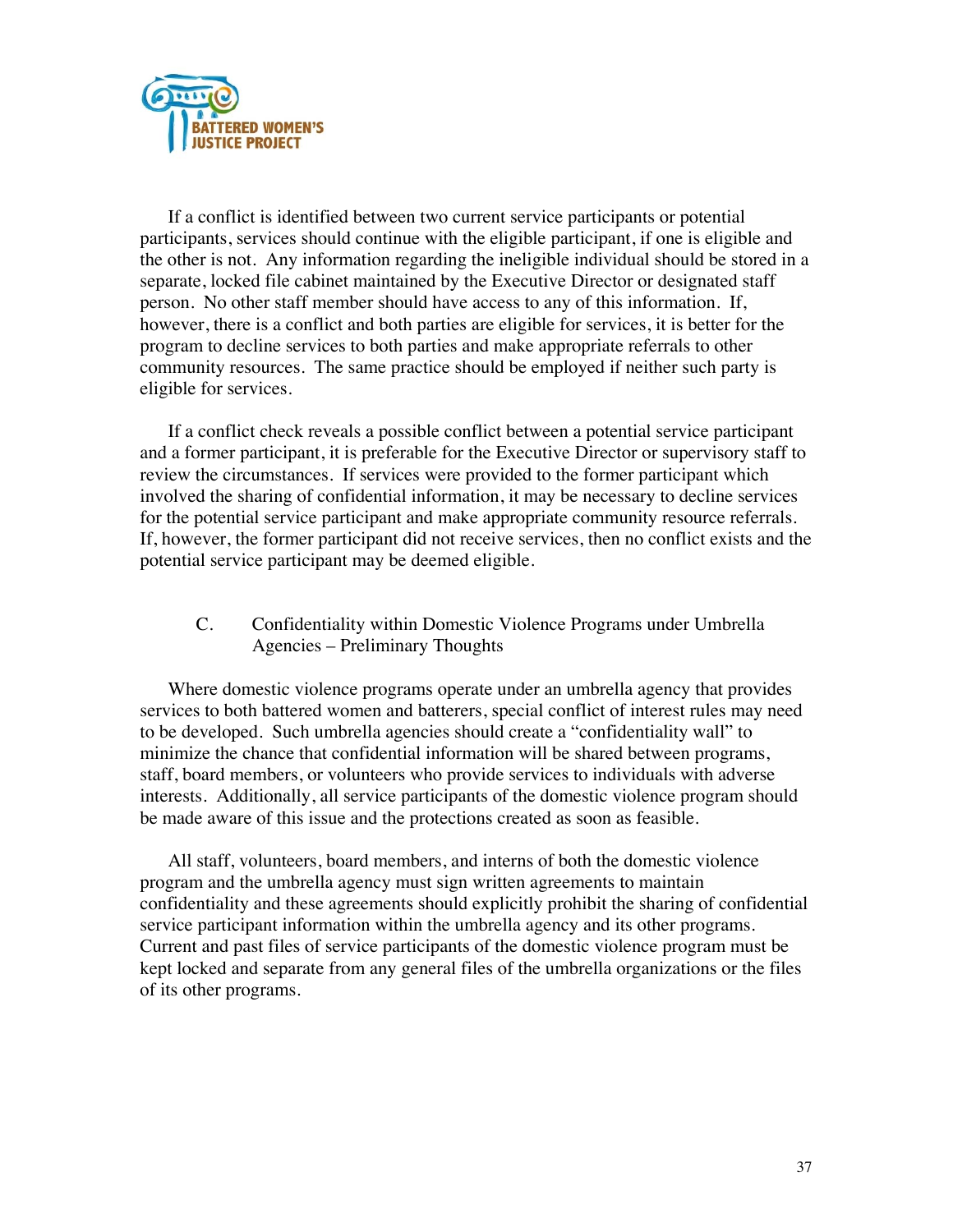

## **SAMPLE MOTION FOR PROTECTIVE ORDER**

This document is a sample motion to be submitted by a domestic violence program that has received a subpoena, either in a civil or criminal case, ordering it to disclose confidential information. If your program operates in a State that has no absolute statutory privilege against the disclosure of confidential communications, you may find this language useful to explain to the Court why your program should be permitted to uphold the duty of confidentiality created by your program's policy.

*The language in this sample motion is suggested language only*. Your legal counsel or program attorney will be able to assist you in deciding what is relevant and applicable and what sections should be written differently, in order to be consistent with your State's statutes and case law.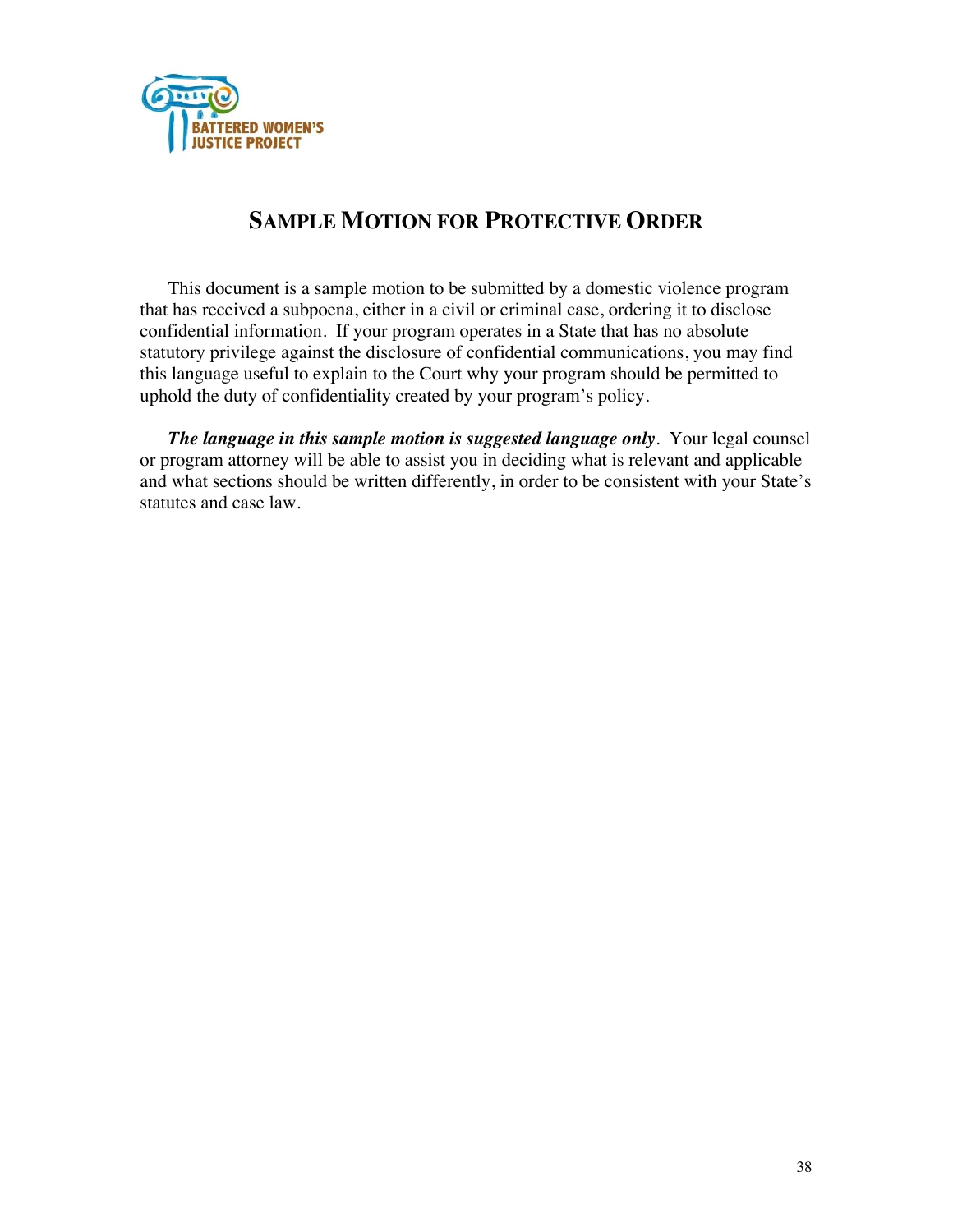

| Plaintiff, | Case No.                     |
|------------|------------------------------|
| VS.        | <b>MOTION FOR PROTECTIVE</b> |
|            | <b>ORDER ON BEHALF OF</b>    |
|            | [PROGRAM'S NAME]             |
| Defendant. |                              |

COMES NOW, the [Program's Name] and its Executive Director, [name], by and through its attorney, [name of attorney], and hereby moves the Court for a protective order and to quash a subpoena *duces tecum* directed to [name of person to whom subpoena is directed]. The subpoena was originally returnable on *ftime and date to* submit to subpoena] at [place to submit to subpoena]. In support of its Motion, the [Program's Name] hereby states:

- 1. (CIVIL CASE) Plaintiff has brought suite in this matter, claiming [briefly describe] the case]. (CRIMINAL CASE) Defendant is [awaiting trial/on trial] on charges of [list crime/s charged]. The charges arose from an incident that occurred on [date of crime/s] and involved [name of victim]. (**CRIMINAL CASE**) Defendant has been convicted of [specify crime/s convicted] and is awaiting disposition of post-verdict motions and sentencing.
- 2. On [date], a subpoena was served on [Program's Name], which demanded that the program produce all records pertaining to [name of battered woman listed in subpoena].
- 3. If there were any problems with the service of the subpoena, either under state law or local rules, include a paragraph here that discusses those deficiencies as a basis for quashing the subpoena. For example: "The subpoena was not personally served upon the individual named as a witness in the subpoena, as required by State law." "The subpoena was served less than three days before the date the testimony is demanded, contrary to State law."
- 4. [Name of person ordered to respond] is a [position/title of person] at [Program's Name], which provides assistance to battered women and their families through crisis intervention, medical and legal accompaniment, counseling, and shelter provision. Counselors/Advocates at [Program's Name] receive information from battered women solely in the course of a confidential relationship, which is a necessary prerequisite to providing essential services, assistance and counseling. [Describe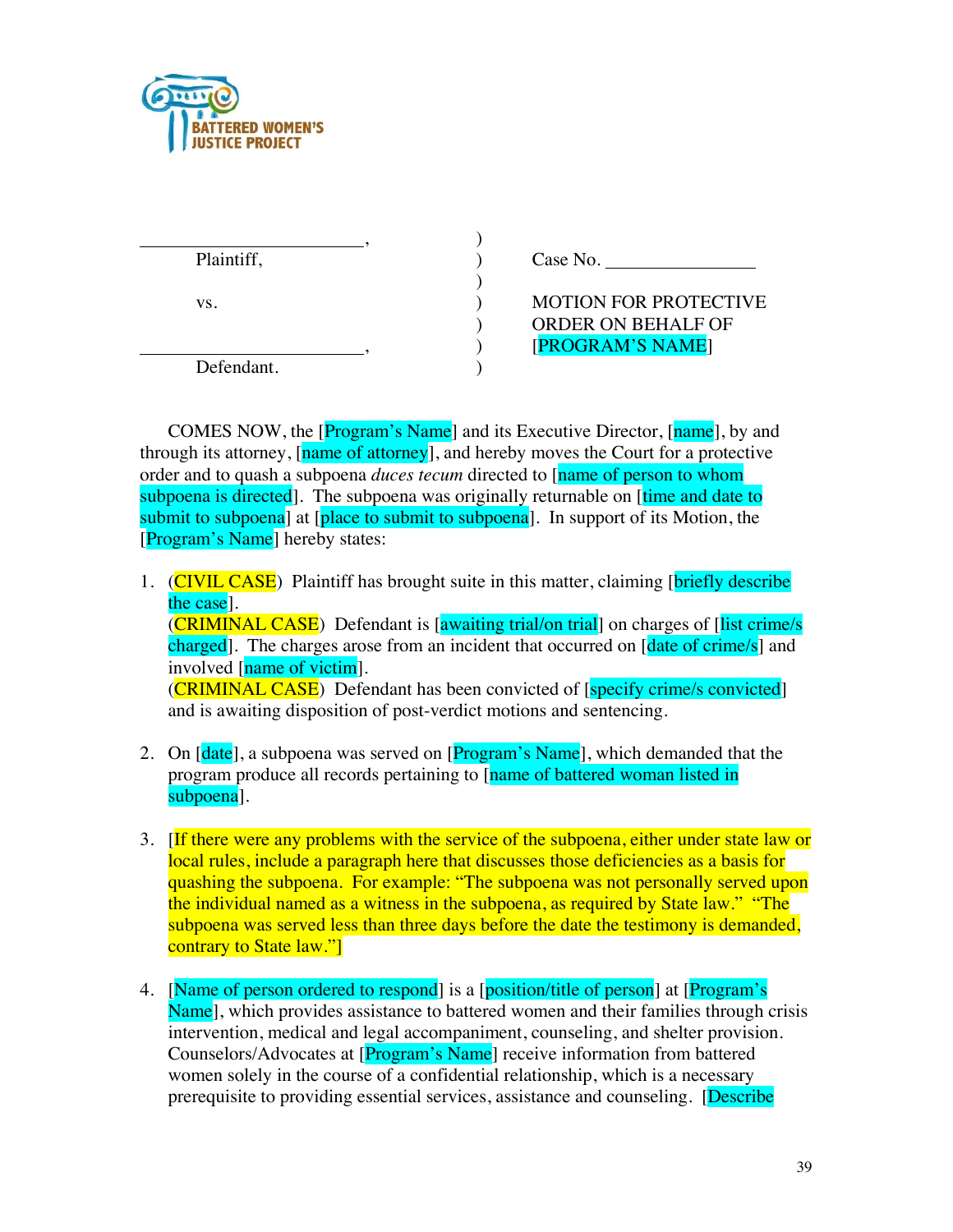

requirements for maintaining confidentiality as set forth by State statute or case law.] [If there is no State statute protecting confidentiality, refer to your program's policy regarding confidentiality: "On [date policy adopted], the Board of Directors of [Program's Name] adopted a policy of maintaining absolute confidentiality of communications between program staff and the battered women they serve. Battered women are advised of [Program's Name]'s confidentiality policy from the time they begin to receive services; as a result, [Program's Name] has a duty of confidentiality to its service participants."] [Attach a copy of the program's confidentiality policy as an appendix at the end of your motion.

- 5. [Name of party that issued subpoena] seeks to compel [Name of person subpoenaed] to appear as a witness and/or produce certain records which were obtained in the course of a confidential counseling relationship.
- 6. The [Program's Name] does not have the consent of [Name of battered woman listed] in subpoena] to the release of her records, nor does [Program's Name] have her consent to allow any staff from the program to present testimony concerning her communications with the program. [If State statute or case law exists that requires the maintenance of confidentiality, add a sentence such as: "Without the consent of [name of battered woman listed in subpoena], release of the information sought under the subpoena is prohibited by [cite State statute or case]."] [If no State statute to protect confidentiality exists, add sentence such as: "Without the consent of [name of battered woman listed in subpoena, release of information sought under the subpoena will cause the [Program's Name] to violate its duty of confidentiality to [name of battered woman listed in subpoena<sup>1."</sup>
- 7. The confidential communications between battered women's counselors/advocates and victims of battering should be protected from disclosure. The relationship between a battered woman and a domestic violence counselor/advocate is analogous to that of [describe whichever privilege is most similar under your State's statutes or case law, *e.g*., psychotherapist and patient privilege].
- 8. The subpoena in this matter is an unwarranted interference with the confidential relationship between the counselor/advocate and the battered woman. Compliance with this subpoena would undermine the confidential relationship and *cite any* supporting language from statute/rules/cases prohibiting or limiting discovery, *e.g*., "it would cause unreasonable annoyance and oppression" as it "relates to matter which is privileged.".
- 9. If the Court should choose to conduct a balancing test of the victim's right to confidentiality and the defendant's  $[(civil case)]$  right to any discovery/(criminal case) right to due process], the [Program's Name] respectfully requests that the Court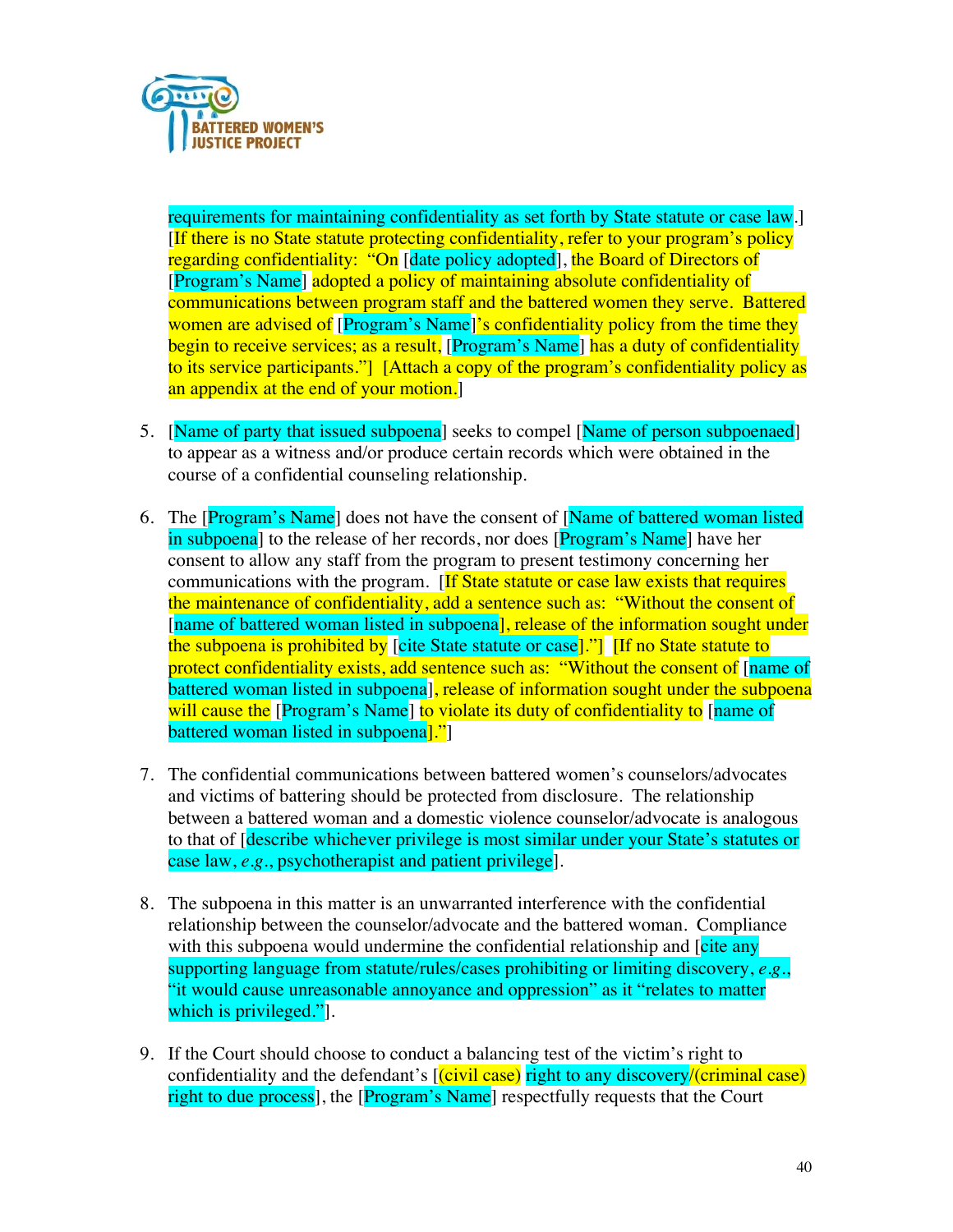

conduct that balancing process through an in camera review of the records or testimony requested. Moreover, the [Program's Name] asks that the Court require [Name of party who issued subpoena] to meet the standard set forth by [cite the State statute or case law that describes the procedure for having a judge review records or testimony prior to its admission in court proceedings], by filing a written motion that demonstrates the following: a) the information sought is relevant and material to the facts and circumstances involved in the proceeding; b) the probative value of admitting the evidence outweighs the harmful effects of disclosure; and c) the information cannot be obtained by reasonable means from other sources. Additionally, the [Program's Name] respectfully requests that the Court issue to all parties any such Orders as are needed to preserve the confidentiality of any information to be reviewed, until such time as the Court determines if any such information should be disclosed.

- 10. The Court should not allow the release of any information or compel any testimony regarding the address of the domestic violence shelter *if there is a specific State* statute or case that protects shelter addresses, cite here, the names of other battered women who may have contacted the program for services, or the names of counselors/advocates. Release of this specific information may jeopardize the functioning of the program and the safety of all participants and staff.
- 11. The absolute need of domestic violence programs to be free from the invasive, destructive and harassing effects of subpoenas is a matter of public policy and overwhelming public importance, which must be protected by this Court.

WHEREFORE, the [Program's Name] respectfully requests that the Court quash the subpoena *duces tecum* in this matter and issue a Protective Order limiting the access that the requesting party may have to the [Program's Name] records and the testimony of program staff regarding confidential communications with [name of battered woman] listed in subpoena].

Respectfully submitted,

[Name of Attorney]

Original filed.

Copy to: attorneys for all parties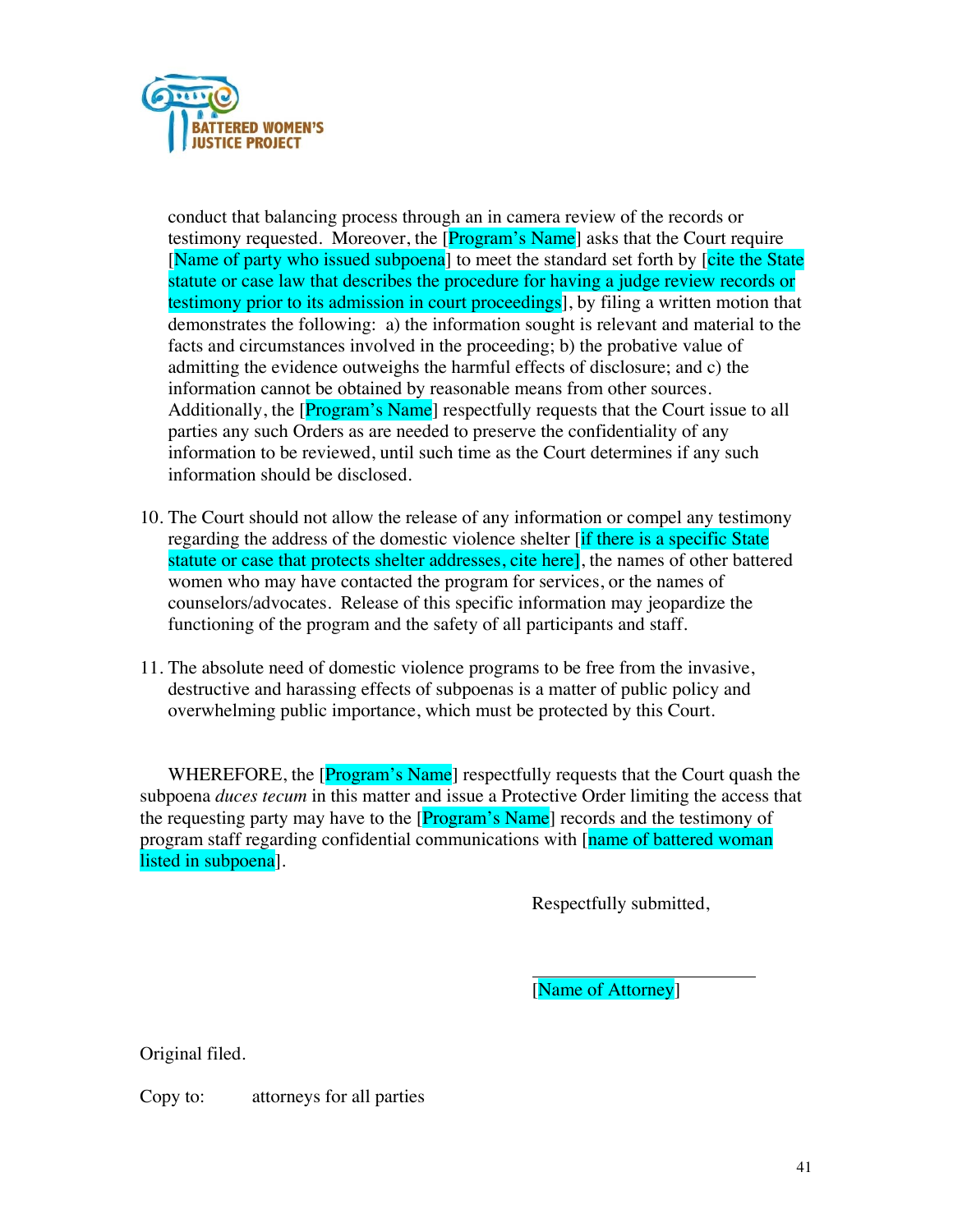

## **SAMPLE MOTION TO QUASH GRAND JURY SUBPOENA**

This document serves as a sample motion to be submitted by a domestic violence program that has received a subpoena in a grand jury proceeding, ordering it to disclose confidential information. This motion is specifically designed for use in the grand jury proceeding. Grand juries consist of 12 to 23 people called by the criminal courts to review the complaints and charges brought by the State against persons suspected of committing crimes. The grand jury has the responsibility to review the evidence to decide whether it demonstrates that probable cause exists that a crime has been committed. If the grand jury finds sufficient evidence to establish probable cause exists, it returns an indictment against the person suspected of the criminal activity. A grand jury may also refuse to indict if there is insufficient evidence presented. A grand jury serves as the body that initiates, or declines to initiate, criminal proceedings. Once it has fulfilled that function, the members of the grand jury are dismissed. Grand jury proceedings are usually confidential and not available to the public.

This sample motion outlines how to invoke State statutory privileges protecting confidential information that may be in the possession of a domestic violence program. It also outlines how you can explain to the grand jury why your program should be permitted to uphold the duty of confidentiality created by the state statute and your program's policy.

*This sample motion contains suggested language only*. Your legal counsel or program attorney will be able to help you decide what is useful and applicable and what sections should be written differently to be consistent with your State's statutes and case law.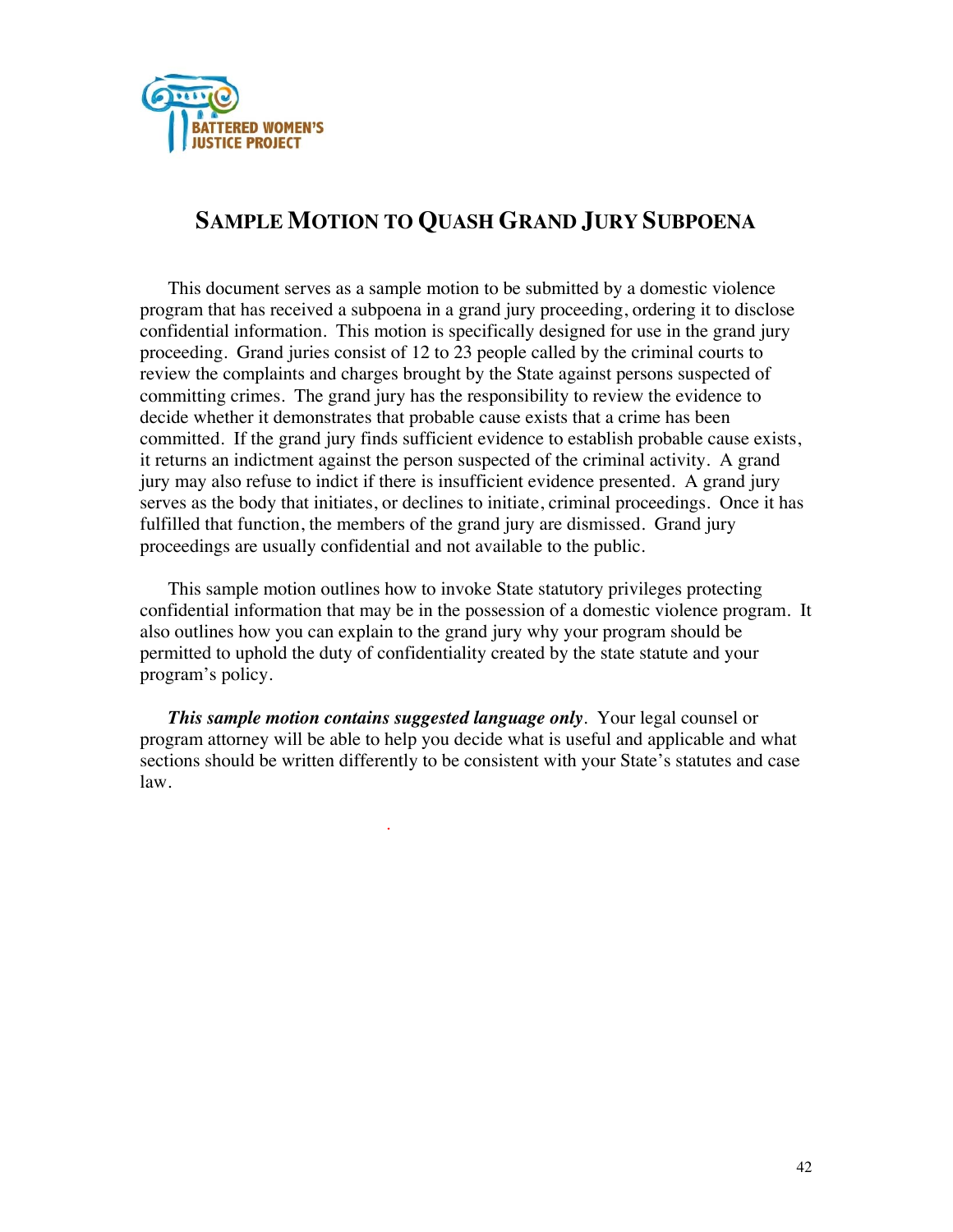

| State/People of [State], |                               |
|--------------------------|-------------------------------|
|                          | Crim. Case No. [if available] |
| VS.                      |                               |
|                          |                               |
| [Name of Defendant],     | <b>MOTION TO QUASH GRAND</b>  |
| Defendant.               | <b>JURY SUBPOENA</b>          |

COMES NOW, the [Program's Name] and its Executive Director, [Name], by and through its counsel, [Name of Attorney], and hereby moves the Court to quash a grand jury subpoena *duces tecum* directed to [Name of person or program listed on subpoena]. The subpoena was originally returnable for *firme* and date to submit to subpoenal at [located to appear to submit to subpoena]. In support of its Motion, the [Program's Name] states as follows:

- 1. On [date], a subpoena was served on [Program's Name] which demanded that [Name of person ordered to respond] testify before the grand jury and that the program produce all records pertaining to [Name of battered woman listed in subpoena].
- 2. **If there were any problems with the service of the subpoena, either under state** law or local rules, include a paragraph here that discusses those deficiencies as a basis for quashing the subpoena. For example: "The subpoena was not personally served upon the individual named as a witness in the subpoena, as required by State law." "The subpoena was served less than three days before the date the testimony is demanded, contrary to State law."]
- 3. [Name of person ordered to respond] is a [position/title of person] at [Program's Name], which provides assistance to battered women and their families through crisis intervention, medical and legal accompaniment, counseling, and shelter provision. Counselors/Advocates at [Program's Name] receive information from battered women solely in the course of a confidential relationship, which is a necessary prerequisite to providing essential services, assistance and counseling. [Describe requirements for maintaining confidentiality as set forth by State statute or case law.] [If there is no State statute protecting confidentiality, refer to your program's policy regarding confidentiality: "On [date policy adopted], the Board of Directors of [Program's Name] adopted a policy of maintaining absolute confidentiality of communications between program staff and the battered women they serve. Battered women are advised of [Program's Name]'s confidentiality policy from the time they begin to receive services; as a result, [Program's Name]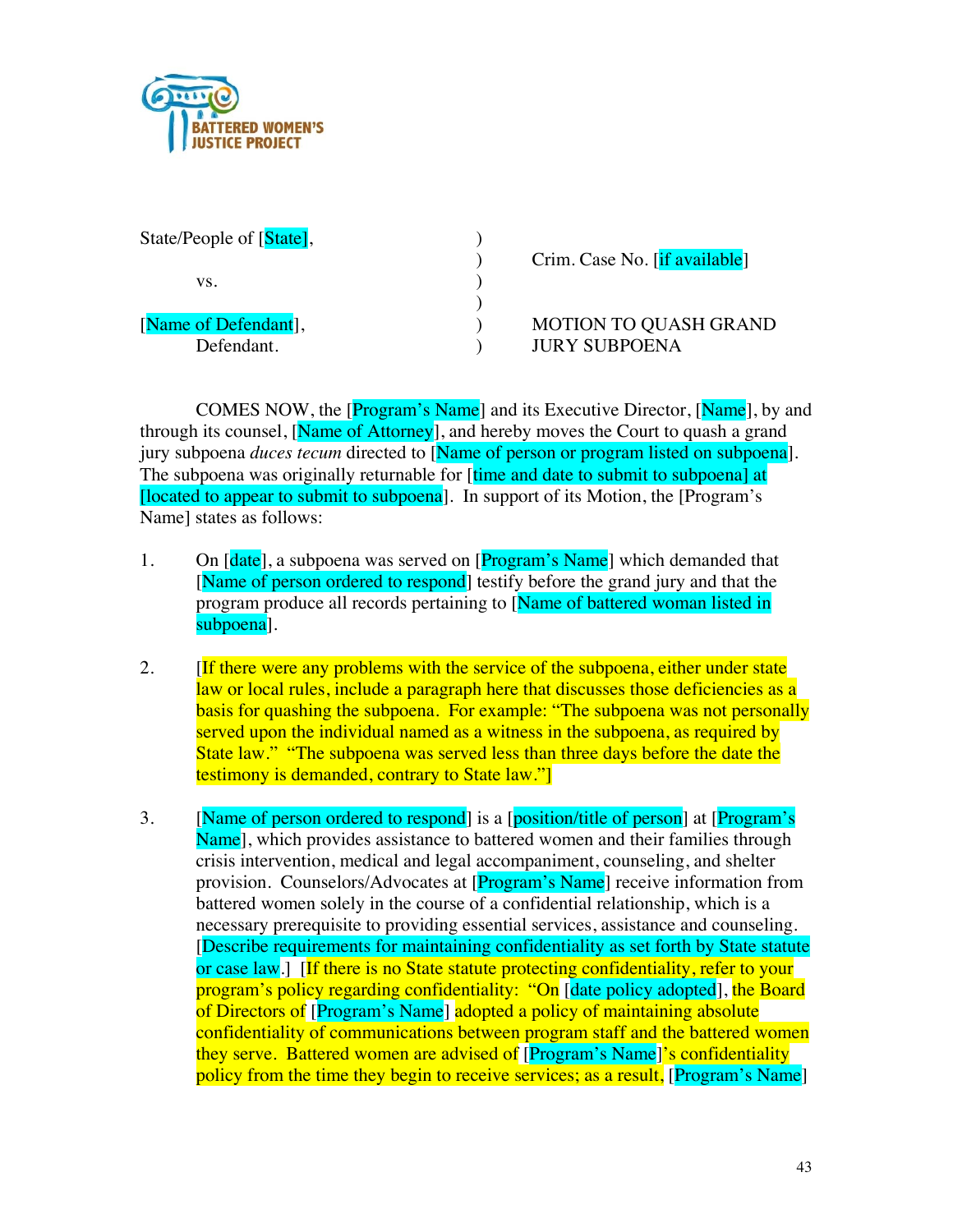

has a duty of confidentiality to its service participants." [Attach a copy of the program's confidentiality policy as an appendix at the end of your motion.]

- 4. The subpoena in this matter seeks to compel [Name of person ordered to respond] to appear as a witness and/or produce certain records obtained in the course of a confidential counseling/advocacy relationship. All information contained in the records of [Program's Name] was taken from [Name of battered women listed in subpoena] with the express agreement and understanding that such information was to be kept private and remain confidential. Furthermore, any such information is maintained by [Program's Name] solely as a means of furthering the ability of [Program's Name] to offer appropriate services to her as a victim of domestic violence.
- 5. The [Program's Name] does not have the consent of [Name of battered woman] listed in subpoena] to the release of her records, nor does [Program's Name] have her consent to allow any staff from the program to present testimony concerning her communications with the program. [If State statute or case law exists that requires the maintenance of confidentiality, add a sentence such as: "Without the consent of [name of battered woman listed in subpoena], release of the information sought under the subpoena is prohibited by [cite State statute or case<sup>[1]</sup> [If no State statute to protect confidentiality exists, add sentence such as: "Without the consent of [name of battered woman listed in subpoena], release of information sought under the subpoena will cause the [Program's Name] to violate its duty of confidentiality to [name of battered woman listed in subpoena<sup>[1]</sup>]
- 6. The  $[Program's Name]$  is financed by funds secured through  $[name~funding]$ source with confidentiality requirement, *e.g*., Family Violence Prevention and Services Act, 42 USC 10104 et seq.]. The receipt of these funds is conditional upon the [Program's Name] assuring and maintaining the confidentiality of information received from victims of domestic violence. [Cite specific provision] in funding statute, *e.g*., FVPSA, 42 USC 10401(a)(2)(e).] Disclosure of any confidential information would result in the termination of funding, and other possible penalties under federal law, to the [Program's Name].
- 7. Disclosure of such information as sought in this subpoena would effectively eliminate the [Program's Name] as a referral agency and service provider for victims of domestic violence. If such victims thought that their information could be revealed to third parties, even in court proceedings, they would be distrustful of the [Program's Name], inhibited from revealing information and less likely to turn to the [Program's Name] for vitally needed assistance.